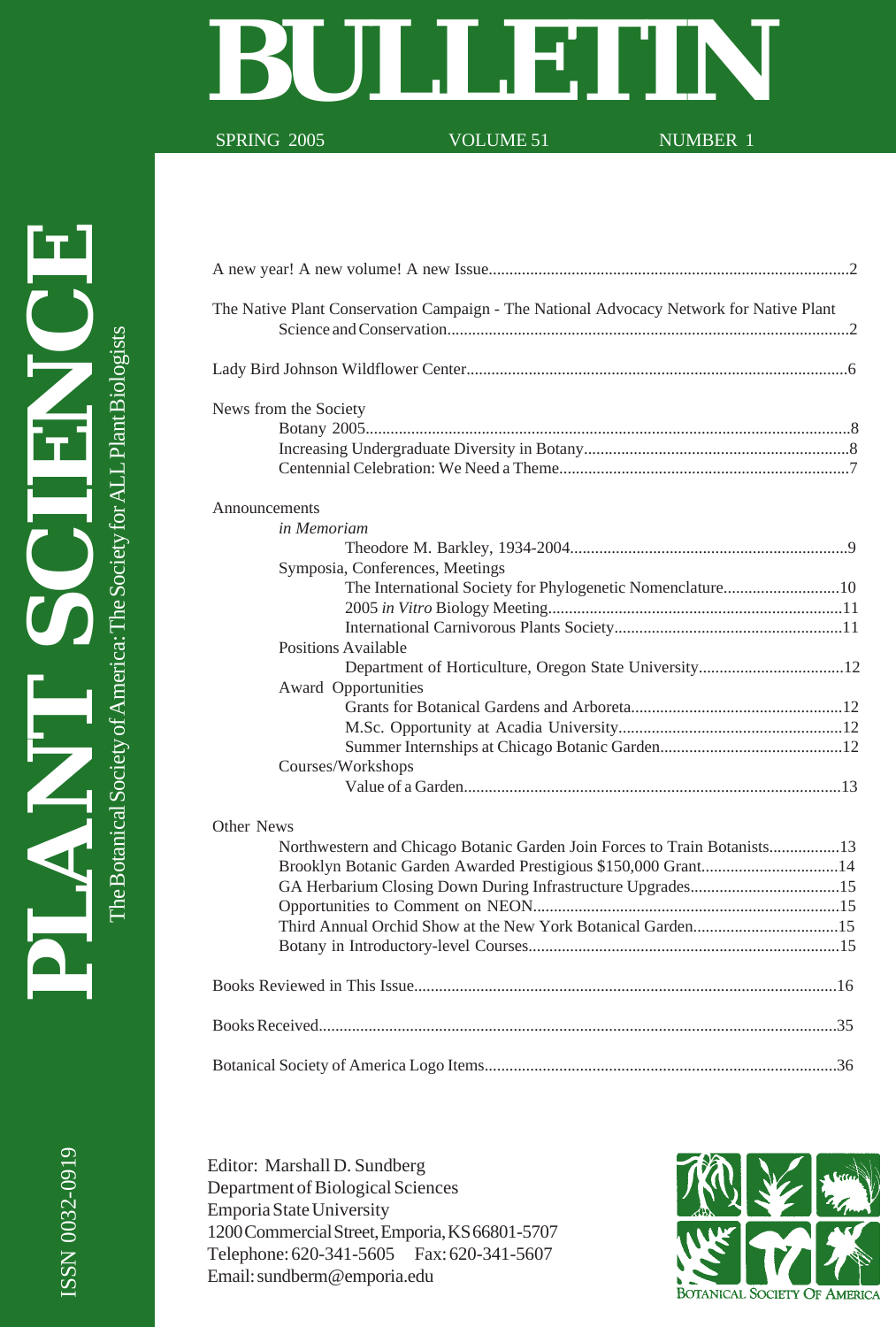#### **A new year! A new volume! A new issue!**

There are some new things associated with the Plant Science Bulletin (PSB) this year so let me point out just a few. Following the policy established last year for the American Journal of Botany (AJB), contributors to PSB are now asked to submit a copyright release form. When articles or reviews are accepted, the editor will send the form to the author who should complete it and forward it to the BSA office. Related to this, contributed articles will be reviewed by one or more members of the editorial board as well as the editor before they are accepted for publication. Finally, the mailing date for AJB has been moved forward so that members will receive their copy at the beginning of the month, rather than the middle or later in the month. Because Plant Science Bulletin is bundled with the Journal to members who receive hard copy of the latter, our deadlines for submission of material to PSB must also be moved forward. Effective with the next issue, deadlines for receipt of materials for the spring, summer, fall, and winter issues will be 15 January, 15 April, 15 July, and 15 October respectively.

The changes noted above are minor and soon will become part of the accepted norm. A part of that norm is to solicit articles of importance to the mission of the Society and/or of general interest to the membership. This issue is no exception. We started last year with an article addressing the direction botany is heading [PSB 50(1):2-7]. As mentioned in that article federal agencies and others are having difficulty finding applicants well trained in basic taxonomy to fill some of their positions. We are not the only group aware of this problem. The first article describes the Native Plant Conservation Campaign, a growing network of societies, gardens, and arboreta that among other things shares our concern with declining botany research and education. The second article highlights what will be "just around the corner" from our annual meeting later this summer in Austin. With many of us looking out the window at snow these days, the images in this article may be just the incentive you need to submit that abstract for **BOTANY 2005** in the Lone Star State.

-editor

## **The Native Plant Conservation Campaign – The National Advocacy Network For Native Plant Science and Conservation**

Native plants are not as firmly established in the public eye as their animal counterparts — but they are the foundations of ecosystems. The Center for Biological Diversity, the California Native Plant Society and 30 other plant science and conservation advocacy groups have joined forces to step up the oft-forgotten fight to protect our native flora.

The U.S. is home to more than 15,000 native plant taxa. But as many as one-third of these (more than 5,000 taxa) may be at risk of extinction. Most of these imperiled plants receive little or no protection from environmental laws. Every day, roads and houses are being built on wildflower fields; off road vehicles are driven over imperiled plants, and livestock trample delicate mountain meadows. Forests are logged after wildfires, and herbicides applied to kill post-fire natives which might slow timber species regrowth.

In 2002, the Center for Biological Diversity and California Native Plant Society formed the Native Plant Conservation Campaign (NPCC)— the first U.S. national organization dedicated to advocacy for native plant science and conservation. Imperiled

## *PLANT SCIENCE BULLETIN*

#### ISSN 0032-0919

Published quarterly by Botanical Society of America, Inc., 4475 Castleman Avenue, St. Louis, MO 63166-0299. The yearly subscription rate of \$15 is included in the membership dues of the Botanical Society of America, Inc. Periodical postage paid at Columbus, OH and additional mailing office.

POSTMASTER: Send address changes to: Botanical Society of America Business Office P.O. Box 299 St. Louis, MO 63166-0299 email: bsa-manager@botany.org

Address Editorial Matters (only) to: Marsh Sundberg, Editor Dept. Biol. Sci., Emporia State Univ. 1200 Commercial St. Emporia, KS 66801-5057 Phone 620-341-5605 email: sundberm@emporia.edu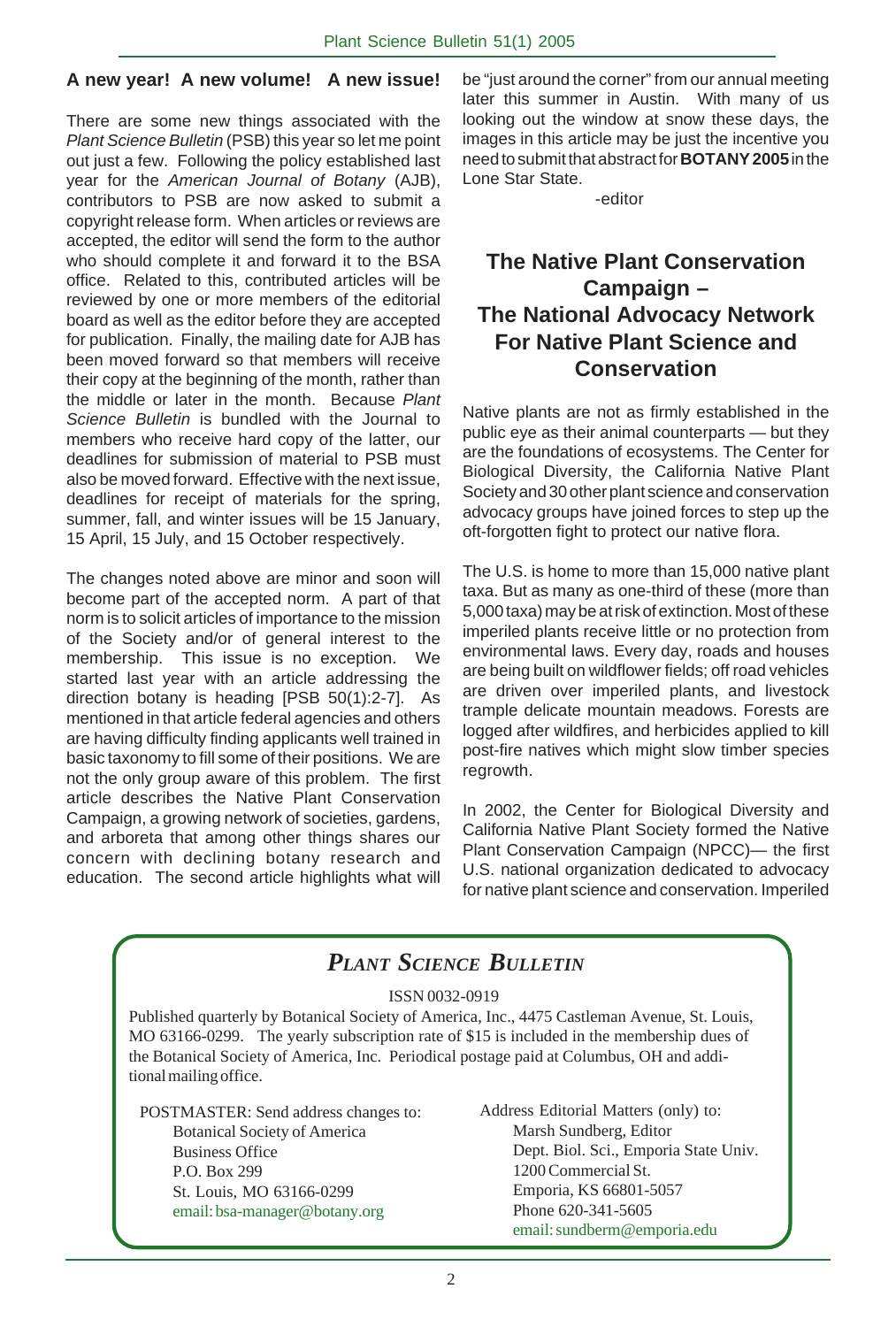animals, even some single species, have national organizations working on their behalf. Remarkably, however, before the NPCC the entire plant kingdom had no organized national constituency for its protection. As a result, native plants have become "second class conservation citizens". Conservation laws such as the federal Endangered Species Act provide weaker protection for plants than for other species. In fact, under some circumstances, plants listed under the federal Endangered Species Act, among the rarest and most imperiled in the world, can be deliberately driven to extinction without violating the law.

The lower priority given to plant protection is also reflected in grossly inadequate staffing and funding for botanical training and research, and for plant conservation and management programs nationwide. Opportunities to study and practice plant taxonomy, biology, and ecology are declining. Botany professorships, departments, herbaria and arboreta have quietly disappeared at many universities. Further, conservation agencies such as the U.S. Fish and Wildlife Service and Bureau of Land Management employ far fewer botanists than other specialists—despite the central role of plants in ecosystem function, and despite the fact that there are generally more imperiled plants than other taxa in need of conservation experts. The U.S. Forest Service, for example, has only 175 full time botanists to manage botanical resources on its 191 million acres. Recovery is the primary goal of the Endangered Species Act, and sixty-one percent of the organisms on the federal endangered species list are plants. However, the Department of Interior reports that less than four percent of funding for recovery programs goes to plants. Thus, many plant recovery plans are not implemented.

In short, imperiled plants face even longer odds for survival and recovery than the rest of our gravely



*Astragalus brauntonii*. Braunton's milkvetch is an edaphic endemic in small areas of Southern California. It is among the most imperiled species in the world, and was listed as an endangered species under the federal Endangered Species Act in 1997. Nonetheless, it has been bulldozed, sprayed with herbicides, and dug up for years by developers who want to build on its habitat. Unbelievably, none of this is illegal. Although the federal Endangered Species Act protects federally listed animals wherever they occur, it does not prohibit destruction of federally listed plants unless the destruction occurs during a project on federal lands or is permitted or funded by a federal agency. Because of this loophole, the California Native Plant Society is seeking state protection for this plant. The Native Plant Conservation Campaign initiated the Equal Protection for Plants project in 1999 to raise awareness of this problem with the law and of inadequate protection for imperiled plants in general.

#### Editorial Committee for Volume 50 Joanne M. Sharpe (2009) Coastal Maine Botanical Gardens P.O. Box 234 Boothbay ME 04537 joannesharpe@email.com Andrew W. Douglas (2005) Department of Biology University of Mississippi University, MS 38677 adouglas@olemiss.edu *PLANT SCIENCE BULLETIN* Douglas W. Darnowski (2006) Department of Biology Indiana University Southeast New Albany, IN 47150 ddarnowski2@ius.edu Andrea D. Wolfe (2007) Department of EEOB 1735 Neil Ave., OSU Columbus, OH 43210-1293 wolfe.205@osu.edu Samuel Hammer (2008) College of General Studies Boston University Boston, MA 02215 cladonia@bu.edu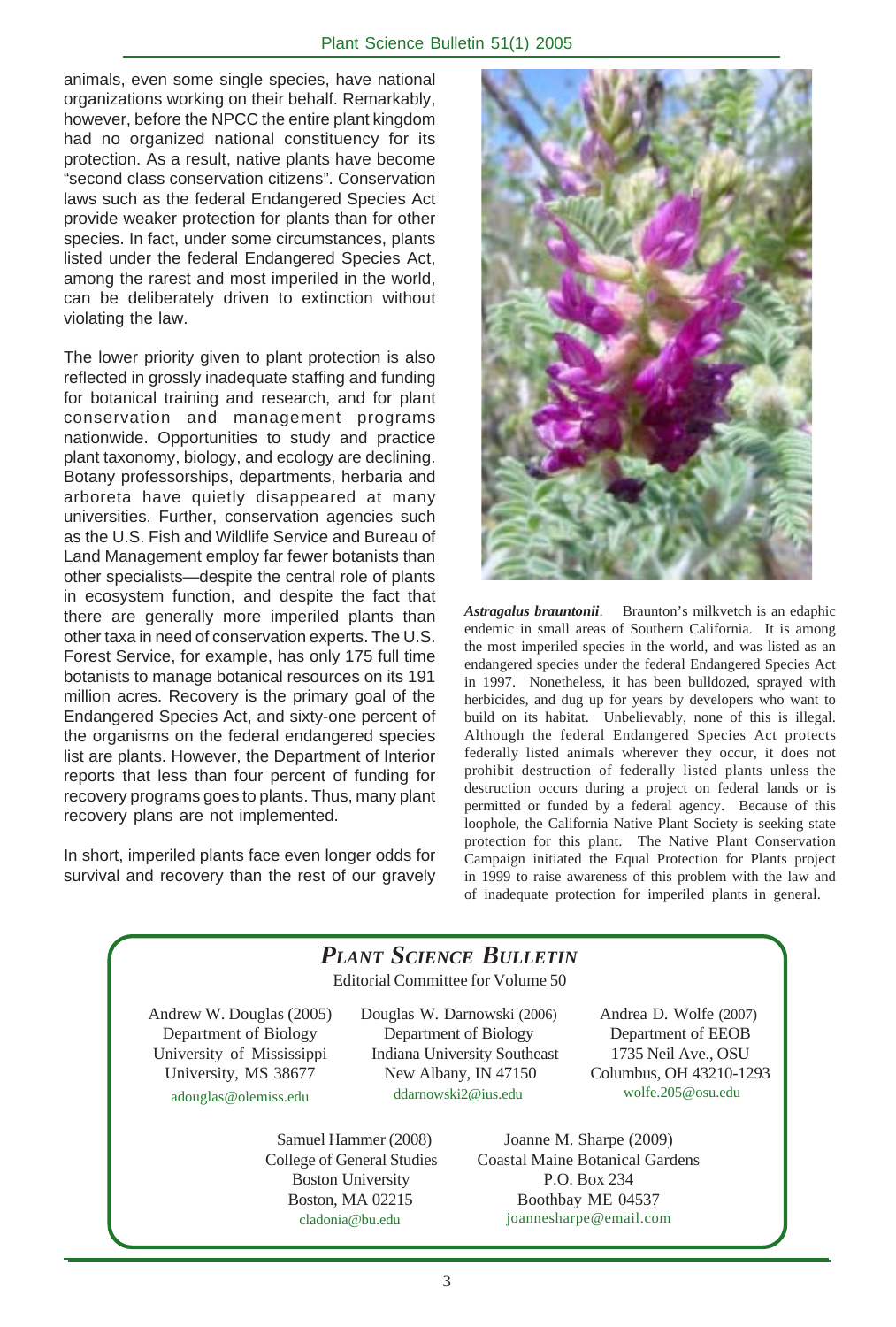endangered species. Meanwhile, irreplaceable plants and their habitat continue to be destroyed by development and mismanaged logging, road building, grazing, and recreation. We created the Native Plant Conservation Campaign to find solutions to these problems.

#### **BUILDING THE FOUNDATION**

In the three years since we launched the NPCC, we have already built a thriving campaign. Our accomplishments include:

The NPCC Affiliates. We have a growing network of 32 affiliate native plant societies, botanic gardens, and arboreta in 30 states—representing almost 60,000 individual members.

Cooperators. We have recruited of 13 cooperating scientific and conservation groups that share our biodiversity conservation goals but do not focus primarily on plants. These groups allow us to reach hundreds of thousands of scientists and activists with information on the plight of plants and tools to fight for them.

Tools for Local Advocacy. One of NPCC's top priorities is to make plant conservation easier, more effective - and more fun. Effective advocacy requires understanding of complex agency procedures and legal and scientific issues. Because agencies, laws and policies often treat plants differently than animals, and because basic principles of conservation biology differ for plants and animals, it is crucial to provide plant-specific information to our advocates. We develop plain language "how to" guides and summaries of key legal, political, and scientific information that can be shared with agencies, elected officials, and the press and help local advocates take action.

Federal Advocacy. We give Congressional testimony and meet regularly with legislators and agency leaders to educate them about the value and imperilment of native plants and the inadequate funding and staffing for plant programs.

International Initiatives. NPCC worked with PlantaEuropa, a European native plant conservation organization, to secure the 2002 adoption of a Global Strategy for Plant Conservation by the Global Convention on Biological Diversity.

Public Outreach. We bring native plant issues into the public eye through outreach materials, an educational website, and media coverage.



A SUCCESS STORY! Robbins' cinquefoil (*Potentilla robbinsiana*) is an alpine rose endemic to two sites in New Hampshire's White Mountains. It was listed as federally endangered and critical habitat was designated in 1980 after decades of trampling by recreationists and commercial collectors.

An NPCC affiliate, the New England Wildflower Society, joined with the Appalachian Mountain Club and federal agencies to reroute recreation away from the plant's protected habitat and propagate the species for replanting in the wild.

Thanks to these efforts, the Robbins' cinquefoil rebounded from about 1,800 plants in 1973 to more than 14,000 by 2002. It was removed from the endangered species list in August 2002 but continues to be monitored and protected by agencies and volunteers.

#### **THE PATH AHEAD**

We are expanding our existing advocacy and grassroots technical support programs and also developing new programs using a variety of methods and resources to address the wide range of challenges facing native plants and their advocates:

#### **Research and Public Education**

"Second Class Conservation Citizens" We analyze data from federal agencies and peer reviewed studies to quantify the underfunding and understaffing of botany programs in federal land and endangered species management. We use these data to inform decisionmakers and the public about the urgent need for increased support for plant conservation.

Declining Botany Research And Education We are in the early stages of a project to quantify the reduction in botany course offerings, departments, herbaria and graduate programs. This is an urgent issue. If the U.S. stops producing botanists and studying native plant biology and ecology, there will be no one to manage and conserve our flora.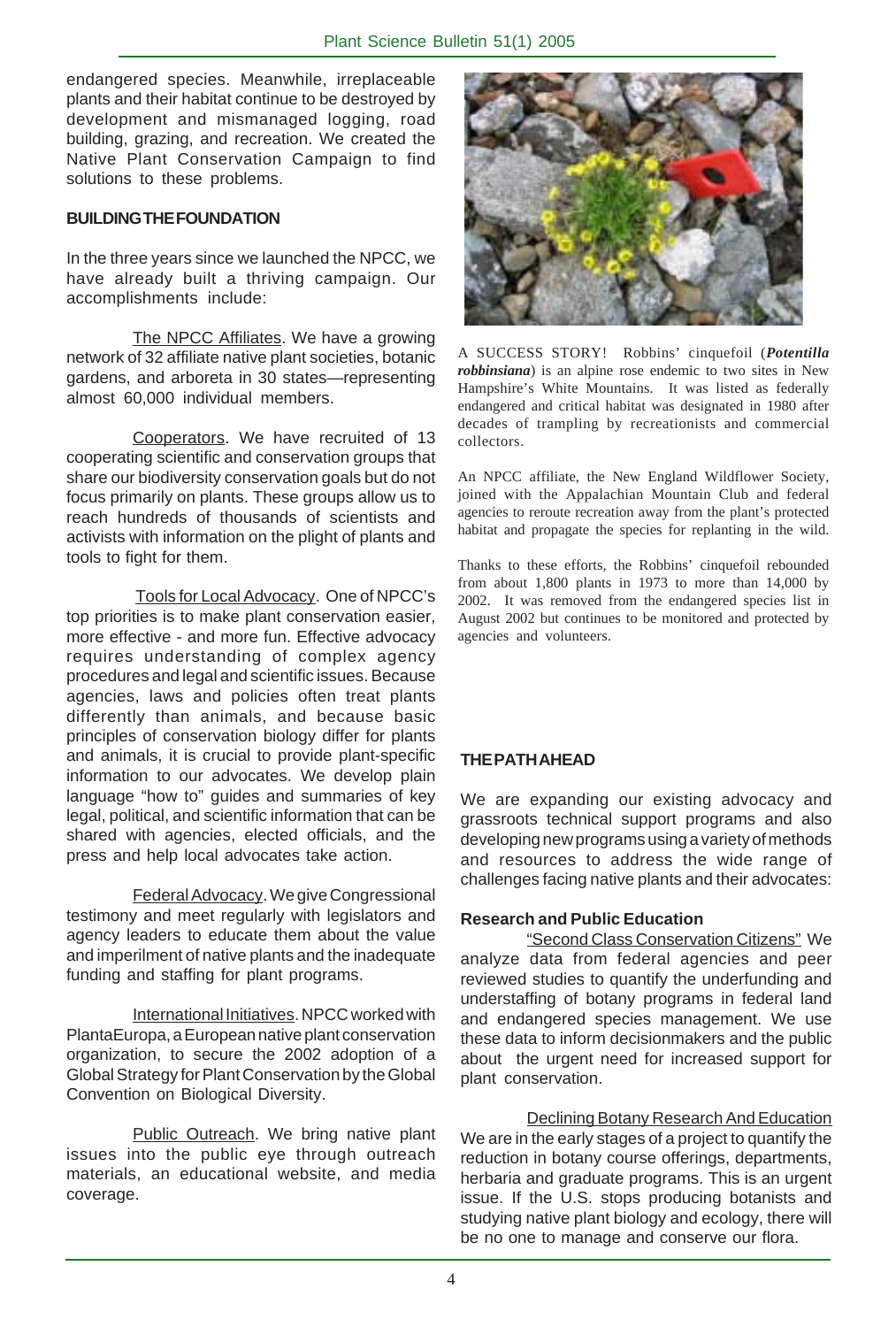Important Plant Areas The Important Plant Areas model is already being implemented in Europe. It is based on Birdlife International's Important Bird Areas Program. Important Plant Areas are sites where native plant protection is a priority—due to the presence of high diversity, rare species, or simply intact and healthy native plant communities. We work with botanists and agencies to identify these areas and advocate for their protection.

Conservation Economics We seek to counter the widely held belief that protection of the environment must come at the expense of the economy. We give presentations, develop literature reviews and fact sheets to publicize the growing body of evidence that ecosystem health and conservation of biological diversity are essential for economic health.

#### **ADVOCACY**

Advocacy and Technical Support. We are building on the local and federal advocacy work described above.We have recently begun to provide one on one "tech support" to help advocates put imperiled plants on the endangered species list, or challenge projects that threaten native plants. We also are initiating annual trips to Washington DC for plant scientists and advocates to meet with policymakers. Congress needs to be educated on plant issues and reminded that plants have a large and diverse constituency across the U.S.

The Equal Protection For Plants Initiative seeks to broaden awareness of the second-class status of plant conservation in staffing, funding and law, and to increase support to remedy the situation. Our Equal Protection statement has been signed by 62 groups representing hundreds of thousands of individuals, including the Society for Conservation Biology, the Botanical Society of America, the American Society of Plant Taxonomists, and Defenders of Wildlife.

Environmental Group Outreach.Many large wilderness and wildlife conservation organizations have traditionally placed relatively little emphasis on plant issues. These groups have unparalleled public access through their newsletters, magazines, and websites, as well as influential lobbying programs. We work to educate the leaders and members of these groups about native plants, and to supply information so that they can incorporate botanical issues in their policy advocacy, publications and outreach.

#### **WE ARE MAKING PROGRESS**

Through these programs, we are making significant progress. The large environmental groups are hearing our message, and plant conservation is increasingly becoming a central issue in the mainstream environmental discussion. Plants are now routinely included in environmental lobbying and outreach programs. The agencies are hearing our message as well. In the past 3 years, there has been a 30 percent increase in the number of botanists employed by the U.S. Forest Service still far from what is needed, but a strong first step. We have also worked with federal agencies to advocate for use of local native plants in restoration projects such as roadside stabilization and stream restoration. With NPCC support, the federal government has spent more than \$10 million to grow seed from local native plants, construct greenhouses, establish contracts with local nurseries, and these plant materials are used more widely every year.

#### **WHAT'S NEXT?**

We have created the first national native plant conservation organization in our nation's history. Now we must use that organization to change policy. We will continue to document plant problems and produce up-to-date outreach tools for policymakers and grassroots advocates—and citizens who want to become native plant advocates but do not know where to begin. We will continue to make sure our message is heard in the halls of Congress, in university classrooms, in academic societies, in the media and in environmental group headquarters. Finally, we will expand our roster of affiliate and cooperating groups to build an everstronger and more effective voice for native plants. -Emily Roberson

To learn more about how you can help preserve native plant diversity and support the Native Plant Conservation Campaign, please contact NPPC Director, Emily Roberson, at:

eroberson@biologicaldiversity.org web: www.plantsocieties.org

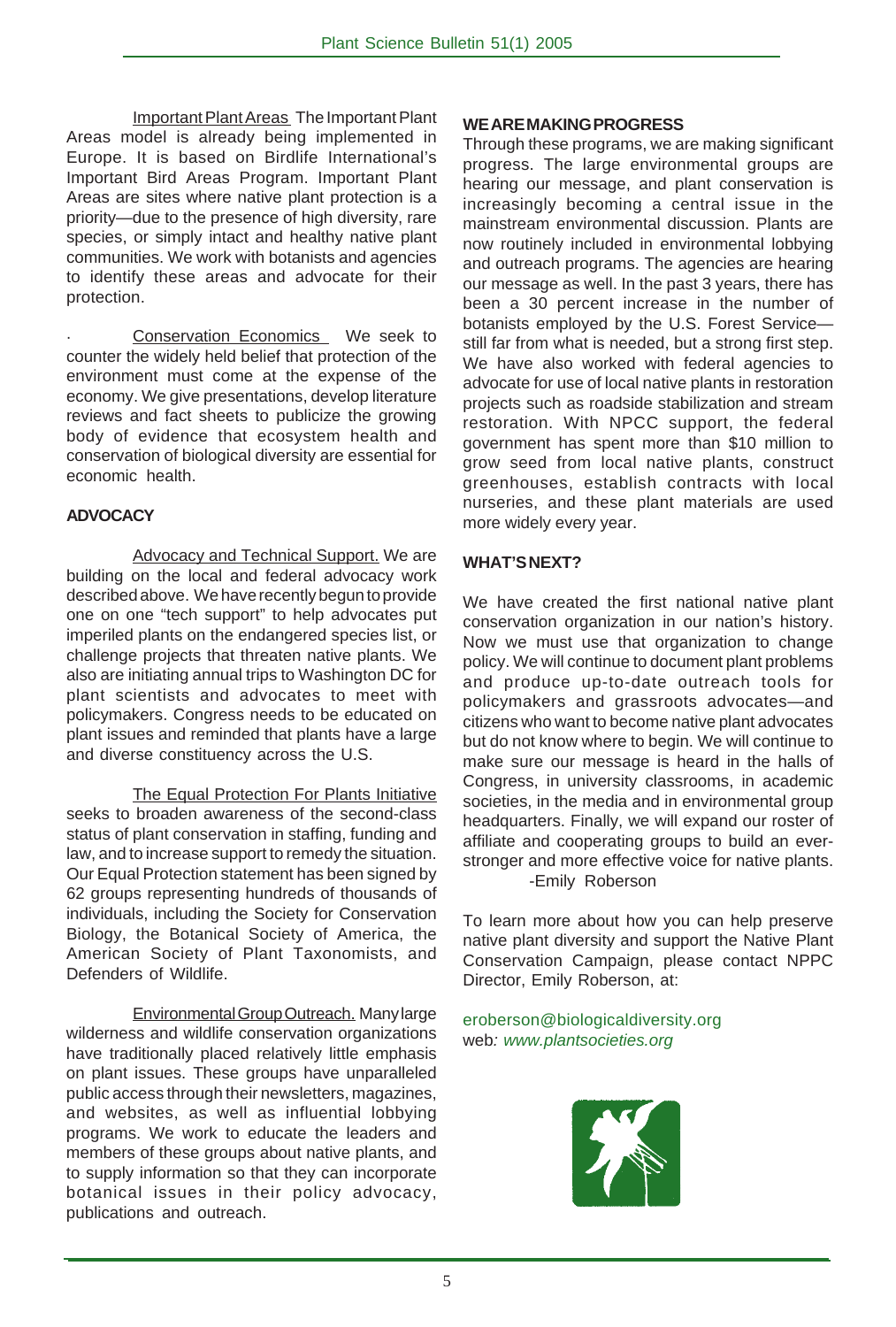## **Lady Bird Johnson Wildflower Center**

Decades ago, Lady Bird Johnson recognized the country's mounting loss of natural landscapes, native wildflowers, and natural beauty. -In 1982 she founded the Lady Bird Johnson Wildflower Center to help preserve and restore the natural beauty and biological richness of North America.

"My special cause…is to preserve the wildflowers and native plants that define the regions of our land – to encourage and promote their use. Native plants are as much a part of our national heritage as Old Faithful or the Capitol Building in Washington, and they speak the regional accents of the land, saying this is Virginia, or New Mexico, or the California desert after rain." Lady Bird Johnson, 1990.



Entry arches. Photo by Ron Sprouse

The mission of Lady Bird Wildflower Center is to educate people about the environmental necessity, economic value, and natural beauty of native plants. The Wildflower Center works nationally and regionally to raise awareness about native plants and native landscapes, and provides people with the knowledge they need to protect and restore their own native places.

The Center's award-winning headquarters in Austin, Texas reflect the natural and architectural heritage of the Texas Hill Country, and provides unique educational opportunities for professionals, individuals, and families. From this inspiring location, the Wildflower Center also conducts research and promotes native plant conservation to a national and international audience. The Center's facilities display regional architecture, green building principles, and exemplary site planning– the hallmarks of environmentally sensitive design. The

buildings also reflect local history, culture, and the use of regionally available materials.

The gardens showcase the beauty and benefits of the wildflowers and native plants of Texas, particularly of the Texas Hill Country. They introduce people to native plants and demonstrate how they



Display gardens, McDermott Learning Center and butterfly habitat gardens. Photo by Bob Daemmrich.

can be used in formal as well as informal landscapes. For home gardeners and landscape professionals who may be uncertain about growing natives, the Center's gardens provide useful horticultural information and diverse examples of landscape design using native species. As one of only three public gardens in the United States that exclusively uses regionally native wildflowers, trees, grasses and shrubs, the Center demonstrates that interesting design and compellingly beautiful gardens can be achieved with ecologically sound plantings.

 Land restoration techniques, a centerpiece of the Center's conservation mission, are tested and demonstrated across the entire site. Public trails lead visitors through a living laboratory for restoration research where they can view both disturbed and healthy landscape areas, and learn first-hand how to restore native vegetation on degraded landscapes. The Center works directly with landowners, commercial developers, cities and counties to apply land restoration techniques and bring back healthy native vegetative communities on a landscape level.

Critical to the Wildflower Center's mission is protecting native plants in danger of extinction. As part of a national and international community of scientists, the Wildflower Center is working to understand rare plants and to develop conservation strategies to keep these species where they belong: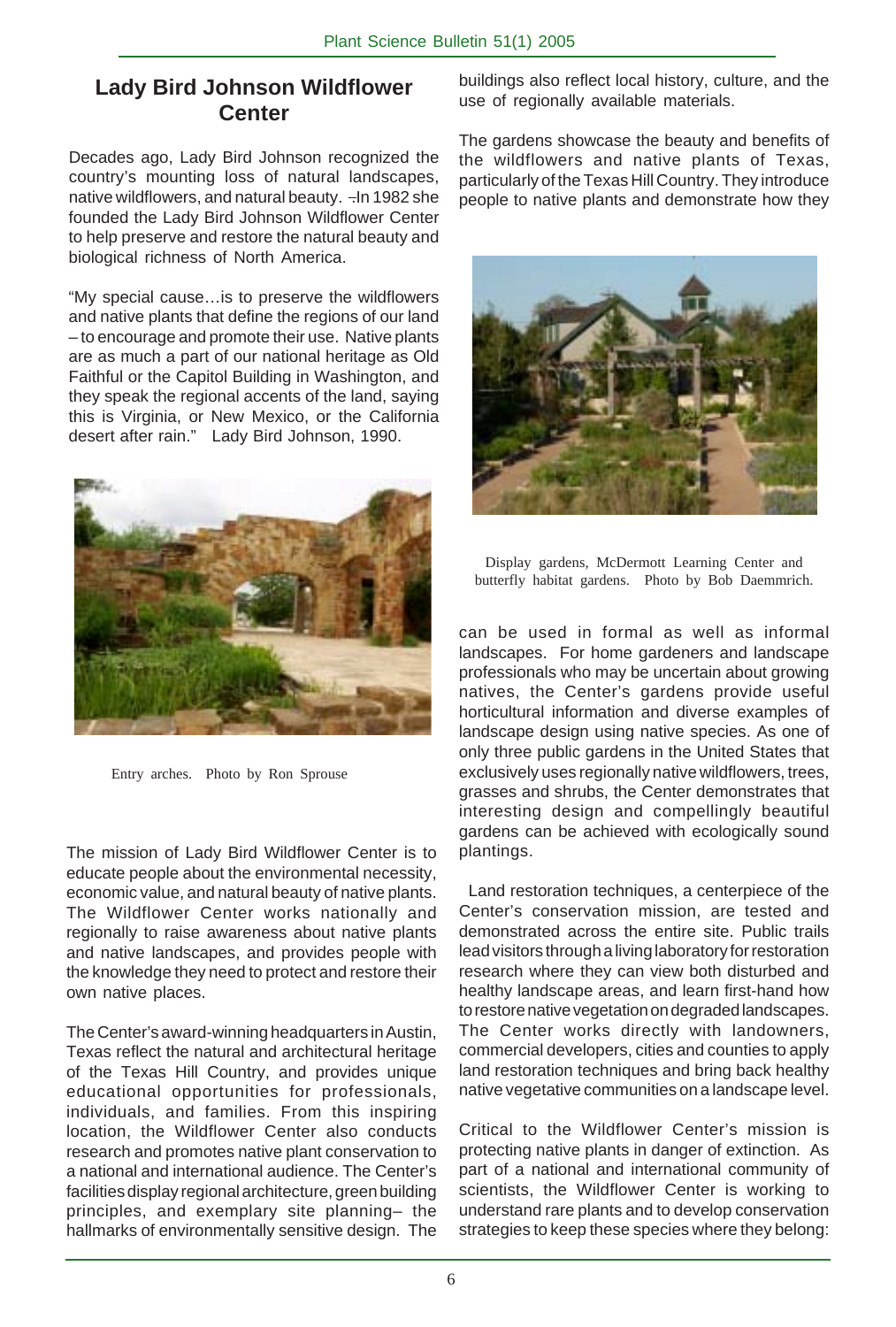#### Plant Science Bulletin 51(1) 2005

-

in the wild. The Center participates in The Center for Plant Conservation, a national coalition of gardens and arboreta committed to preserving the rare plants of North America. By working with U.S. Fish and Wildlife Service, Texas Parks and Wildlife Department, and other agencies, species of concern are identified and seeds of these rare and endangered species are collected and banked. As a partner in the Millennium Seed Bank Project, a global plant conservation effort led by the Royal Botanic Garden, Kew, seeds are collected from two



Tower and library with Texas Mountain Laurel (*Sophora secundiflora*) in the foreground. Photos by Bob Daemmrich.

priority ecoregions, the Edwards Plateau and the Blackland Prairie.

The lack of information about native plants has made it more difficult for people to appreciate, use, and conserve them. In many areas, it can be hard to find a commercial source of native plants, or landscapers experienced in designing with them.

To address this problem, the Wildflower Center established an information clearinghouse. The Internet-based Native Plant Information Network (NPIN**)** is the largest clearinghouse of native plant information in North America. Since its inception in September 2003, more than 73,000 individuals have used the network to find plant images, information about plant species of North America, and regional information about landscapers and plant suppliers, and a calendar of events related to native plants. NPIN is a free service that is useful to home gardeners as well as professional land managers and plant scientists. An "Ask the Expert" feature allows anyone to get answers and advice from Center staff.

Native Plants magazine is published quarterly and enjoyed by more than 13,000 Wildflower Center members nationwide and other supporters and enthusiasts. Complemented with beautiful photographs, the magazine features stories from across the North America on native plant species, landscaping with natives, horticultural advice, wildlife habitat, and organizations and individuals having an impact on native plant conservation.

For more information about the Lady Bird Johnson Wildflower Center, to access the NPIN databases, or to become a member, visit www.wildflower.org or call 512-292-4200.

> -Mischelle Amador Lady Bird Johnson Wildflower Center



East view of tower, part of the rainwater collection system. Photo by Ron Sprouse.

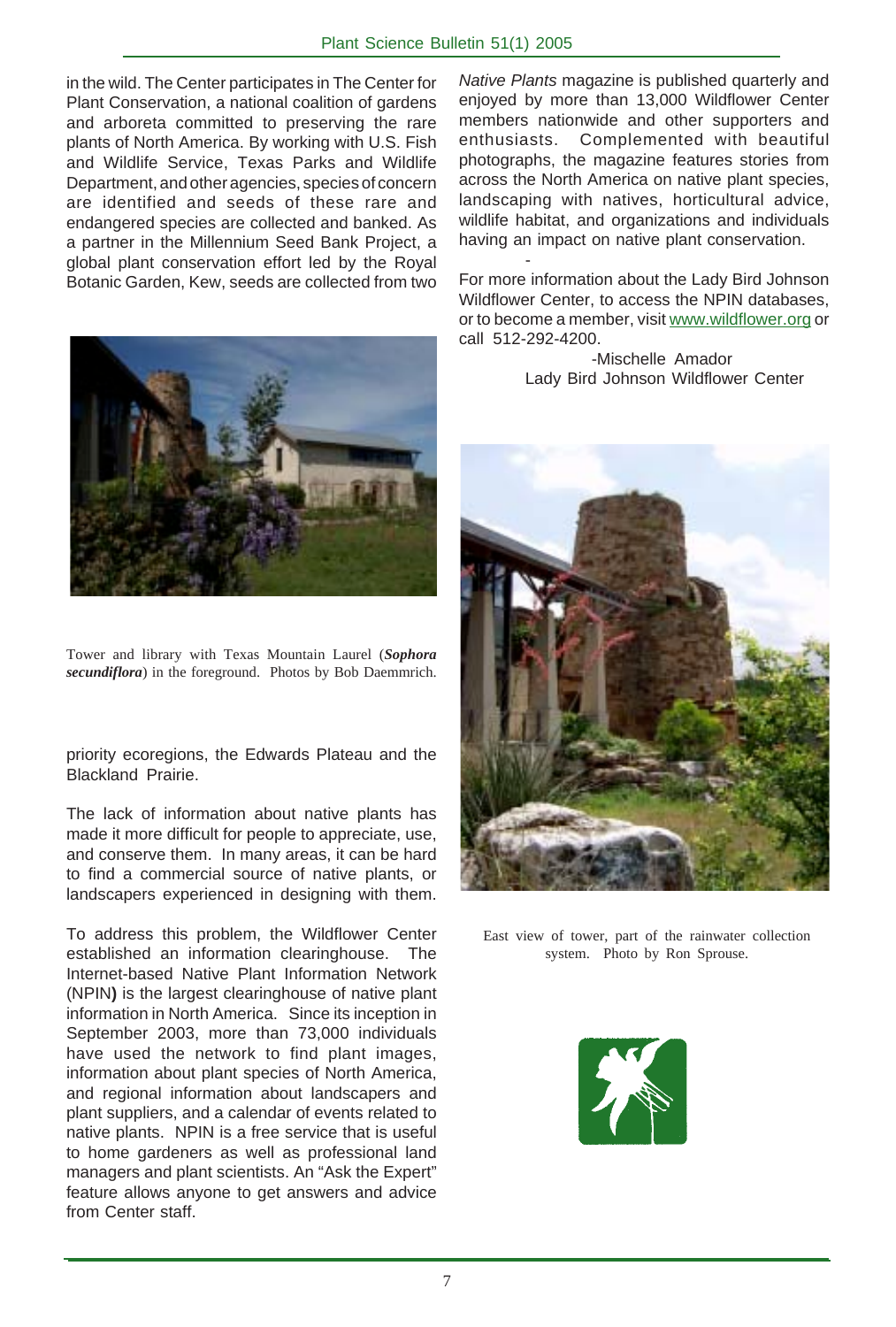# **News from the Society**



#### Conference Overview

The annual Botany Conference brings together a broad spectrum of researchers, professors, educators and motivated students, all focused on what's new and vibrant in the diverse field of plant biology. Botany 2005 promises to be the most successful in the series. This is the annual conference of four leading professional societies, including the Botanical Society of America, the American Bryological and Lichenological Society, the American Society of Plant Taxonomists, and the American Fern Society.

An anticipated 600 participants will present an anticipated over 500 scientific contributions including 7 symposia, papers, posters, and special lectures. A full slate of field trips and scientific workshops and social events will round out the program.

Botany 2005 is being held at the Austin Hilton, a new hotel that has a enough meeting space for our entire program. An Exhibit Hall will be located in a plush ballroom, and will be the center of social activities including conference-wide breaks and poster session for the meeting.

Saturday, August 13, will feature the 4th Educational and Outreach Forum. This successful component of the Botany conference is designed to draw an audience of educators and researchers involved in the teaching of biology and plant science on many levels, from kindergarten through college. The day will include a range of interesting discussion-type sessions, a keynote lecture and will conclude with a reception, which will give attendees the opportunity to discuss and network in a social setting. For the first time, attendees will be able to apply for Texas Continuing Professional Education Credits for attending Forum sessions and activities.

Sunday, August 14, will be an active day of scientific workshops, and fieldtrips. Sunday evening will open the scientific meeting with the conference-wide

Plenary Lecture, followed by an All Society Mixer. Monday morning, August 15, kicks off the scientific sessions and symposia. Tuesday afternoon, August 16, will feature a conference-wide Poster Session, with an expected 200 posters featuring current research and recent topics. Scientific Sessions will conclude on Wednesday August 17. Participating Societies will also hold social events and meetings through out the week.

Participating Societies

American Bryological and Lichenological Society (ABLS)

American Fern Society (AFS)

American Society of Plant Taxonomists (ASPT) Botanical Society of America (BSA)



#### **Increasing Undergraduate Diversity in Botany**

The Botanical Society of America (BSA) is pleased to announce the third year of a program entitled "Increasing diversity at the annual Botanical Society of America meeting," This program is supported by the National Science Foundation (Undergraduate Mentoring in Environmental Biology (UMEB) Program) and will provide financial and professional assistance for 10 minority (African-Americans, Hispanic-Americans, Native Americans/Alaskan Natives and persons with disabilities) undergraduate research students to attend the Botany2005 conference. Through a supportive mentoring network and orientation activities, the students will be integrated into professional and social activities of the Botany 2005 conference (http://www.botanyconference.org/). If you know of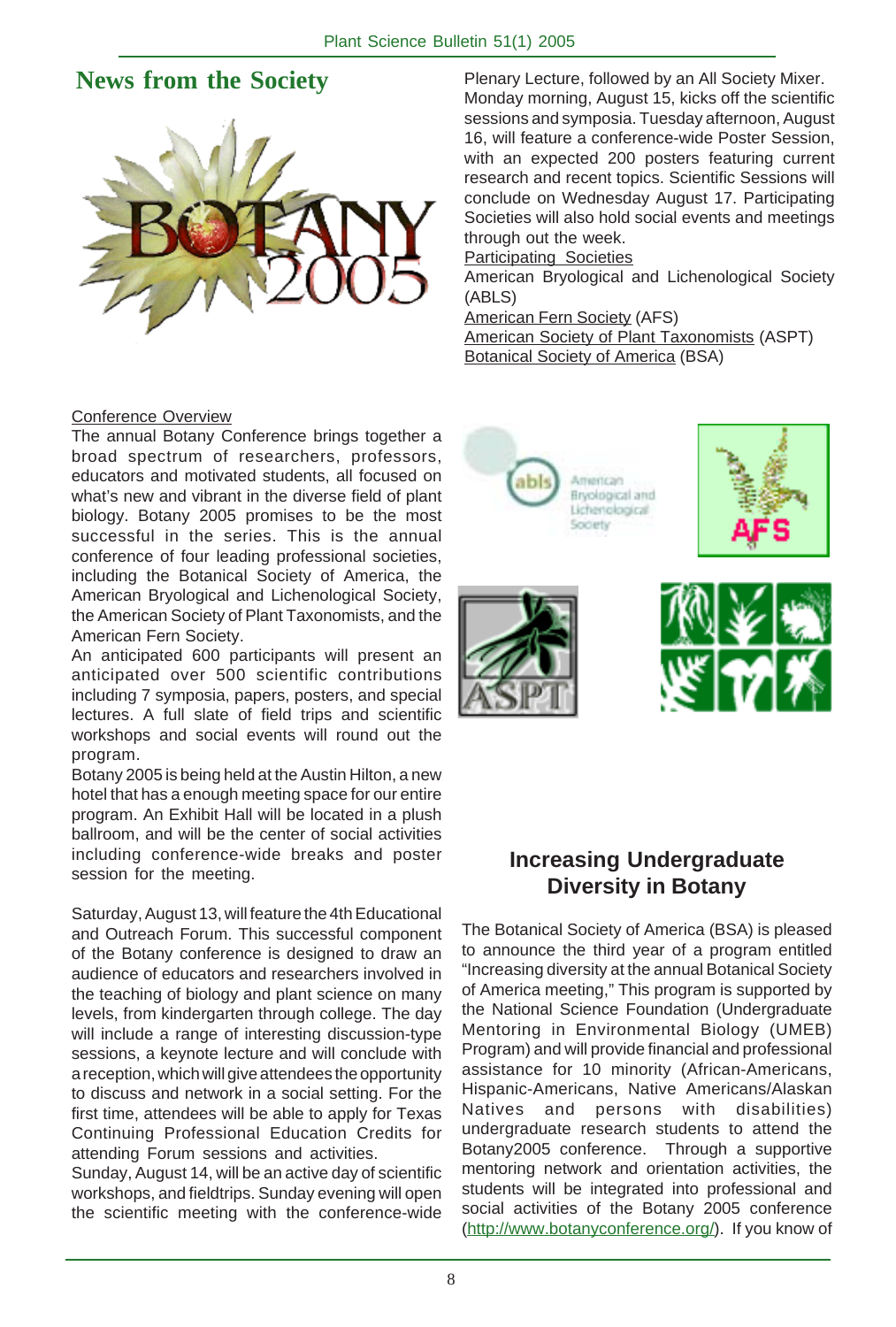an eligible and deserving undergraduates who would benefit from this experience, or if you would like to serve as a mentor, please contact Karen Renzaglia (renzaglia@plant.siu.edu) or Jeffrey Osborn (josborn@truman.edu). A call for applications and application guidelines are available on the BSA (http://www.botany.org) and Botany 2005 (http://www.botanyconference.org) web sites. The deadline for applications is May 1, 2005. This program is an important step towards strengthening the science workforce by utilizing the full range of intellectual talent from diverse ethnic and minority populations. We encourage and welcome your participation.

## **CENTENNIAL CELEBRATION: WE NEED A THEME**

As you know, BSA will be celebrating its centennial when we meet at Chico State University, California, in 2006. In the last issue of the PSB, you read about the various plans underway to help make this a very special event. However, a decision has not yet been made on a theme for the meeting, and the Centennial Committee would like to present one or more ideas to the Executive Committee at its spring meeting on April 8<sup>th</sup>. The possible themes identified thus far are:

- 1. Looking to the Future Conserving the Past
- 2. Green Earth Blue Planet
- 3. Plant a Seed Sow the Future
- 4. Plants are Us
- 5. Growing Our Future, Conserving Our Past
- 6. Planting Our Future, Conserving Our Past

Thus, please think about the theme and send Bill Dahl (wdahl@botany.org ) your choice, ideas and thoughts. Also, any ideas for making the centennial meeting extra special would be greatly appreciated. Dr. William Dahl, BSA Business Office, Botanical Society of America, 4475 Castleman Avenue, P.O. Box 299, St. Louis, MO 634166—299 (phone = 314- 577-9566)

Stay tuned. In the next issue of the PSB, the design for the Centennial Medallion will be revealed.

Sincerely, Jack Horner Chair – BSA Centennial Committee

# *In Memoriam:* **Announcements**

## **Theodore M. Barkley, 1934–2004**

Dr. Theodore M. (Ted) Barkley, Botanical Research Institute of Texas (BRIT), died on 24 July 2004 in Fort Worth, Texas. He was 70.

Ted was born on 14 May 1934 in Modesto, California. He received his B.S. from Kansas State University in 1955, his M.S. from Oregon State University in 1957, and his Ph.D. from Columbia University in 1960. Ted joined the faculty of Kansas State University in 1961 where he enjoyed a 37-year career as a professor and curator of the herbarium. He retired from K-State in 1998 and moved to Fort Worth, where he was a Research Associate at BRIT until his death.

Ted was well-known for his research on the systematics of the North American Senecioneae (Asteraceae), especially Senecio, Packera, and allied genera. He published more than 30 research papers on the nomenclature, systematics, and phytogeography of these challenging plants. Ted trained nearly a dozen Masters and Ph.D. students, and influenced the careers of countless other undergraduate and graduate students during his tenure at K-State.

Ted firmly believed that the results of systematic research must be made accessible to the broader scientific community and to the general public through the writing of floras. "How does this allow a person to put a name on a plant in hand?" he often asked. He devoted much of his career to floristic research. Based partly on the published and unpublished manuscripts of Frank C. Gates, botany professor at K-State from 1919-1955, Ted wrote A Manual of the Flowering Plants of Kansas in 1968, which he used in his plant taxonomy class. Ted was a central figure in the Great Plains Flora Association, an alliance of 15 botanists from 13 institutions that produced two seminal floristic works about the vascular plants of the central North American grasslands: Atlas of the Flora of the Great Plains (1977) and Flora of the Great Plains (1986, 1991). Ted was an editor and contributor for these books, the latter of which received the Henry Allan Gleason Award in 1987 for outstanding publication in the fields of plant taxonomy, plant ecology, and plant geography.

Ted carried his passion for floristics to another major initiative in the 1980s – the Flora of North America (FNA) project. He played a central role in the project during its formative year and remained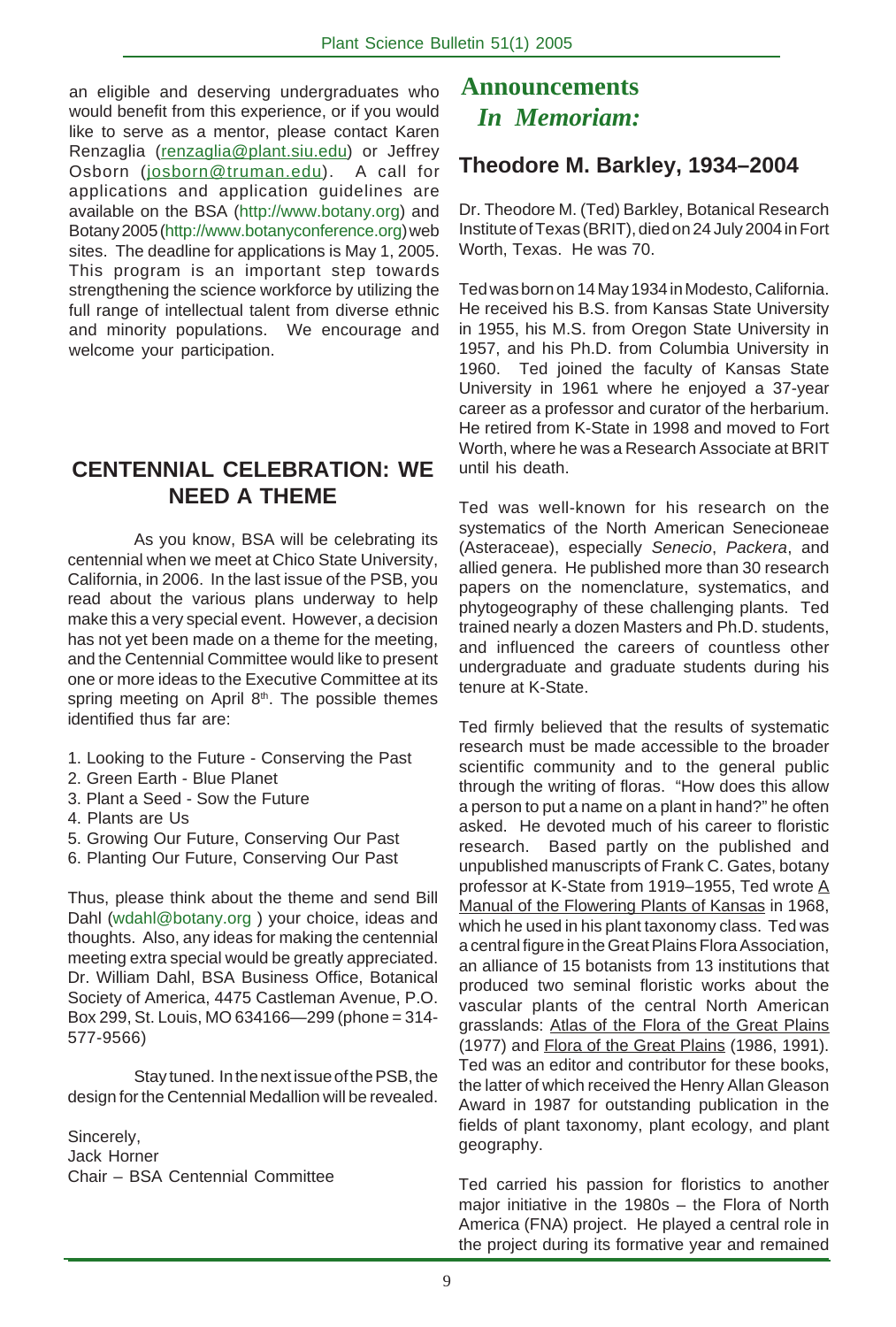active in FNA until his death. He served as North Central U.S. Regional Coordinator from 1991– 1998, Taxon Editor for Asteraceae from 1991– 2004, Lead Editor for Asteraceae for 1998–2004, member of the Editoral Committee from 1984– 2004, and member of the Management Committee from 1996–2004. He moved to BRIT in 1998 in large part to devote his full attention to the establishment of an editorial center there to coordinate production of three volumes covering the Asteraceae. That center carries on, and Ted's work, and that of many colleagues, will be published in 2005 – a remarkable achievement in North American botany.

Ted was a life-long student of the history and philosophy of taxonomy. He often concluded his plant taxonomy lecture on the history of botany by recounting his own academic lineage: Barkley was a student of Cronquist, who was student of Rosendahl, who was a student of Engler, who was a student of Göppert, who was a student of Beckmann, who was a student of Linnaeus. The impact on students was tangible and indelible. While respecting botany's history, Ted foresaw many of the challenges and opportunities that the revolution in information technology would bring to the discipline and to science in general. He pushed for a new generation of biologists to be trained to mine the voluminous data accumulated from experimentation and observation, to place them in a broader context, and to extend their utility.

A gifted communicator, Ted had a clear and unencumbered manner of expressing himself. His love of puns – magnified when he was a doctoral student with Art Cronquist – was renowned. Ted's finely honed lectures were replete with puns, wordplay, and the occasional double entendre, many of which were lost on students feverishly transcribing lecture notes. For me, one of his most memorable lectures was delivered when I was a teaching assistant in his plant taxonomy class. Ted's mother, Faye, was visiting from California, and Ted invited her to sit in on the class. Faye and I planted ourselves in the back of the lab as Ted launched into his lecture with characteristic enthusiasm. Soon into it, we decided to evaluate Ted's performance. With each pun, Faye and I hastily scrawled scores from 1 to 10 on notebook paper and flashed them at Ted. Nonplussed at first, Ted quickly grasped the significance of the numbers and seized the challenge to rack up maximum points for delivery and impact. The students were oblivious; the performance was the stuff of legends.

Ted cherished the opera and tea time. At K-State, he spent most Saturdays in his office in the herbarium perfecting manuscripts, listening to the Metropolitan Opera on the radio, and breaking for a pot of Lapsang Souchong or Oolong in the mid-afternoon. Ever the teacher, light conversation over tea inevitably would give way to science, and Ted would regale participants with a homily about some botanical luminary, generic concepts in the Senecioneae, or the floristic heritage of North America.

Memorial services were held in Texas on 26 and 27 November 2004. Another service is planned for 2 April 2005 at the College Avenue United Methodist Church in Manhattan, Kansas. The Botanical Research Institute of Texas has renamed its academic seminar series, now the T.M. Barkley Plant Science and Ecology Seminar, to honor Ted's dedication to research in botany and ecology.

Craig C. Freeman, R.L. McGregor Herbarium, University of Kansas, Lawrence, Kansas 66047

# **Symposia, Conferences, Meetings**

## **The International Society for Phylogenetic Nomenclature**

The International Society for Phylogenetic Nomenclature (ISPN) is a newly formed organization the purpose of which is to encourage and facilitate the development, codification, and utilization of phylogenetic nomenclature. Phylogenetic nomenclature is, in short, the theory and practice of naming groups of organisms and applying existing names to such groups in the context of newly proposed phylogenetic hypotheses using principles and methods derived from the fundamental principle of common descent. The ISPN (in particular, its Committee on Phylogenetic Nomenclature) will be responsible for ratifying and overseeing future changes in the PhyloCode, a codified set of principles and rules of phylogenetic nomenclature. The ISPN was inaugurated and met for the first time in July 2004 in Paris, France. The Society is open to all persons interested in phylogenetic nomenclature and is now accepting members. A membership form can be downloaded from the PhyloCode/ISPN website at http://www.ohiou.edu/ phylocode/ or http://www.phylocode.org/ (see the link at the bottom of the gray bar on the left-hand side of the home page). The Council of the ISPN would like to encourage all interested persons to join the Society.

Kevin de Queiroz President, ISPN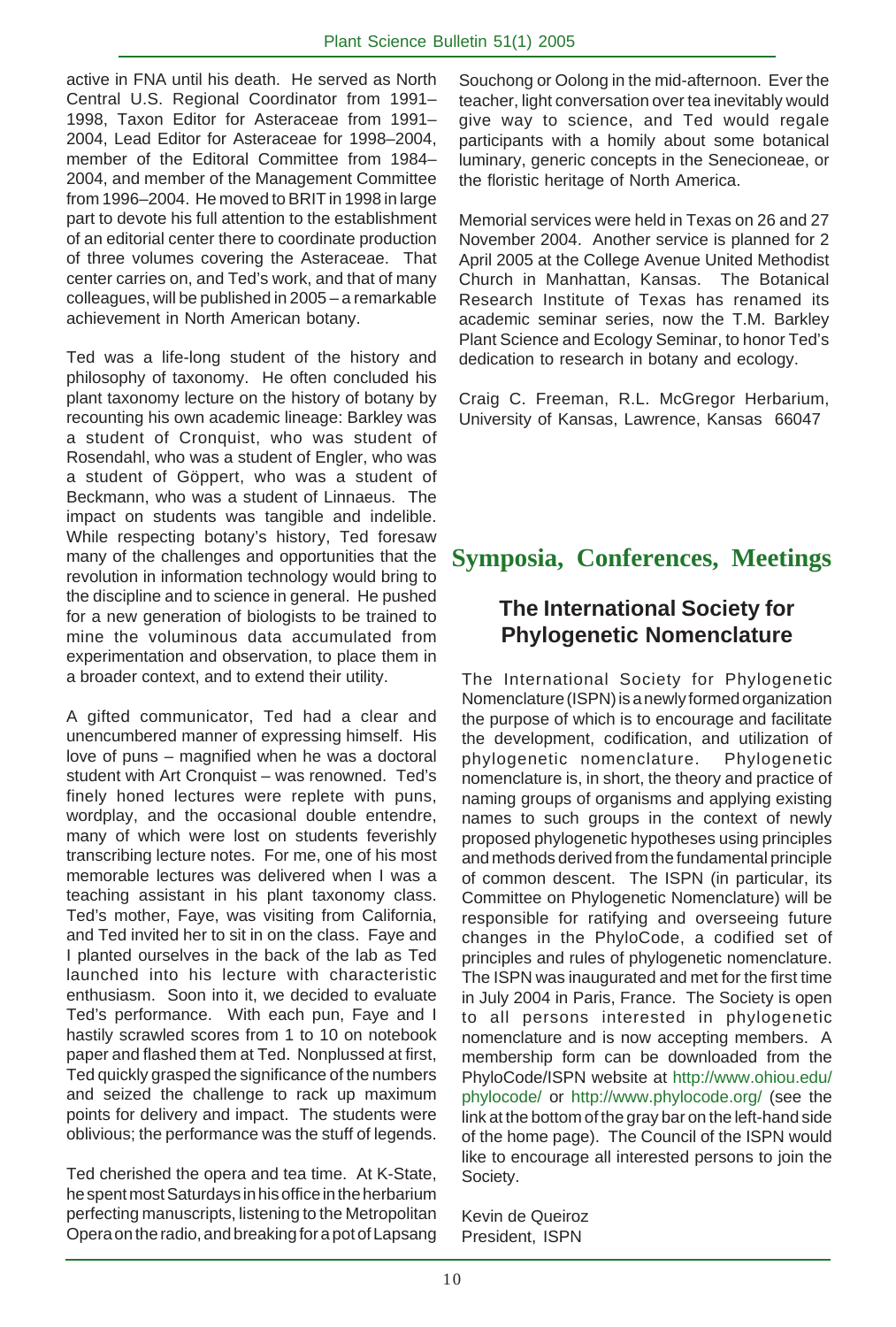## **2005 In Vitro Biology Meeting**

June 5 - 8, 2005 Baltimore, Maryland

The 2005 In Vitro Biology Meeting will be held from June 5 - 8, 2005 in Baltimore, Maryland. The meeting, which will attract scientific participation from many countries, will focus on issues pertinent to Plant, Vertebrate, Invertebrate, and Cellular Toxicology research to give participants a unique learning experience on plant and animal cell culture and biotechnology. Scientists, sponsors, and exhibitors interested in participating in the 2005 Meeting are asked to contact Gordana Vunjak-Novakovic, 2005 Program Chair, or the specific Section Program Chairs: Gordana Vunjak-Novakovic, Cellular Toxicology Program Chair; William J. Smith, Vertebrate Program Chair; Guy Smagghe, Invertebrate Program Chair; or Allan Wenck, Plant Program Chair.

For additional information see <http://www.sivb.org/ meetings.asp>



## **International Carnivorous Plants Society**

The 2006 Meeting of the ICPS will be held at Frostburg State University in Frostburg, Maryland, from Friday June 2, 2006, to Sunday June 4, 2006 (participants can arrive Thursday June 1), with field trips on Monday June 5. Frostburg is several hours west of the Washington/Baltimore/Philadelphia area, and Frostburg University has a conference center experience d in hosting international conferences. Transportation to and from major international airports will be available, and there are several relevant for this meeting.

Housing and meals will be available on the University campus as well as in hotels near the University, and space for vendors will be available very close to the sites for talks and posters.

In addition to all of the usual activities, the committee

is planning a workshop on botanical art and one on using cp's to teach children about science. Several fieldtrips to the Middle Atlantic region of the USA are being planned for immediately after the conference.

For updates on the web, please watch the ICPS homepage

#### www.carnivorousplants.org

for links to the conference website, which should be available during February 2005 for information, mid-2005 for registration and abstract submission.

The organizing committee is co-chaired by Doug Darnowski of Indiana University Southeast and Hong-qi Li of Frostburg State University and also includes Terre Golembiewski of the University of Wisconsin-Whitewater and Steve Williams of Lebanon Valley College.



# **Positions Available**

## **Department of Horticulture, Oregon State University**

Applications are invited for a faculty position at the rank of Assistant Professor in research and Extension on environmental issues related to nursery production as well as biotic or abiotic factors limiting plant production or quality, with emphasis on integrated container production systems. Appointment to the position will become effective as early as July 1, 2005. For a complete announcement, visit the website of the Department of Horticulture, http://oregonstate.edu/dept/hort/. Oregon State University is an AA/EOE.

Viki Freeman Office Manager Department of Horticulture Oregon State University 4017 ALS Corvallis, OR 97331-7304 541-737-5475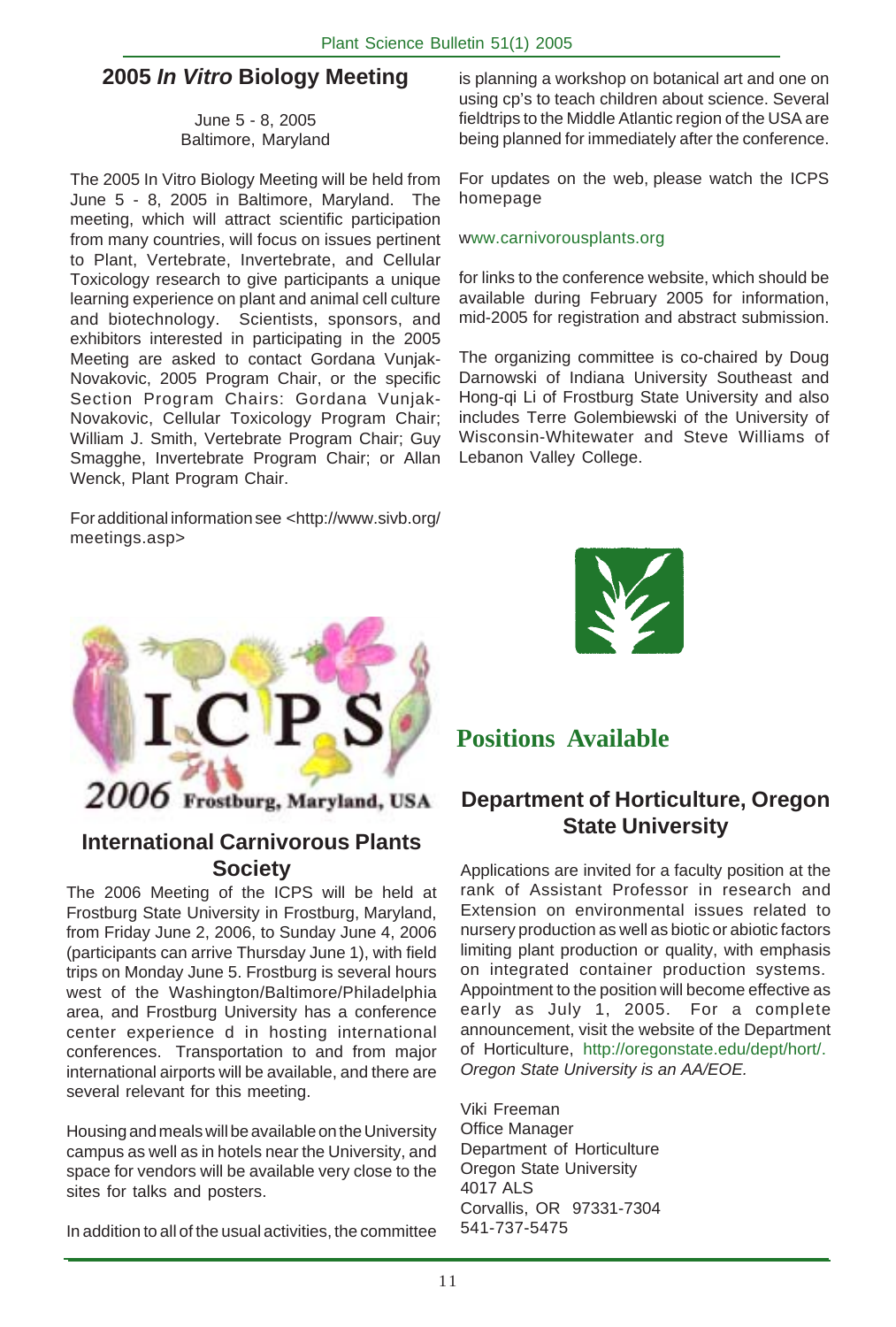# **Award Opportunities**

## **GRANTS FOR BOTANICAL GARDENS AND ARBORETA**

The Stanley Smith Horticultural Trust invites applications for grants up to \$20,000 for education and research in ornamental horticulture. Not-forprofit botanical gardens, arboreta, and similar institutions are eligible. The deadline for applications is August 15, 2005. For current guidelines, contact Thomas F. Daniel, Grants Director, SSHT, Dept. of Botany, California Academy of Sciences, 875 Howard St., San Francisco, CA 94103, USA (email: tdaniel@calacademy.org).

Thomas F. Daniel, Grants Director, Stanley Smith Horticultural Trust, Dept. of Botany, California Academy of Sciences, 875 Howard Street, San Francisco, CA 94103 U.S.A. tel: 415/321-8358

## **M.Sc. Opportunity at Acadia University.**

Helianthemum canadense is an endangered plant species in Nova Scotia that uses two very distinct modes of reproduction to produce seed in the same season. This project, beginning in April 2005, will involve the use of specialized microscopy techniques (paraffin and resin embedding and sectioning; scanning electron microscopy) to study comparative floral development, and associated changes in reproductive biology, in chasmogamous and cleistogamous flowers of Helianthemum canadense. The successful candidate must be willing and able to carry out some independent field research at a site approximately 60 km from Acadia University. The candidate should also be willing to travel and obtain specimens from other remote sites (e.g., northeast USA). A stipend of \$15000 CDN per year will be made available for two years. Please send a cover letter, CV and two letters of reference (preferably from undergraduate supervisors) to:

Rodger Evans Biology Department Acadia University 24 University Ave. Wolfville, NS B4P 2R6

phone: 902-585-1710 fax: 902-585-1059 e-mail: rodger.evans@acadiau.ca

## **SUMMER INTERNSHIPS AT CHICAGO BOTANIC GARDEN**

#### **NATIONAL SCIENCE FOUNDATION RESEARCH EXPERIENCES FOR UNDERGRADUATES 2005 Summer Undergraduate Research Fellowships PLANT BIOLOGY AND CONSERVATION**

Application deadline: March 15, 2005

The Chicago Botanic Garden and Northwestern University are accepting applications for a Summer esearch Program in Plant Biology and Conservation Science (June 15 - August 30, 2005) supported by a National Science Foundation-REU site grant. This year we will offer up to 8 awards to qualified undergraduates interested in conducting plant research. Stipends of \$3,000 plus accommodation costs will be awarded to successful applicants. Funds are also available to support research and travel. We offer students hands-on experience and training in a wide variety of field studies, including: plant demography, quantitative genetics, molecular ecology, plant breeding, invasive plant dynamics, paleoethnobotany, economic botany, soil ecology, and remote sensing. Responsibilities may include field sampling, laboratory studies, and data analysis. Core program activities include the design and execution of independent, mentored research projects, and participation in weekly seminars. Through these activities, students will learn the fundamentals of experimental design, the use of the scientific literature, data collection and analysis, and oral presentation. At the end of the summer, students will analyze their data, prepare an abstract, and present their findings at a student research symposium. Applications and further information can be obtained from Dr. David Lentz (dlentz@chicagobotanic.org). Completed applications (see form attached) for the summer of 2005 must be received by March 15 and notification of acceptance into the program will be provided by April 20. Acceptance into the program will be based on academic performance, your professional goals and research interests.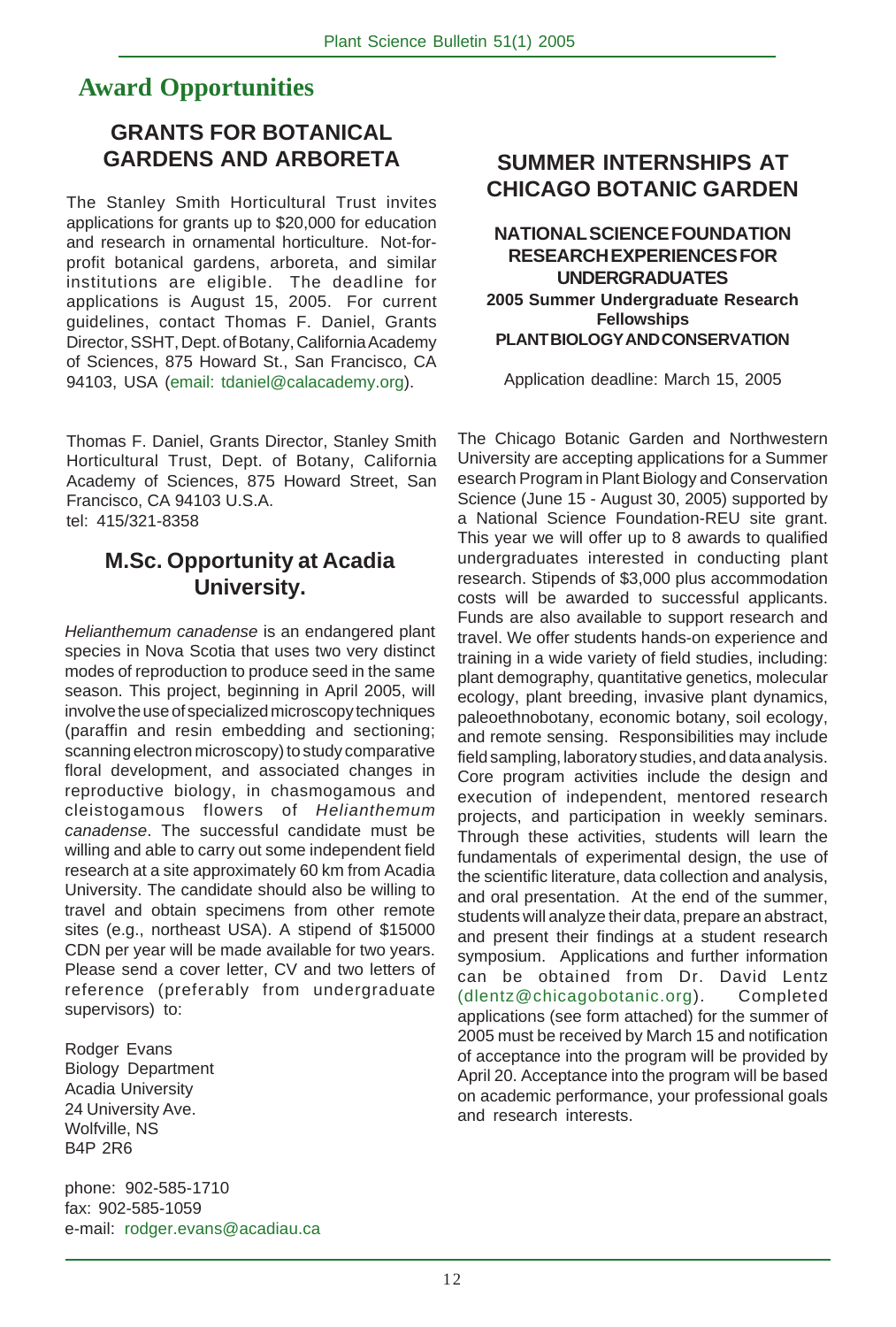# **Courses/Workshops VALUE OF A GARDEN**

This new lesson makes a total of 37 lessons available for classroom use. It engages students in critical thinking about the value of botanical, community, and other gardens in preserving biodiversity and in contributing to sustainable communities. The lesson is accompanied by a PowerPoint presentation, FEEDBACK LOOPS FOR FLOWER GARDENING. Access the lesson and PP presentation from the lesson directory at: http:// www.actionbioscience.org/lessondirectory.html

# **Other News**

## **NORTHWESTERN AND CHICAGO BOTANIC GARDEN JOIN FORCES TO TRAIN BOTANISTS**

EVANSTON, Ill. — Chocolate, coffee, rice, wheat, corn, eucalyptus, aloe vera, wood, cotton and oxygen. Where would we be without plants? At a time when native plant species are increasingly endangered around the world so, it seems, is the plant scientist. Not enough botanists or plant conservationists are being trained to address the growing national and international threats to biodiversity and impending global mass extinctions.

In response to this critical shortage, Northwestern University and the Chicago Botanic Garden are joining forces to offer the nation's first master of science degree in plant biology and conservation — a unique interdisciplinary program designed to educate the next generation of plant scientists. This is the first major collaboration between the two institutions.

"This is a wonderful new marriage of intellectual interests, culminating in an important new graduate program that neither institution could offer alone," said Jon E. Levine, professor of neurobiology and physiology at Northwestern and director of the program in biological sciences. "We are experiencing major environmental changes loss of habitat and biodiversity, extinction of species, global climactic change — and these shifts are having a major impact on human life and the science of our globe. By teaching new scientists to apply human reason and science to these large and complex problems we are looking to the future."

From the Eastern prairie white fringed orchid of the Midwest to the Aloe rauhii of Madagascar, the Earth's plants are in peril. According to a 1997 World Conservation Union report, 34,000 species, or 12.5 percent, of the world's flora are facing extinction. In the United States, 4,669 species, or 29 percent of the country's plants, are in danger of becoming extinct. The United States' flora is the fourth most endangered in the world. Here in Illinois, more than 300 species of native plants are listed as threatened or endangered.

The primary causes of species extinction or endangerment are habitat destruction, commercial exploitation (such as plant collecting), damage caused by nonnative plants and animals introduced into an area, and pollution. Of all of these causes, direct habitat destruction is the most problematic for plant species.

To stem the loss of biodiversity and its harm to ecosystems, threatened and endangered plants must be located and safeguarded; their reproductive biology must be understood; and they must be propagated and reintroduced to native habitats that will sustain them into the future. This requires qualified and committed botanists and plant conservationists.

"In light of the colossal environmental changes taking place across the globe, this dynamic partnership between the Chicago Botanic Garden and Northwestern University seeks to create an educational springboard for tomorrow's leaders in plant conservation and biodiversity research," said David Lentz, vice president of scientific affairs at the Chicago Botanic Garden. "This new program is urgently needed to produce conservation biologists who will help anticipate and prevent the potential loss of plant species and the valuable genetic and chemical information they contain."

Students in the Northwestern/Chicago Botanic Garden program will study populations of endangered plants — their genetics, the environmental changes to their habitats and their potential for reintroduction. They will learn how to use the Code of Botanical Nomenclature and define plant populations; acquire an understanding of the complexity and interactions of the many organisms that comprise plant communities and ecosystems; learn the diverse ways that plants are valuable to people; develop a working knowledge of nucleic acid and chromosome structure; and master DNA sequencing and gene cloning.

Upon graduation, the plant scientists will go on to work in the nation's botanical gardens, for the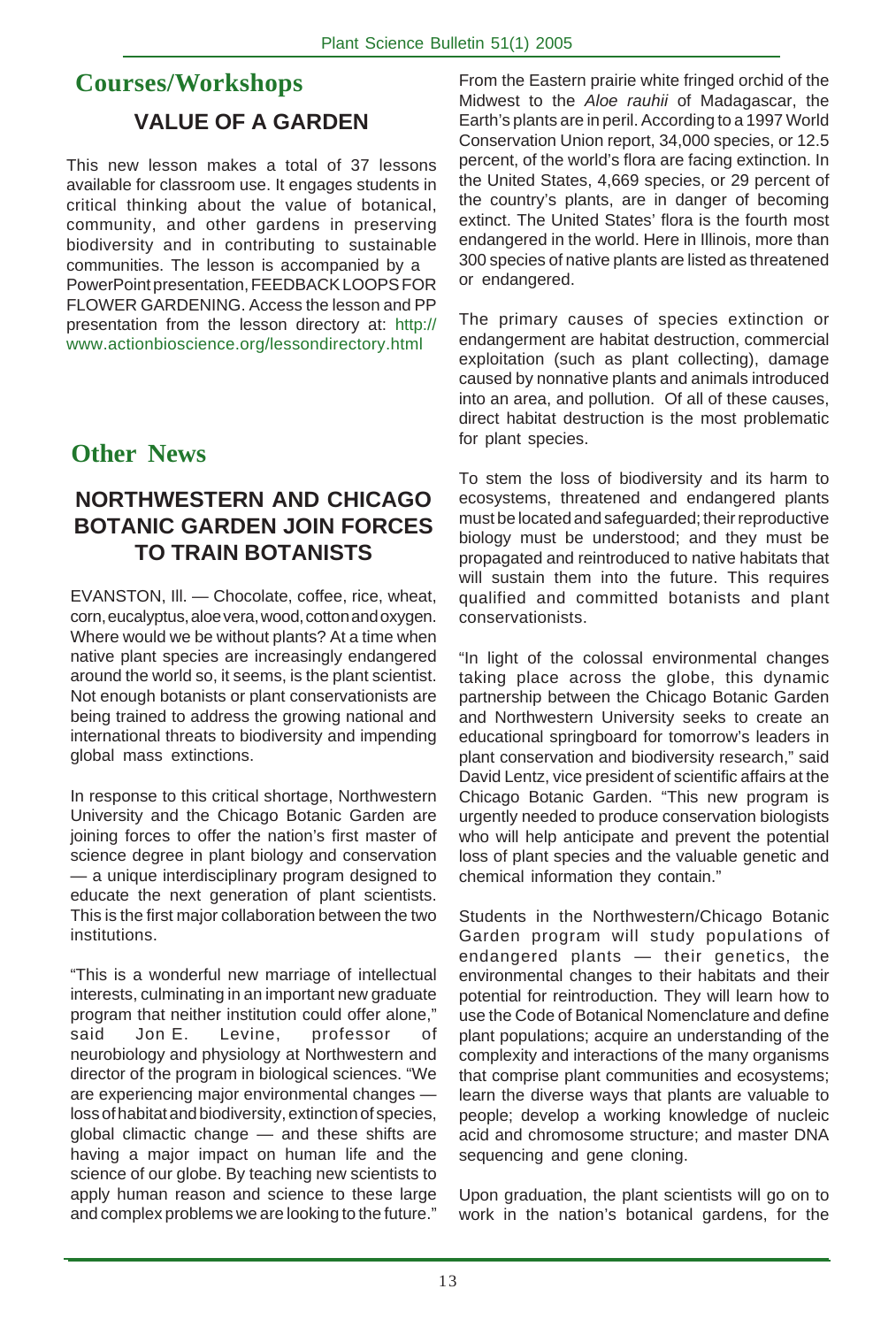federal government, as teachers in high schools or junior colleges, or continue their studies in doctoral programs, leading efforts to save plant species from extinction and increase public awareness.

Applications are being accepted for the first class, entering in fall 2005. The master's degree — five core courses, four electives, independent research and a thesis — can be finished in four or five quarters. Molecular biology, biostatistics and plant science will be at the curriculum's core; the independent research component will provide students with opportunities to work on "real world" conservation and botanical problems. Classes will meet at Northwestern and the Chicago Botanic Garden and be taught by faculty from biology, environmental studies, anthropology, engineering and economics.

"The master's program is part of a bigger effort to build synergy between Northwestern and the Chicago Botanic Garden," said Levine. "Our undergraduate science students also will benefit from access to new classes and independent research projects conducted under faculty at the Garden. This is an exciting opportunity for them as well."

Applications are being accepted for the first class, entering in fall 2005.

The master's degree —five core courses, four electives, independent research, and a thesis can be finished in four or five quarters.

Classes will meet at the Chicago Botanic Garden and Northwestern University.

#### CONTACTS:

Jon E. Levine Professor of neurobiology and physiology Director of the program in Biological Sciences (847) 491-7180 jlevine@northwestern.edu

Susan Black Assistant to Professor Jon E. Levine Department of neurobiology and physiology 847-491-4031 (phone) 847-467-1380 (fax) s-black@northwestern.edu

## **Brooklyn Botanic Garden Awarded Prestigious \$150,000 Grant Second Year in a Row From Institute of Museum and Library Services**

**BBG Receives Maximum Grant Amount to Promote Message That Plants Are Essential To Life**

**BROOKLYN, NY—November 10, 2004—** Brooklyn Botanic Garden (BBG) was awarded a major grant from the Institute of Museum and Library Services (IMLS) for the second year in a row. The three-year \$150,000 grant, **Where Plants Come to Life: Interpreting the Garden for the 21st Century,** will fund BBG in its mission to promote lifelong learning through an innovative interpretation program that will convey essential information about the environment, while demonstrating to visitors that plants are both fascinating and essential to life. The goal of this program is to give BBG the institutional capacity to provide visitors with a better understanding of the vital role plants play in their lives, and consequently, to become better stewards of the environment.

The IMLS Museums for America grant will enable BBG to develop a formal, institution-wide interpretation program dedicated to conveying the vital conservation message, "Plants are essential to life." This important message will target the Garden's more than 750,000 annual visitors. Specifically, the grant will fund the development of the Garden's first interpretive master plan, the creation and testing of a variety of interpretive devices to be used onsite at BBG, and staff development to facilitate this program. The Garden will pilot new signage and install new interpretive signs in order to create a long-lasting awareness of the importance of plant conservation.

"Receiving a prestigious IMLS grant for the second time is an enormous honor for BBG," said Judith Zuk, president Brooklyn Botanic Garden. "This year's award goes right to the heart of our mission which is to educate the public about the importance of conserving plants—our most vital and threatened resource. Our new interpretation will communicate our plant conservation message and encourage visitors to see their trip to the Garden not as a onetime experience, but as a starting point to lifelong learning about the environment," Zuk explained. "This vital funding from IMLS will help us capture visitors' imaginations — perhaps the most powerful way of engaging and exciting people — with the hope of encouraging visitors to develop a more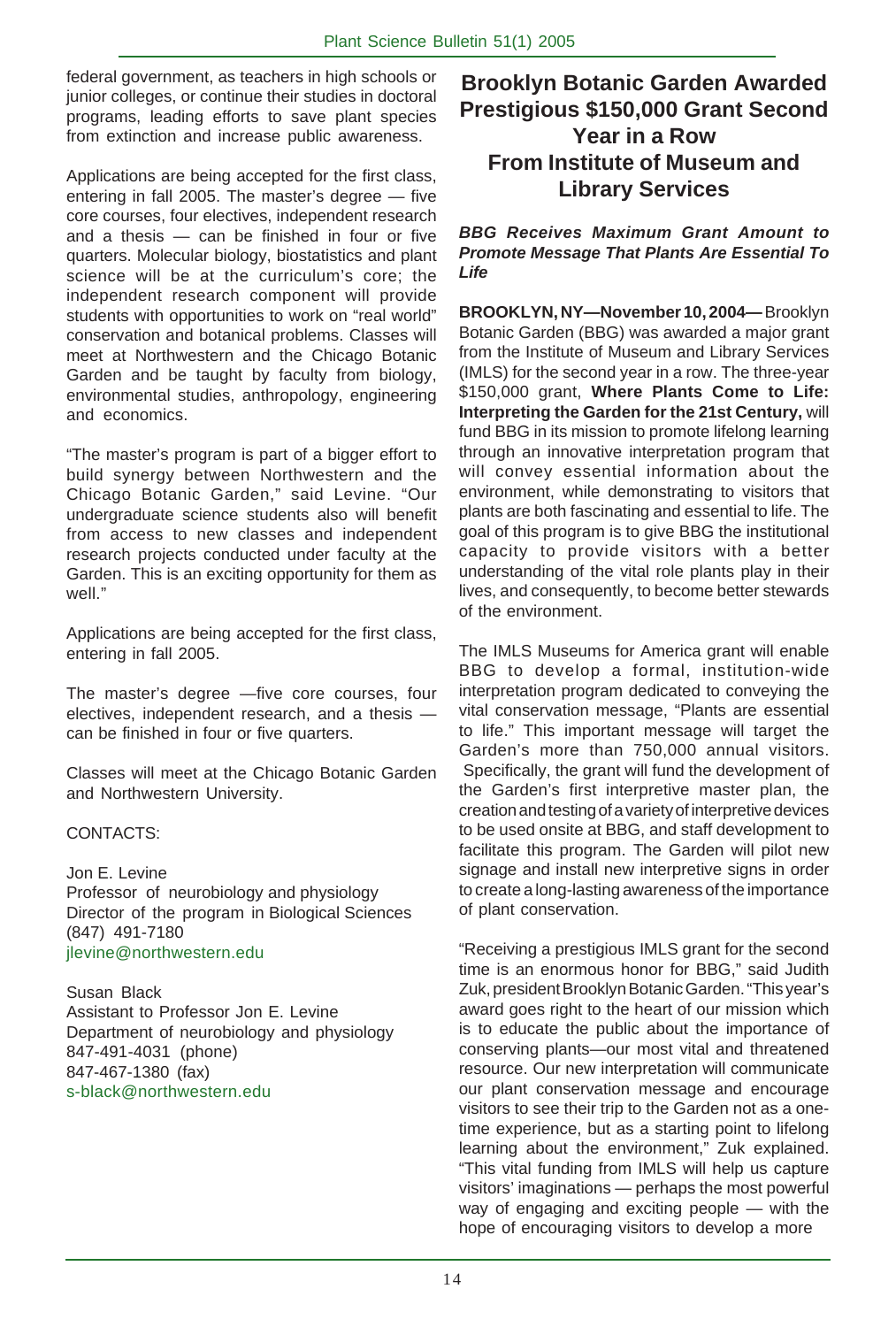active and responsible relationship to the world around them," Zuk added.

According to Dr. Robert S. Martin, Director of the Institute of Museum and Library Services, "We are pleased that Brooklyn Botanic Garden will use this grant to enrich the visitor's learning experience and communicate an important message that plants are essential to life. BBG's new signage efforts are impressive; they will be comprehensive, interpretive communication vehicles," Dr. Martin added. "The purpose of Museums for America grants is to help museums advance their roles as trusted resources that serve communities by creating and sustaining a nation of learners. Receiving this competitive award is a great accomplishment and demonstrates the ability of BBG staff to provide highly valued museum services," said Dr. Martin.

IMLS is an independent federal grant-making agency dedicated to creating and sustaining a nation of learners by helping libraries and museums serve their communities. IMLS Museum of America grants reinforce the ability of museums to serve the public more effectively by supporting high-priority activities that advance the institution's goals. The grant application process is highly competitive; this year IMLS received 829 applications for the Museum of America grants, and distributed 190 awards totaling in \$16 million.

Julie Warsowe, Director of Continuing Education at BBG will direct this three-year program. "I am honored to have been selected to head up this groundbreaking project. The grant allows us to provide a useful and easy-to-understand interpretation of the plants in the Garden with the twin goals of inspiring curiosity about plants in our lives and facilitating a deeper understanding of the importance of plant conservation," said Warsowe. "BBG's new signage efforts will make it one of the only gardens in the country with this kind of comprehensive, interpretive communication vehicle. We will develop an interactive, creative interpretative program to encourage visitors to physically interact with the Garden in a new way. Traditional signs and brochures will be re-designed, and non-traditional mechanisms, such as storytelling or new ways of using the website, will be introduced to help our visitors better understand and enjoy BBG's collections," she explained.

In 2003 IMLS awarded BBG a Learning Opportunities Grant to support the Garden's role in creating Brooklyn's first environmental high school in partnership with the NYC Department of Education and the Prospect Park Alliance. Brooklyn Academy of Science and the Environment (BASE) opened its doors in September 2003 to a starting freshman

class of 125 students. Last year's grant enabled Brooklyn Botanic Garden to develop curriculum for BASE and to fully utilize the Garden's staff to evaluate the curriculum's success. In addition, the grant gives BASE students access to BBG's world-class botanical resources, including its plant collections, Library, and Herbarium as part of the high school campus. BASE students ended their first year with an impressive average attendance rate of 90%, and over 75% of the students passed the Living Environment regents exam at a level to qualify for a Regents diploma.

# **GA Herbarium Closed During Infrastructure Upgrades**

The University of Georgia Herbarium [GA] collection will be unavailable from 4 Jan. through 1 April 2005 due to NSF/BRC-funded infrastructural upgrades to the compactor system [NSF DBI-0450818; W. B. Zomlefer, PI & D. E. Giannasi, coPI] and associated specimen reorganization. During this time, we will likely be unable to fulfill loan requests; we can, however, accept loan returns and exchange (but would prefer to receive them after 1 April). We apologize for any inconvenience.

Wendy B. Zomlefer, Curator; Kelly A. Bettinger, Collections Manager

## **Opportunities to Comment on NEON**

Planning for the NSF-funded National Ecological Observatory Network (NEON) is on a fast track. A distinguished body of scientists, engineers, and educators has been selected to serve on the committees that will shape the blueprint for NEON's implementation. Members of the biological community will have a number of opportunities to review and comment on draft materials as the NEON Design Consortium produces documents early in 2005.

In September 2004, AIBS finalized a cooperative agreement with the National Science Foundation to develop a detailed NEON planning document by June 2006. The NEON Design Consortium — with more than 150 committee and subcommittee members — formally begins its work with meetings in January, March, and June of 2005. The committee reports will identify which continental-scale science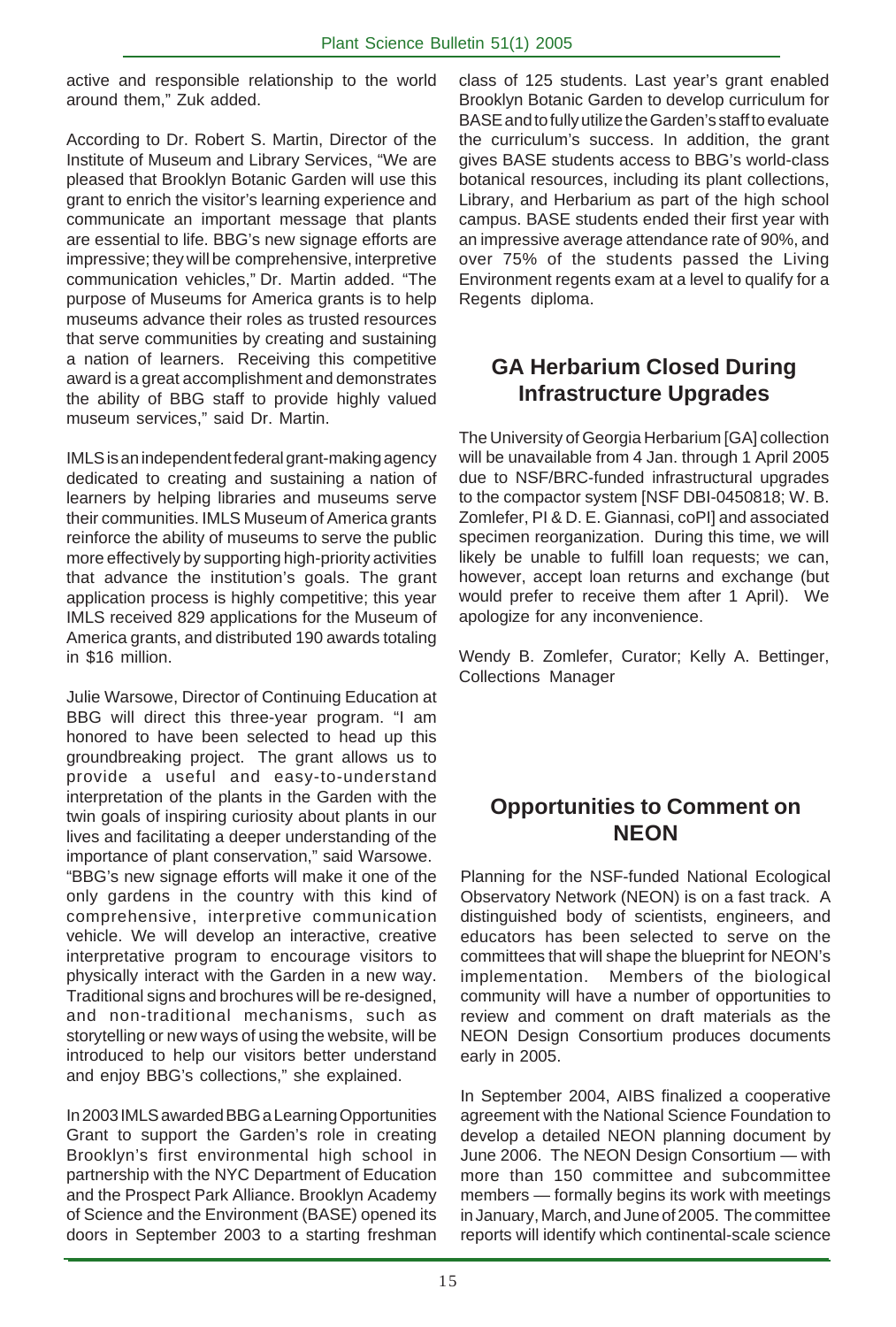questions NEON will address, what kinds of sensor technology and cyberinfrastructure will be required, and how to realize NEON's potential for educating new generations of scientists.

The eight Subcommittees of the Science and Human Dimensions Committee will focus on invasive species, land use, biodiversity, biogeochemical cycles, climate change, infectious disease, hydrology, and emerging issues. Additional subcommittees will develop NEON's approaches to research infrastructure, IT and communication, and sensors and sensor networks. Education subcommittees will address NEON opportunities for K-12, the graduate and postdoctoral level, and informal education.

Members of the bioscience community can find the latest news about NEON at www.neoninc.org, including a full roster of NEON's Design Consortium members. Draft documents will be posted online for peer review shortly after each of the three meetings scheduled in 2005: January 4-6, March 15-17, and June 7-9.

# **Third Annual Orchid Show at the New York Botanical Garden**

February 26-March 27, 2005

Just when the winter blues are most likely to have set in, The Orchid Show at the New York Botanical Garden offers a warm getaway to exotic locales that proffer countless varieties of orchids - by way of the landmark Enid A. Haupt Conservatory in the Bronx. More than 5000 orchid specimens will be on dramatic display in naturalistic habitats and artistic settings.

The 2005 show, which carries the distinction of being the only curated and designed museumquality orchid exhibition, is themed "Orchid Adventures." The focus is on orchid exploration, particularly of orchids that have become scarce in the wild, and conservation in the Old World - primarily Asia - and the new World.

Orchid-filled canoes afloat in a pool surrounded by towering palm trees in the Conservatory's Palms of the Americas gallery mark the beginning of the exciting journey.

In the Lowland Rain Forest gallery, the sight and scents of Oncidiums, Epidendrum, Cattleyas, and other New World orchid species amid dense, lush greenery brings the illusion that one is exploring the jungles of the Americas.

Enter the Seasonal Exhibition galleries and you are suddenly traveling through the farthest reaches of Asia. Among the thousands of Old World Vandas, Dendrobium, Cymbidium, Phalaenopsis, and more is set a reed hut, illustrative of a site where orchid explorers (and smugglers) would make camp.

Orchid adventures don't end in the Conservatory. Just a short walk on the Garden grounds from America's preeminent glasshouse, varieties of Old and New World slipper orchids will be on view in the terrarium of the Mertz Librarty's Orchid Rotunda for additional study and enjoyment. These captivating beauties come in a wide range of colors, sizes, and forms, all sporting the pouch lip reminiscent of fine ballroom slippers. The intriguing beauty of slipper orchids has made them targets for unscrupulous plant collectors for well over a century. Today, international laws restrict their removal from the wild.

Thousands of top-quality, exotic, and hard-to-find orchid specimens are available for purchase in the Shop in the Garden, along with orchid products for the home grower and dozens upon dozens of orchid book titles.

Exhibition tours home gardening demonstrations, expert Q & A sessions, Continuing Education classes, and children's programming round out the month-long orchid adventures at the New York Botanical Garden.

# **Botany in Introductory-level Courses**

As a follow-up to the botany in US universities survey we did a year or so ago and published in the Plant Science Bulletin, I'd like to take a closer look at the botany students are getting in our introductory-level courses. If you are teaching an introductory-level botany course **or an introductory-level biology course** (for either majors or non-majors), I would appreciate it if you would send me a copy of your syllabus(i) (electronic is preferred, but hard copy will do). I'd also appreciate any anecdotal comments you'd like to share about teaching botany to your students.

Thank you in advance

Marsh Sundberg Editor Plant Science Bulletin Department of Biological Sciences Emporia State University Emporia, KS 66801 sundberm@emporia.edu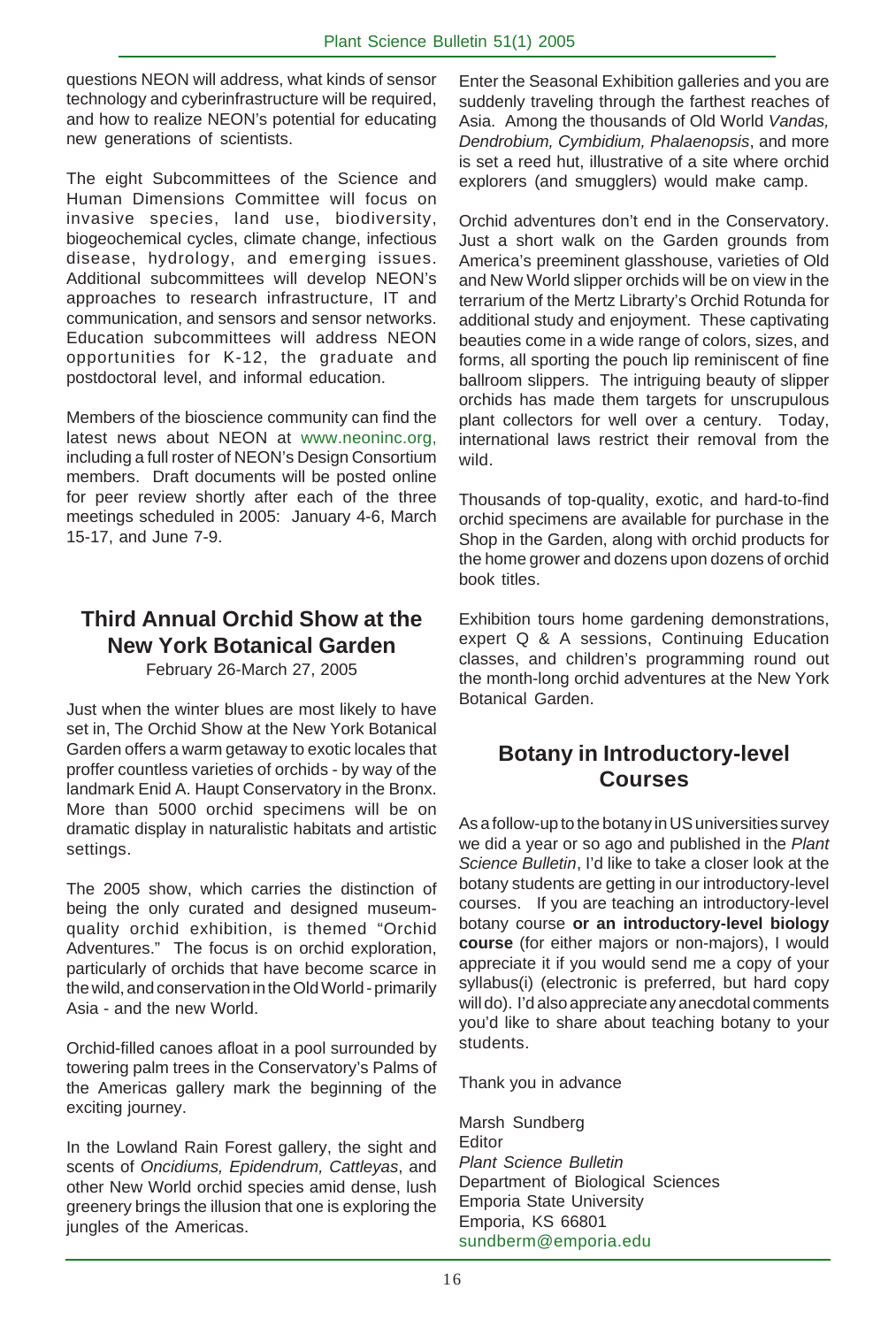# **Books Reviewed In this issue:**

## **Ecological**

| Evolutionary Theory - Mathematical and Conceptual Foundations. Sean H. Rice - - Thomas J. Herbert18<br>Seed Conservation: Turning Science Into Practice. Smith, Roger D., J.B. Dickie, S.H. Linington, |
|--------------------------------------------------------------------------------------------------------------------------------------------------------------------------------------------------------|
|                                                                                                                                                                                                        |
|                                                                                                                                                                                                        |
| <b>Economic Botany</b>                                                                                                                                                                                 |
| Medicinal Plants in Folk Tradition: An Ethnobotany of Britain & Ireland. Allen, David and                                                                                                              |
| <b>Education</b>                                                                                                                                                                                       |
| Multimedia Toolkit for Educators in the Plant Sciences. Michael Clayton. - John Pascarella21                                                                                                           |
| <b>General Reference</b>                                                                                                                                                                               |
|                                                                                                                                                                                                        |
| <b>Historical</b>                                                                                                                                                                                      |
| Sex, Botany & Empire: The Story of Carl Linnaeus and Joseph Banks. Patricia Fara. - John Z. Kiss24                                                                                                     |
| Physiological                                                                                                                                                                                          |
| The Physiology of Tropical Orchids in Relation to the Industry. 2nd ed. Hew, C.S. and J.W.H. Yong.                                                                                                     |
| Phytoremediation, Transformation and Control of Contaminants. McCutcheon, S.C. and J.L. Schnoor (eds)                                                                                                  |
| <b>Systematics</b>                                                                                                                                                                                     |
| The Cattleyas and Their Relatives. The Debatable Epidendrums. Withner, Carl L and Patricia Harding.                                                                                                    |

| The Natural History of Madagascar. Goodman, Steven M. and Jonathan P. Benstead (eds) - Gerhard Prenner30 |  |
|----------------------------------------------------------------------------------------------------------|--|
|                                                                                                          |  |
|                                                                                                          |  |
|                                                                                                          |  |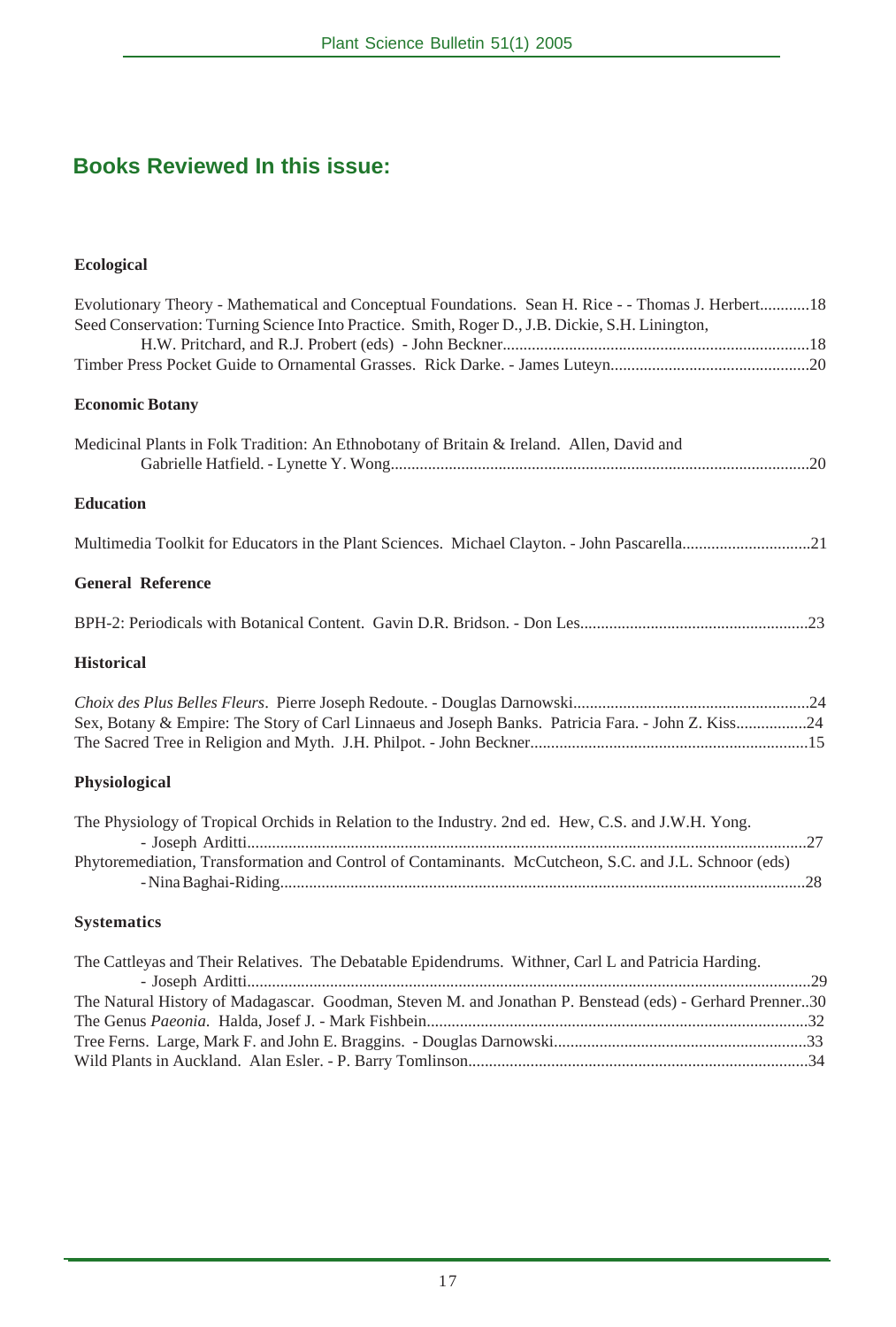**Evolutionary Theory - Mathematical and Conceptional Foundations.** Sean H. Rice. 1997. Sinauer Associates, Inc. 370 pp. ISBN 0-87893- 702-1. Mathematical modeling of biological systems is a powerful technique that can result in a synthesis of details and provides a basis for testing of new hypotheses. In recent decades, a synthetic mathematical approach has been applied to such diverse problems as population biology, community ecology, and evolutionary theory.

Much of the mathematical work in evolutionary biology has centered on population genetics. Rice has taken a more comprehensive approach, combining a discussion of mathematical population genetics with modeling of phenotypic evolution. The first chapters of the book cover selection on one and two loci, drift at neutral loci, effective population size and diffusion theory. In the sixth chapter, Rice builds on classical population genetics by introducing Price's Theorem, which describes the mean phenotype of descendents as a function of phenotypes and numbers of ancestors. Development of chapter 6 continues, showing how Price's Theorem unites material covered in previous chapters. The remaining chapters include discussion of developmental evolution and evolutionary game theory, but the first 6 chapters are the core of "Evolutionary Theory".

Rice states that "Evolutionary Theory" forms the basis for a graduate course that he teaches. Furthermore, he claims that only a basic knowledge of calculus is required. Though I am not an evolutionary biologist, I have considerable experience in mathematical biology and come from a physics background. Reading through Rice's book, I found that some sophistication in understanding mathematical notation might be required. The basic mathematics isn't very difficult, but the use of notation might sometimes be a bit much for graduate students of biology. I'm happier with the more straightforward notation and directness of authors like Roughgarden.

The mathematical treatment starts abruptly and moves into a not too elegant description of chaos, in the first dozen or so pages of the text. A student with only a basic calculus background will likely find the description of the diffusion equation a bit difficult. Mercifully, Rice doesn't use gradient and Laplacian operators. On page 78, the discussion of random walk seems to imply that the mean of the absolute value of distance from the origin is somehow the same as the standard deviation of distance from the origin. One reason we use standard deviations, the root mean square deviation, is that absolute values are notoriously difficult to calculate and express in a simple way. Lack of care in the use of notation

seems to confuse this discussion of random walk. I suspect that my problems with other parts of this book may lie more with lack of clarity in notation than with inherent conceptual difficulty.

In short, the selection of topics in "Evolutionary Theory" is excellent. I'm sure that the author understands the subject well. However, I'm not sure that students of biology, even with some experience in mathematical modeling of evolutionary and ecological problems, will fully benefit from using this book. A student of mathematics or a biologist guided by a skilled instructor will be able to glide over the rough spots and benefit from the detailed and comprehensive structure of the book. - Thomas J. Herbert, Department of Biology, University of Miami, Coral Gables, FL 33124-0421

**Plant Diversity and Evolution: Genotypic and Phenotypic Variation in Higher Plants**. R J Henry (ed), Centre for Plant Conservation Genetics, Southern Cross University, Australia. 2004. ISBN: 0 85199 904 2. HB. 352 pages.CABI Publishing

As a special offer to members of the Botanical Society of America, CABI Publishing are offering a 20% discount on this title.

Special discount price £44.00 (US\$80.00) (Normal price £65.00 / US\$120.00)

**North and Central America book orders are handled by our exclusive books distributor, Oxford University Press**: 2001 Evans Road, Cary, North Carolina 27513-2009, USA<br>Tel: +1 800 451 7556

Fax: +1 919 677 1303 Email: orders@oup-usa.org

To obtain your discount simply quote reference **L175** when placing your order by phone, fax, or email, or go to www.oup.com/us enter the code L175 in the 'Enter Sales Promo Code' box and then select the appropriate book.

**Seed Conservation: Turning Science Into Practice**.

Roger D. Smith, J.B. Dickie, S.H. Linington, H.W. Pritchard, and R.J. Probert (eds). 2003. ISBN 1842460528. (Cloth US\$116.90) 1023 p. The Cromwell Press Ltd. Royal Botanic Gardens, Kew, Richmond, Surrey TW9 3AB. Multicellular organisms are obviously very complex phenomena. Their structure, behavior, interactions with both the biological and the non-biological are involved and often counterintuitive (to us). Seeds, now, there's a simpler matter. Probably we tend to assume this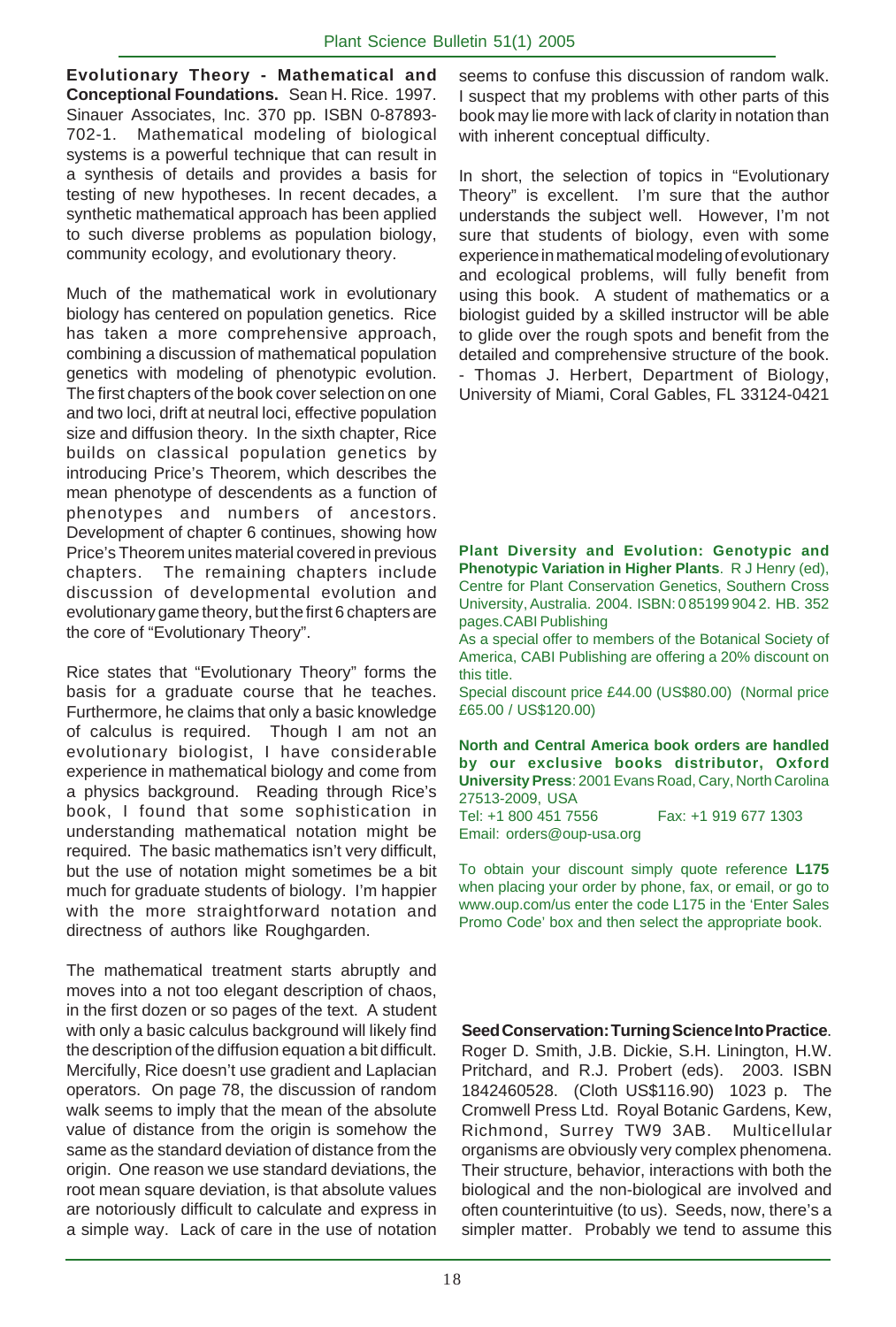attitude, rather than consciously express it. No doubt there is some truth in, but only a relative truth. Seeds are surprisingly complex.

Seed Conservation is the proceedings of a 2001 conference. There are 56 chapters and close to 1000 pages of text. It does not pretend to cover all seed plants, nor all aspects of its topic. This is too heavy a book for bedtime reading and hardly the style for it anyway. Basically, it is a reference manual. In a forward that provides a good overview, Peter R. Crane, of Kew, says the book is not recipes, but a road map. Recipes are useful (and there are some in the book), but road maps are also useful. Much of the text does strive to provide us with guidance on some interstates, various US and a few state and local routes. There is a lot about planning and how to do things.

A goal of conserving, as seed, 10% of the world's flora by 2009 was set. This is a good enough objective (in 2 senses) so, let us wait and see how it turns out. Since dry country plants are easiest to store, with present techniques, they will be emphasized. Every bit helps, but 24,000 species, mostly xeric grasses, shrubs, and pharmaceutical plants may not be at the top of everyone's conservation priorities. If we could save Ginkgo or Franklinia, or else a lot of savanna grasses, how many hundreds of these last would seem like a fair trade? There are many invaluable facts and figures in the book, but I was most taken by page 49. The cost of conservation of ONE species is **£**1000 to **£**33000 per year. Reread this, pause, and think about the implications.

There are aspects of this book that I must criticize. The color cover illustration is representative of the contents. But there are 56 chapters plus three sections and a couple of other subdivisions. The same photo, full page, in a blurry gray greets us in front of each. The reverse of the page is blank. That makes about 120 totally wasted pages. Save a tree? It would have been nice to have good illustrations of some of the plants discussed, especially ones we do not otherwise see. Millettia leucantha and Warburgia salutaris may be boringly common to East Africans but are completely unfamiliar to Floridians!

Most angiosperms are mycorrhizal. This topic is discussed in several places. But I had a feeling the problems of identifying, preserving ex situ, and sometime in the future reassembling the symbiosis may need far more attention.

Near the end, p.986, lack of discussion of restoration to the wild is excused by saying that seed bank managers can't be expected to do everything. But there are many authors and couldn't someone else

have been added, to at least provide a road map to restoration? What about 1 or 2 case histories? If funding agencies, taxpayers, and conservation people see 24,000 species freeze dried at enormous cost, but no evidence of any impact on the environment, how soon will the funds dry up? And then what becomes of the seed?

I don't know about the rest of the world, but here in Florida if you give a talk and even mention ex situ seeds or live plants, you will be criticized or attacked by native plant enthusiasts and even a few academic biologists for messing with Mother Nature. You can plead that nature is being heavily messed with by others and ex situ is essential to counter some of this. Thank God that Ginkgo, Franklinia, and Delonix regia survive! To this, they become agitated, because you are saving nonnative species. Some readers may think this paragraph is an exaggerated joke. It is not. I have come to the point of often avoiding giving talks because of these unpleasant encounters. But if we could show actual strong restoration results, I think matters would go smoother.

The country of Jordan does not extend from longitude 33° to 22° East and latitude 29° to 11° "East" as stated on p. 913. The editors should have caught this strange confusion.

There is a much more serious error on p.258. We are told that pollen tube growth and fertilization takes, "just a few minutes or hours" in angiosperms, versus weeks in gymnosperms (except Ephedra). The Orchidaceae have 25,000 plus species, more than 10% of angiosperms (by the count implied in Seed Conservation). So, this one family is larger than their goal of 24,000 species saved. Fertilization is fast in Listera, but most orchids take weeks, months, in many cases the better part of a year. There are several published summaries of this, including long lists of taxa and their timing, in various books and journals.

But overall, this is a very worthwhile road map. Those who will not be doing ex situ seed conservation can still find much of value. There are numerous facts and ideas worth incorporating in freshman botany and biology courses, for example. On p. 655, it is said that models should sharpen the questions. All of us need that attitude every day. I wish the conferences had paid a lot more attention to plants of wetter habitats, particularly on tropical mountains. That would have sharpened some of their questions. I find myself sharpening my questions about dry habitat plants, such as in our white sand scrub. If the road map leads us to new things it is a useful tool to keep at hand. John Beckner –Marie Selby Botanical Garden.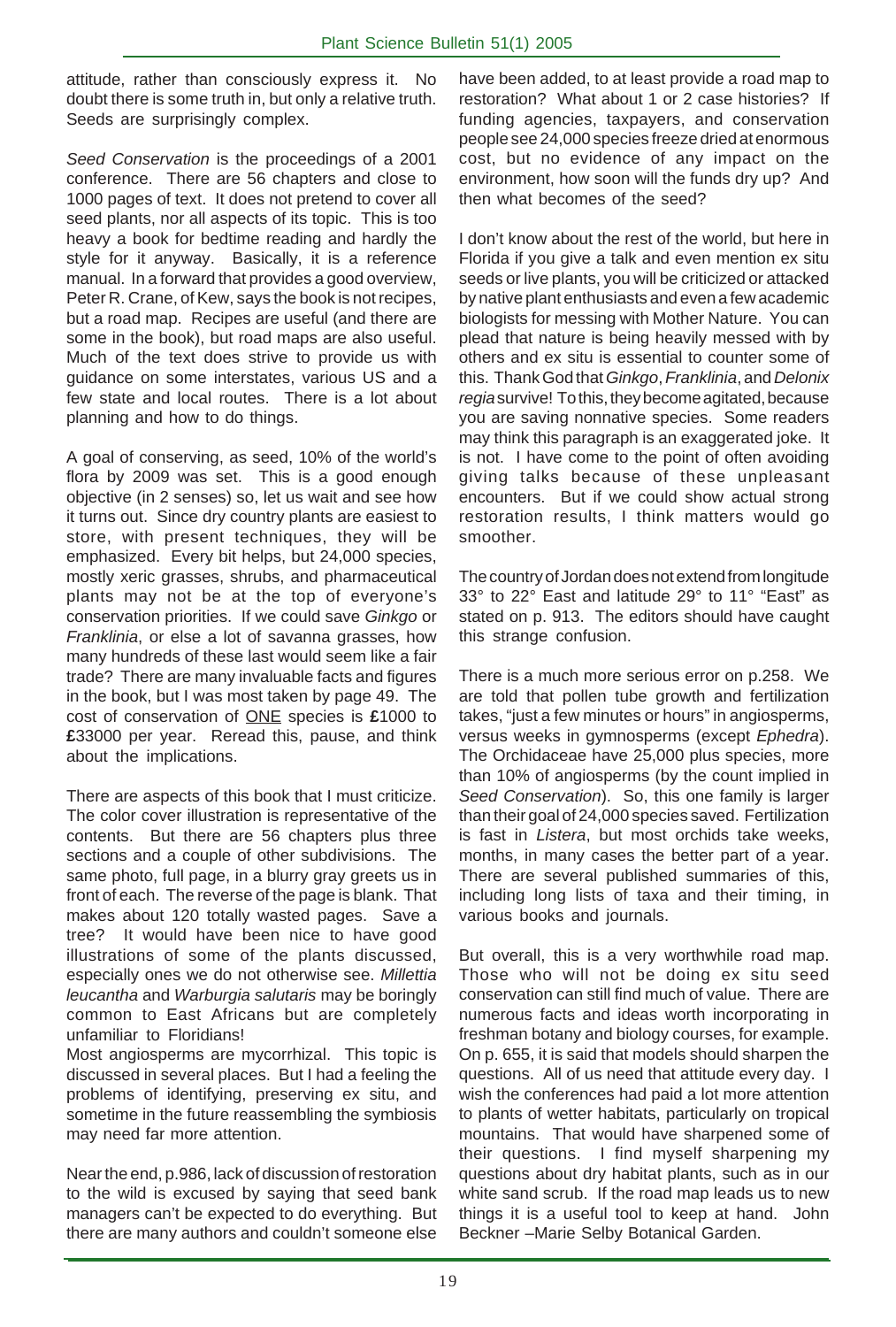**Timber Press Pocket Guide to Ornamental Grasses.** Rick Darke. 2004. ISBN 0-88192-653- 1 (Flexbind US\$19.95) 224 pp. Timber Press. 133 S.W. Second Avenue, Suite 450, Portland, OR 97204- 3527. The Pocket Guide to Ornamental Grasses is another attempt by Timber Press to provide the general public, gardeners, and horticulturists with authoritative and comprehensive references to plant groups of horticultural interest. This particular volume is a condensed, pocket version of Rick Darke's more comprehensive book The Color Encyclopedia of Ornamental Grasses (Timber Press, 1999) and its revised and expanded companion version The Color Encyclopedia of Ornamental Grasses on CD-ROM (Timber Press, 2004). Together these books and the cd provide back-yard gardeners and professionals alike with an impressive array of color photographs, many in natural settings, and readable and informative text on how to grow grasses and which species and cultivars are available for cultivation.

The first 20 pages of this pocket book provide basic, general information about ornamental grass habits, growing seasons, sun and soil preferences, fertilization, diseases and pests, planting and mulching techniques, weeding, cutting back and burning, and dividing and transplanting techniques, as well as a helpful list of grasses for specific purposes and locations, i.e., cool-season ornamental grasses, ornamental grasses for movement in breezes, ornamental grasses for fall color, etc. The remaining c. 180 pages describe 430 species and cultivars, illustrating 320 with beautiful color photographs (there are 721 highresolution, full-screen photos in the cd-rom version). Most of the entries are ornamental grasses, but grass-like plants such as sedges, rushes, restios (Restionaceae), and cat-tails are also included. The entries are arranged in alphabetical order by scientific (genus) and cultivar names. Common names and some synonyms are also provided (check the Index for additional "missing" names, i.e., nomenclatural synonyms). Each entry provides information as to the plant's potential size and shape, light and moisture requirements, USDA cold-hardiness zones, important seasonal color variations of foliage and inflorescences, and ideas on display and propagation methods. Rick Darke's personal insight into each plants outstanding horticultural features and his excellent photographs demonstrate both a professional and hands-on love of ornamental grasses.

This is a great book for weekend gardeners (and would-bes like me) to carry to their neighborhood nursery, garden-supply store, or botanical garden to develop ideas about which available plants might fit into an overall scheme for the home garden or local landscape! - Dr. James L. Luteyn, The New York Botanical Garden, Bronx, NY 10458-5126



**Medicinal Plants in Folk Tradition: An Ethnobotany of Britain & Ireland**, Allen, David E. and Gabrielle Hatfield. 2004. ISBN 0-88192- 638-8 (hardcover US\$29.95) 431 pp. Timber Press, Inc., 133 S.W. Second Avenue, Suite 450, Portland, OR 97204-3527.

In recent years Gabrielle Hatfield has published prolifically on the folk traditions of medicinal plants in the old and new world. This fourth book, co-authored with David E. Allen, appears to be a compendium of some of her previous work. The focus of this book is on the oft neglected history of plants in human health. Documentation of medical tradition is provided for more than 400 entries representing three major kingdoms still found in the wilds of Ireland and Britain: Plantae, Protista, and Fungi. An extensive collection of "herbal use" to treat humans, as well as animals, has been gleaned through over 16 years of research and anecdotal survey.

The book's chapters are broken down and loosely based on the Cronquist system of classification of scientific order and family, which is not entirely intuitive. Without the three indices in the back of the book — folk uses, scientific names, and vernacular names - it would be difficult to find a particular plant of interest. Each chapter begins with a list of family names. Beneath family names are specific entries listed by Latin name. Each Latin name is followed by the most common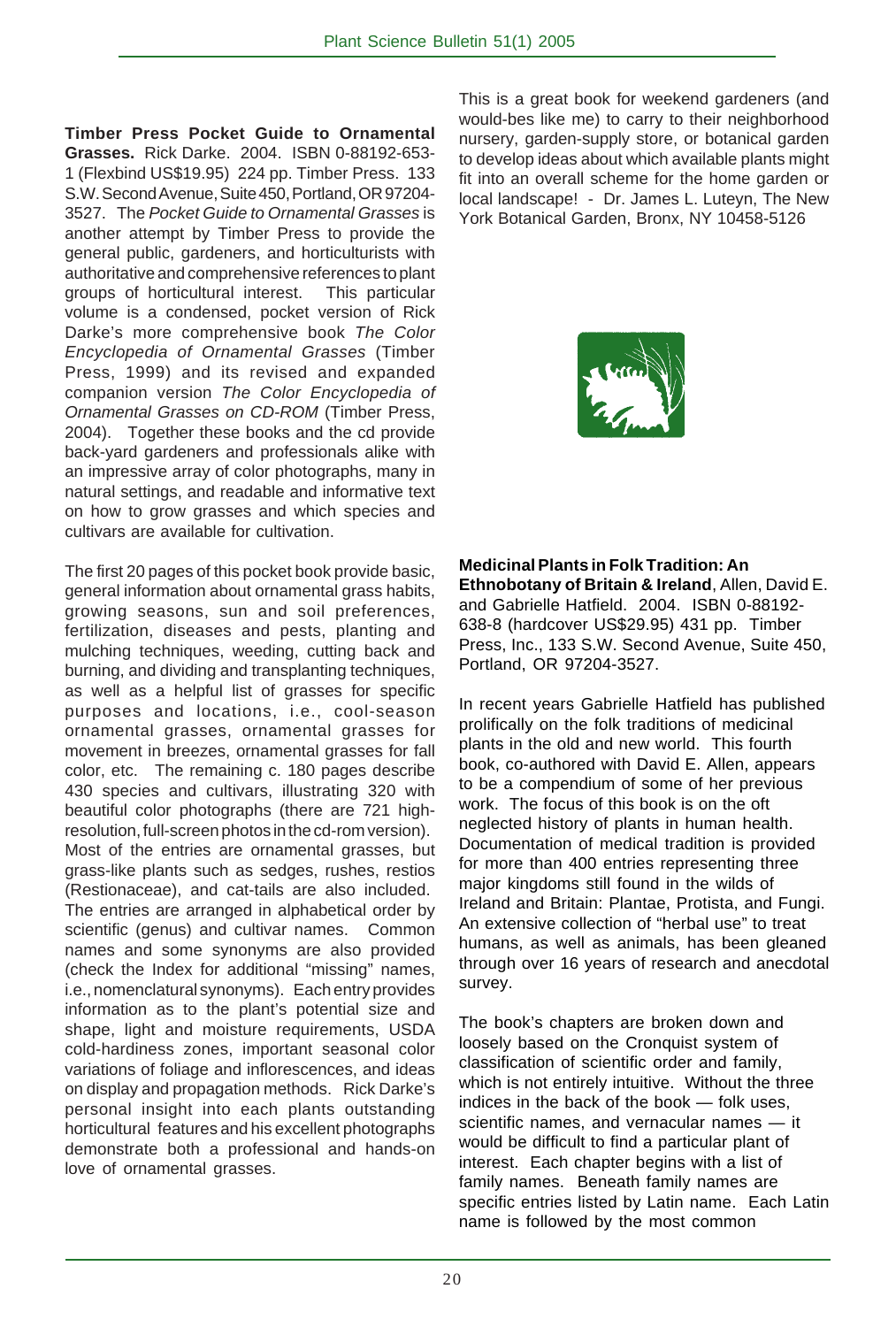vernacular names (and in some cases Celtic names), and records of herbal use. The records are broken down by geographical area; herbal uses in the counties of Britain are listed before the counties of Ireland. The records of herbal use are historical in nature, enumerating the county and/or country in which the use occurred, the ailment, and the ways in which the plant was used. Depending upon the text and oral records that the information was gleaned from, these historical accounts of herbal use can be as short as a sentence or extend as long as a few pages. Sometimes the absence or acceptance of herbal use in a particular area bears comment, especially if it seems notable due to a geographic location. Citations within the herbal use records are numbered. Each chapter ends with a numbered list of authors/ titles corresponding to the citations. However, the full citation is only listed at the end of the book, which makes for cumbersome crossreferencing. The illustrations within the text are reproduced from various sources and lack consistency. Some illustrations may be helpful for taxonomic identification while others are only vaguely representative of the plant. There is only a small section of color plates.

This was an ambitious scholarly work and, in light of the resurging interest in traditional and folk medicine, it is worthwhile to examine this book. The documentation and preservation of medicinal plant traditions in any region is a worthwhile goal. However, in sampling entries, the reviewer found the deliberate exclusion of the science behind ethnobotany to be disappointing. Given the litigious nature of today's society, it is not surprising that the authors distance themselves from endorsing any of the herbals but there was a surprisingly brief acknowledgement of any modern application. Many of the recent tomes regarding medicinal plants and ethnobotany have raised interest in the genesis of herbal lore to modern Western medicine. Creating interest in the symbiotic relationship between plants and human health provides the opportunity to convey a profound respect for indigenous cultures, people, and environment. The authors missed the opportunity to add value to their book and reduced the readability by restricting its scope. This is not a book for those seeking a story of the history of a plant for specific medical use, but it would fit into an academic library's collection of traditional medicine. — Lynette Y. Wong, Department of Plant Biology, University of Minnesota, St. Paul, MN 55108

**Multimedia Toolkit for Educators in the Plant Sciences. Vol. 1: Basic Biological Principles and Plant Structure, Vol. II: Botanical Diversity.** 2003. 2 CD's. Michael Clayton, UW-Department of Botany. University of Wisconsin Board of Regents.

This 2 CD volume contains a great diversity of material including 18 lecture outlines (HTML format), lab manual covering 23 topics, and a large number of images and movies. Volume I covers basic principles, including cell structure, cell division, and anatomy and morphology while Vol. II includes the broad reach of Botany including Bacteria, Protists, Fungi, and the Plant Kingdom. As such, nearly all the material that would be covered in an introductory botany course at the undergraduate level is available. To me, the best aspect of the CD's are the great variety of images, which are in JPEG format (2365 image files) and the 35 digital movies. The images can be searched using an enclosed Portfolio catalog that can searched by topic, genus, or part. Also included are 3 Macromedia Authorware interactive activities and an interactive pictorial key to the common trees of the Midwest.

For those using MACS, do not fear. The CD's are cross-platform compatible. I ran the CD's on a Compaq PC using Windows XP and everything worked as intended. The material is accessed through a somewhat unwieldy use of Abode acrobat (Adobe reader is included). I had some difficulty maneuvering through the material without getting lost. However, as the author notes, this CD is really meant to be incorporated, as needed, into your own lecture and lab materials and this requires copying files and folders to your computer. These are NOT disks that will be handed out to students or purchased as a supplemental learning aid, they are meant for the educator to utilize to develop or enhance an existing botany course. All of the material is available, under fair use, to be incorporated into courses elsewhere.

Will this set of CD's be useful to you? That will depend on how far along you are in developing your course. If you have not yet made the transition to the electronic age of information dissemination, yes they will. However, those of us who have spent much time developing our own electronic format courses might not find much to use here as I suspect most of this material, in one form or another, already is included in our electronic lecture notes and webaccessible material. Most of the Botany textbooks come with an extensive image collection on CD. Even so, the image collection can still enhance one's lecture, if nothing else by providing different images than the ones from the book. I find that students will pay more attention to an image that is NOT from their textbook, even though it covers the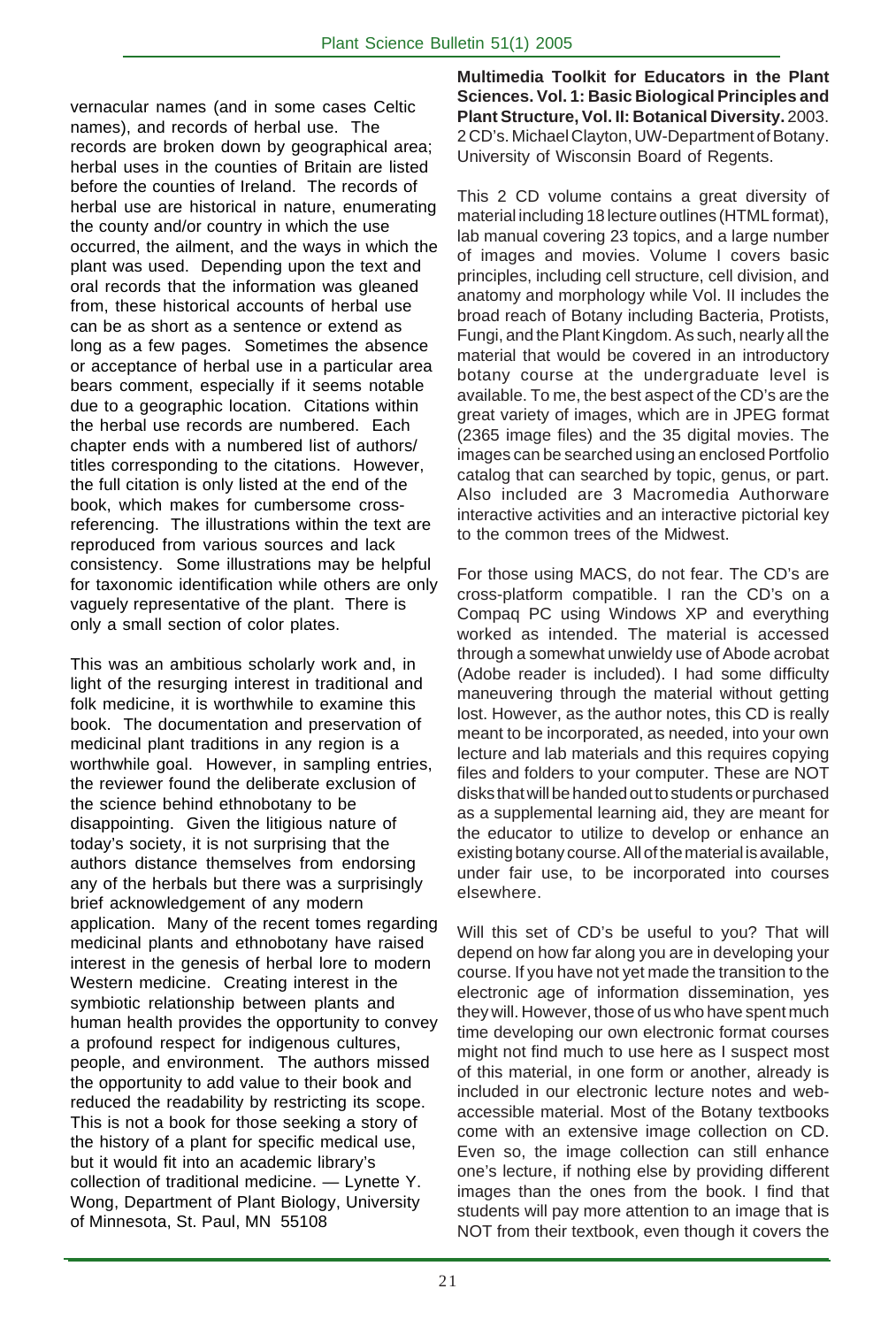same material (I guess they either already know the image from deep study (we hope) or figure they can cram it in later). Although I enjoyed using the pictorial key to try to identify trees from my ancestral home in the Midwest, it is of lesser heuristic value here in the outer coastal plain of the Southeast. However, it did provide me with a great idea for a similar pictorial key for the next botany class project. That is the true value of the CD-to provide ideas and inspiration for educators to develop similar materials for their courses and regions. Please note that all proceeds from the CD's will go to support undergraduate activities in Botany at UW-Madison. - John Pascarella, Department of Biology, Valdosta State University, Valdosta, GA 31698



**BPH-2: Periodicals with Botanical Content.** Compiled by Gavin D.R. Bridson. 2004. ISBN 0- 913196-78-9. 2 volumes. (cloth, US \$130 plus \$9.20 shipping/insurance [shipping /insurance rates higher for international orders]). v–xx + 1,470 pp. Hunt Institute for Botanical Documentation, Carnegie Mellon University, Pittsburgh, Pennsylvania. Any botanist in the business of writing scientific papers knows that BPH is not just that thing that afflicts most men over 60. Rather, it is an essential reference of titles "… that regularly contain … articles dealing with the plant sciences …" and a work that now has served botanical authors faithfully for more than 35 years. The

original B-P-H (Botanico-Periodicum-Huntianum) was published by the Hunt Institute in 1968 and has become somewhat of a botanical "Rosetta Stone" for deciphering the myriad of multilingual scientific periodical citations. Consequently, the abbreviated periodical titles compiled in BPH comprise the accepted "standard" citation format that is required by many botanical publications. It should be obvious to anyone that a global compilation of botanical periodical data represents a Herculean task, yet BPH has made extraordinary progress towards the fulfillment of that objective.

The list of indexed titles has grown considerably from 12,000+ in 1968, to 25,000+ in the supplement to the first edition (B-P-H/S), to more than 33,000 titles with over 8,000 cross-references in the new second edition. The expanded coverage in BPH-2 has necessitated a 2-volume format for the first time. Volume I (819 pp.) contains the introductory remarks, a list of "selected references" (that has now grown to 208 titles), a list of state and province abbreviations, and the alphabetical catalogue of titles from A-M. The somewhat thinner volume II (pp. 821-1470) completes the catalogue coverage from N-Z and adds an Appendix that provides a complete list of words used in titles along with their abbreviated form. This list would be helpful for predicting the appropriate abbreviation for any journal that was, for some reason, not included in the catalogue. Good luck finding one! I sat down with a colleague and asked him to "try me" with any obscure plant journal that he could think of. Although we tried quite a few of them, they all were in there. However, I was a bit concerned about the "missing" page 820. Although I'm pretty sure that it simply is the unnumbered blank side of page 819, I feared initially that it was that notorious, proverbial page that should have contained the one reference that I was trying to find. How many times has stuff like that happened to you? Eventually I concluded that there were no pages missing from BPH-2.

Although it is difficult to formulate a review strategy for this type of work, I do want to emphasize that BPH-2 is not simply an addition of titles that have appeared since the publication of B-P-H/S. Indeed, the coverage of journals has been expanded considerably, owing in large part, to an intensive survey (and index of botanical content) made by the Hunt Institute of all pre-1841 scientific, medical and general periodicals (paleobotanical literature remains incompletely surveyed due to its dispersion across more than 2,000 earth science journals). Also, there are numerous additions of new titles that have appeared since the publication of B-P-H/S; e.g., Arnaldoa (1991), Ilicifolia (1996), and Rock Garden Quarterly (1995) to name a few. However, BPH-2 also is the product of an incredible amount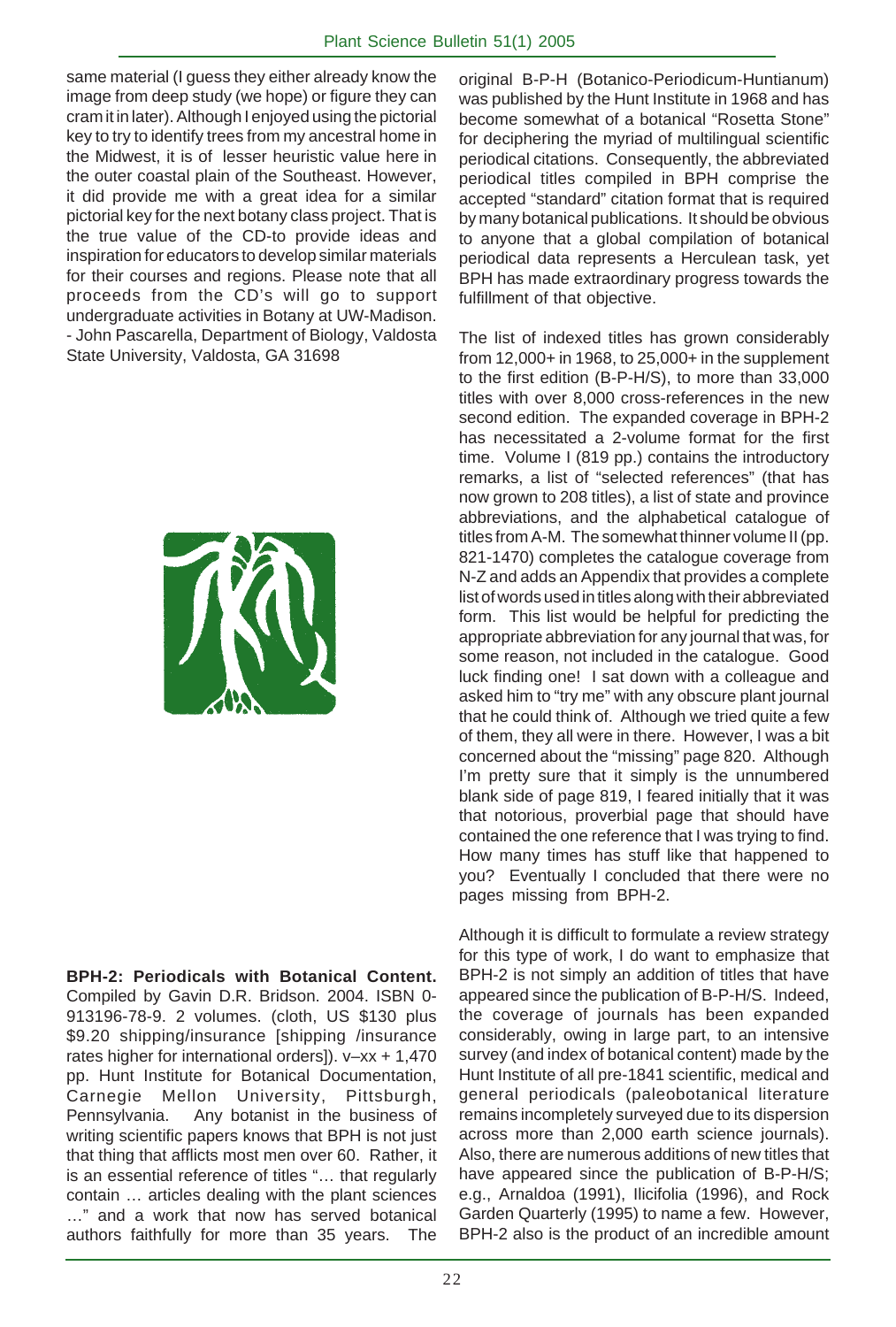of editorial work devoted to the clarification and correction of information that has appeared in the two previous volumes. Unfortunately, much of this meticulous editorial grooming probably would go unnoticed by most casual users. For example, a major refinement of entry principles has resulted in greater consistency and the elimination of many duplicate title entries. In some cases, these necessary corrections have resulted in a word order that differs from previous versions. Although this might seem like a trivial issue, it is not. When recently revising the literature of a ms. for which the editor now requested BPH-2 citations, I found four entries that had to be corrected from my original BPH/S versions. One example of a subtle abbreviation change is Bull. Jard. Bot. Belg. which now becomes Bull. Jard. Bot. Natl. Belg. So, if you want to ensure that all of your literature citations are abbreviated correctly, then you will have to use BPH-2. The 5-digit Hunt Institute index numbers have been retained for each accepted entry, making it easy to determine whether a change of title has occurred between the current and past editions. Several improvements have been made by identifying duplicate titles by their geographical place of publication. There are now three listings (cf. one in B-P-H/S) for the quite different "Western Naturalist" journals published in Kansas, Wisconsin and Scotland. The three "Journal of Oceanography" titles (none appearing in B-P-H/S) are distinguished similarly. Less evident to most readers will be the addition of missing diacritical marks to a number of references; e.g., the correction of the phrase "Produccion y proteccion" to "Producción y protección" in the unabbreviated title of Invest. Agrar., Prod. Protecc. Veg. on page 574. Another novelty is the removal of hyphens from "BPH" in the title acronym, presumably to accentuate the status of the second edition, i.e., BPH-2. A subtitle "Periodicals with botanical content" has been newly added. The Hunt Institute logo of the Crown Imperial (Fritillaria imperialis L.) is retained on the spines of each volume, but has increased substantially in size.

Is there anything wrong with BPH-2? After reading Gavin Bridson's remarks on the trying woes of bringing such a monumental task to fruition, I cannot muster much inspiration to point out any mistakes. But anybody who knows me also knows that I can't resist such a temptation. I did find a typo ("in" for "is") on line 13 of p. vii. I also noticed that there was no diacritical mark above the "i" in Jardín in the citation appearing as Anales del Jardin Botánico de Madrid on p. 75. Our original copy of that journal shows the acute accent mark over the "i." A few minor omissions still persist such as the lack of a cross-reference for the title "Environmentalica" as "Acta Universitatis Carolinae. Environmentalica." Some references contain vague symbols (e.g., <1>, <2>) such as

those included in some dates for the series of "Mémoires de la classe des sciences mathématiques et physiques …" titles that appear on p. 748. Apparently, two different titles appeared during three years (1810-1812) as one title eventually superseded the other; however, an explanation for the odd notation should be included in the introduction because it is quite confusing. The work is produced well, but I found the lighter type to be more difficult to read than the darker version used in B-P-H/S (each contains roughly the same number of entries per page). Younger botanists won't even notice. Electronic journals ("e-journals") have not been identified as such, but a reference to a pertinent website is provided. I also wondered whether BPH ever would be released electronically. An electronic version would make searches much easier and would facilitate input of the data into other databases. I also found it a bit peculiar that none of the periodical titles included in the selected references of BPH-2 itself was abbreviated!

All said, I wish that I could produce 1,470 pages of text with such few and mostly "picky" faults. Certainly, the overall level of accuracy and comprehensiveness is simply astounding for a work of this nature. Bridson and colleagues truly have produced a masterpiece of reference literature in the new BPH-2. Although the work is described modestly as "… a fairly, but not wholly, comprehensive listing …", it surely will be an invaluable and reliable reference tool to botanical writers for years to come.

As one last observation, I noticed that the copyright page of B-P-H/S commented that the work had been produced using an Apple Macintosh IIcx. Computer geeks will immediately recognize that this machine (16 mhz 68030 processor, 16 mhz FSB, 1 mb RAM, 80 mb HDD, no ethernet adapter), has been eclipsed by the new G5 PowerMacs (dual 2.5 ghz processors, 1.25 ghz FSB, 8 gb RAM, 250 gb HDD, gigabit ethernet). Although no computer system is identified in the production of BPH-2, just think of it as the "G5" of botanical references! – Don Les, University of Connecticut, Storrs, CT 06269-3043.

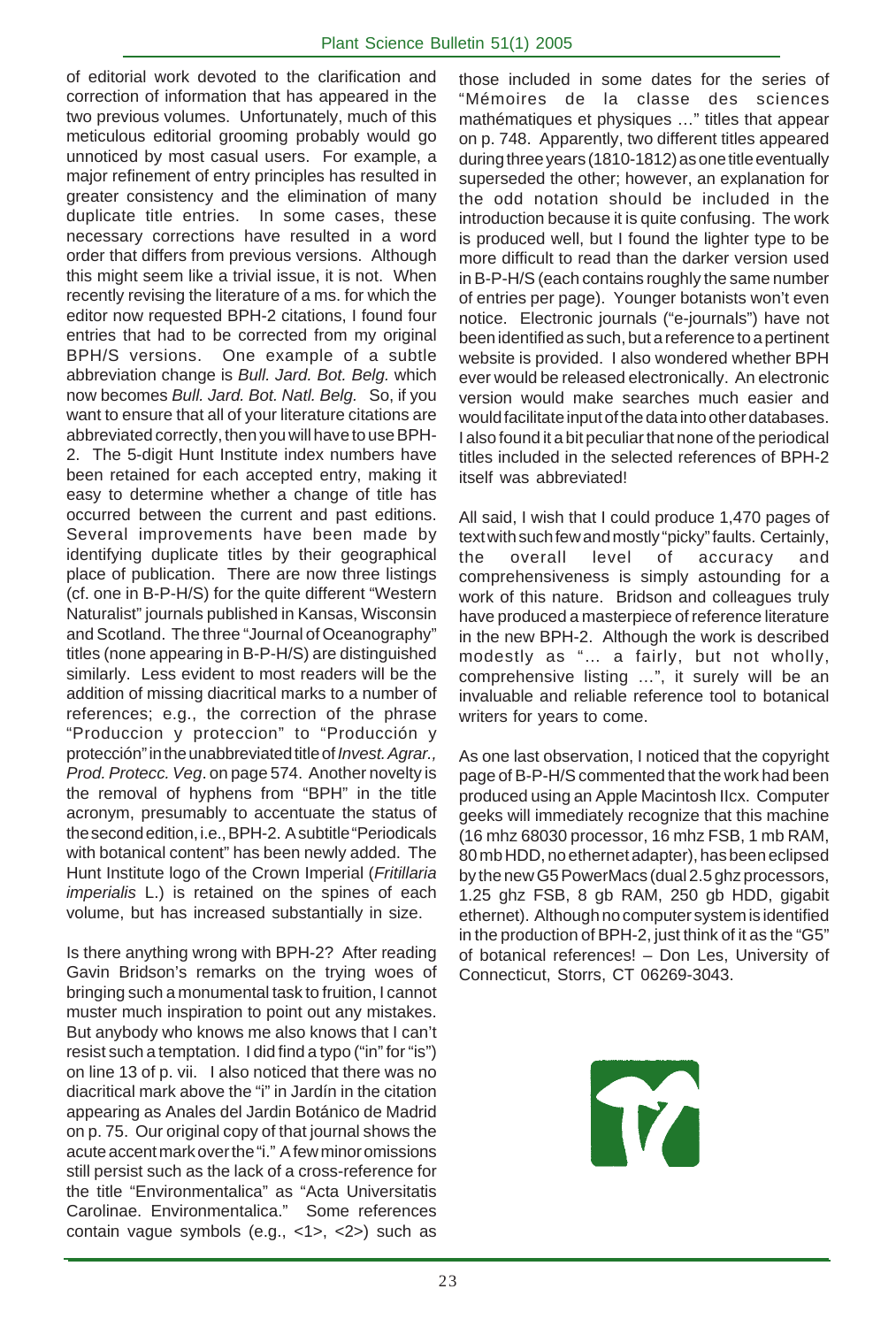Pierre Joseph Redouté's **Choix des Plus Belles Fleurs** arrives in a digital reproduction from Octavo Press, which specializes in producing digital versions of famous and rare works on a range of topics, including botany. The original book was Redouté's last major work and was illustrated with color-printed, hand-finished stippled engravings. It is particularly interesting to see these editions making great works of botanical art more generally accessible at a time when botanical art is experiencing a great renaissance, with works being made today which approach those of the greatest botanical artists, such as Redouté.

 The PDF file in which the full text of Choix des Plus Belles Fleurs is included also provides the reader with an introduction discussing the nature and significance of the work as well as several pages on the provenance of the actual volume using in making this edition. That particular copy came from the collection of the California Academy of Sciences, and the introductory material was written by Sandra Raphael.

 In this introductory section she discusses the importance of Redouté as one of the finest botanical illustrators of the golden age of botanical illustration. His style, as fans of botanical art will know, involved very smoothly graded images and vivid colors, with ample detail presented. His presentations of leaves tend to be more muted than those of flowers themselves, and in general Redouté ranks as one of the finest botanical artists, along with such as Ehret and the Bauers.

 Redouté's two best known works, which are often available as fairly inexpensive editions in large chain bookstores, were on roses and lilies, and they included extenisve amounts of text on the plants described. In contrast, Choix des Plus Belles Fleurs, instead of concentrating like those books on one group of plants, presents a range of species and horticulturally interesting plants, some with their fruits, along with a brief text describing each plate. The pieces of text are grouped at the beginning of the book. The introductory material correctly points out that Redouté's work on fruit was not the equal of his work on flowers—the pomegranate in View 71 is, as Raphael notes, not tempting to eat and oddly colored, though the pomgranate blossoms are elegant and instantly recognizable.

In general, while the few pages of text from the original book were slightly warped and scanned with obvious shadows, the plates scanned flat and without shadows, which would have interfered with the images. The plates are referred to by "View" number, which very helpfully appears in the pdf's margins along with the page number as the reader scrolls through the pages.

 Who should buy a copy of this work? Certainly, given the price and the importance of Redouté in the history of science/botany and its value as art, this work belongs in the libraries of colleges and universities. Any botanist would find pleasure in these images, as beautifully rendered as they are, and in particular they might be useful illustrations for introductory horticulture, or just for a lecture on botanical art and its part in the history of science. Douglas Darnowski, Indiana University Southeast, New Albany, IN 47150.



**Sex, Botany & Empire: The Story of Carl Linnaeus and Joseph Banks**. Fara, Patricia , 2004. ISBN: 0231134266 (Cloth US\$19.50) 176 pp. Columbia University Press, 136 S. Broadway, Irvington, NY 10533. While having an interesting and provocative title, this book was somewhat of a disappointment. The story focuses on the famous Carl Linnaeus (1707-1778) of Sweden and Joseph Banks (1743- 1820), the British scientist who popularized Linnaeus' system of classification. One of the main points of the author is that both of these scientists were not simply driven by their fascination of nature, but they also were interested in power, money, fame, and in linking science with commercial and imperial development. "Sex" in the title refers to the fact that floral reproductive structures were import in the new classification system.

Most of the material on Linnaeus is well known and has extensively covered in other treatments of his life. Linnaeus developed the binomial system of classification and spent most of his career at the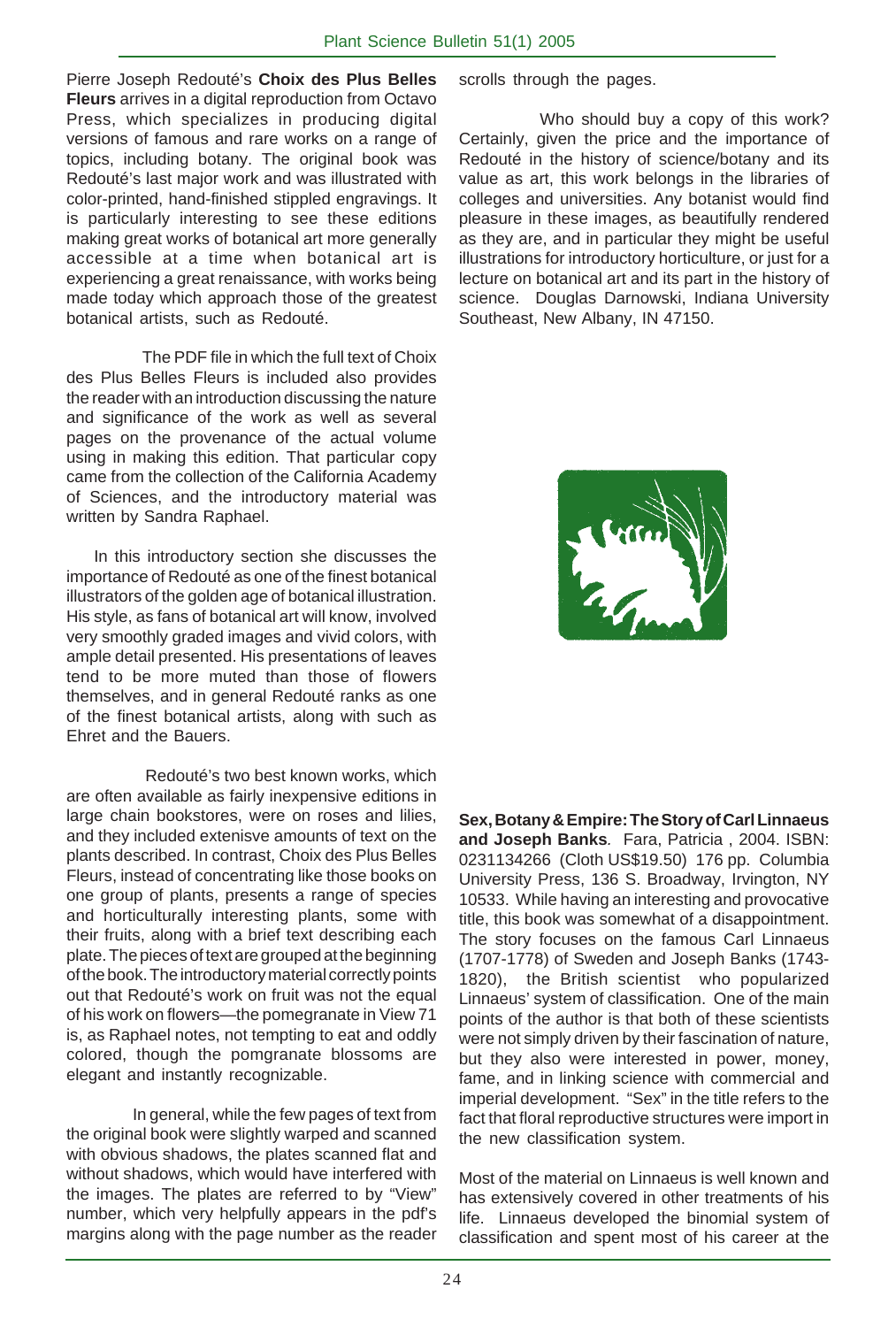University of Uppsala. He as well as Banks were excellent at self-promotion. As mentioned in other biographies, a key life-transforming event for Linnaeus was his field work and extensive travels in Lappland in northern Sweden.

The botanist Joseph Banks mixed science with politics in England primarily through the Royal Society, which is the scientific academy of Britain and one of the oldest in the world. Banks was president of the society for an amazing 42 years and exercised an authoritarian grip on the organization. He used his influence to make science central to British culture and to the British Empire. Banks' life transforming event was to serve as scientist on a world expedition of Captain Cook on the ship Endeavor from 1768-1771. This voyage took Banks to Tahiti, New Zealand, and Australia. Evidently, while Banks is not well known in the present day United Kingdom, he has become a national hero in Australia. In contrast to Linnaeus, Joseph Banks left little mark in basic scientific research but was influential in "making science work for the state– and making the state pay for science."

The main problem with this short book, which can be interesting at times, is that rather than providing an integrated view of these two influential botanists, it seems to present two separate stories and fails to show the interrelationships between these two men. However, Sex, Botany & Empire may have some limited appeal to readers interested in the history of botany and the history of science. - John Z. Kiss, Department of Botany, Miami University, Oxford, OH 45056



**The Sacred Tree In Religion and Myth,** Mrs. J.H. Philpot ISBN 0-486-43612-8 (paper US\$11.95 ) Unabridged Republication of 1897. The Sacred Tree or the Tree in Religion and Myth. Macmillan and Co., Limited, London and New York. Dover Publications, Inc., Mineola, NY 2004 Dover has, for a long time, been giving the world a wonderful series of reprints of older books. For a reasonable cost, people and institutions have access to a great portion of our intellectual heritage. Hopefully, the newly announced plans to digitalize major libraries will whet appetites for these more versatile and usable book versions, rather than destroy the trade. We shall see.

Unfortunately, no biographical information on Mrs. Philpot is added to this reprint. From internal evidence, she was British, living in or near London. Her sources were classical, biblical, 19<sup>th</sup> century books, and such, not original fieldwork by the author. Since this book attempts to review a large subject on a worldwide basis, that is to be expected. The illustrations are well chosen and vital to understand parts of the text. Unfortunately, not every example that she discusses in the text is illustrated.

Tree worship was united with astronomy, sacred mountains, calendrical systems, etc. Even today, western civilization has major holidays based upon this world-view. Consider Christmas (Winter Solstice and decorated trees) Easter (Spring and the Cross), the national holidays (flagpoles), May Day (poles and trees), harvest festivals (fruit and nut trees plus nonwoody crops). Cemeteries make considerable use of narrow tall conifers.

A basic artistic convention appears in many countries. A decorated tree or an exalted human figure (hero, king, a god or goddess) is in the center facing us. On each side is a warrior or goddess or fierce beast or chimera, and these face the central figure. In some, the central figure (or else members of the pair) will have a raised arm, often with a forefinger that points up. The sun or a mythic symbol floats above the scene, often left of center.

Many other artistic conventions are widespread. The Scythians cast willow rods, the Germanic tribes threw fruit tree branch segments on a white cloth, Druids had omen sticks, while kings, warlords, and high priests held up scepters, batons, sticks of power. Dowsers hold forked sticks. The Chinese cast yarrow pieces to consult the I Ching.

Paradise gardens are another pattern. The gods reside in them, or else the blessed or heroic dead go to them. Alternatively, the first parents of mankind start off in these lush and sacred places isolated by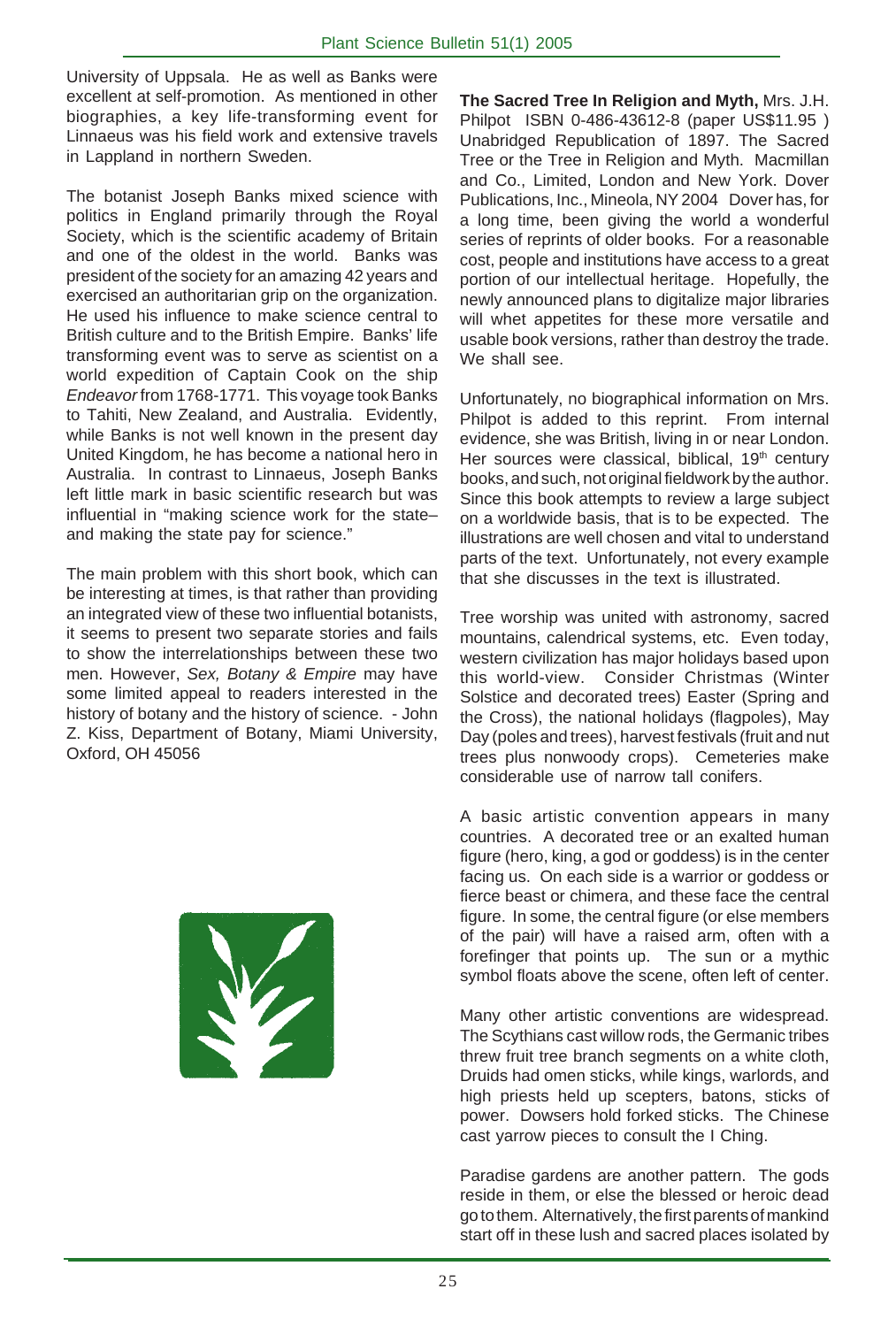an enclosure. Snakes, special fruits, beings holding fire, fountains that often feed four rivers, zodiacal animals, and ambrosial drinks are part of the cast. There is often a final climatic scene of leaving via a gate or over a mountain pass.

These artistic and mythic conventions, or archetypes, or whatever name we chose to hide our basic ignorance of what it all means, have been dominant forces in human minds, in many lands for thousands of years.

This book can be read purely for recreation. That is acceptable, but it can be read for information and understanding, at a more serious level. A drawback is the lack of Latin names for many of the plants. We might laboriously consult various floras that give common names for plants of India and elsewhere, but can we be sure the original sources correctly identified the trees and correctly recorded the local names? Nor do we know if a single species was involved, or several species or a whole genus was involved.

Archeological names and dates are those understood over a century ago. They are shaky in light of what we know today. Whole civilizations of the past, such as the Hittites, are not represented. Our broader, more theoretical paradigms of cultural evolution were formed upon the incomplete evidence plus particular biases and interests of earlier generations of folklore scholars, anthropologists, and archeologists. Recently, William Gruben has written a thriller novel about bizarre murders, set naturally in Miami. Tropic of Night challenges us with what it calls, "The Great Silence". Very recent research shows that Homo sapiens, people just like us today, were in Africa and elsewhere for a hundred thousand (or more) years before any literate civilizations that we know of. What were they doing? Gruben suggests they were investing a lot of their time into thoroughly experimenting with the properties of plants and fungi. Plants were power, and if power corrupts…? So Mrs. Philpot, by this current viewpoint, was merely giving us the end of a very long process, not the beginnings of a much shorter one, as she thought.

Ethnobotany was defined for some of us a few days ago, as "the study of the human use of plants." Fair enough. We see this in terms defined by our society and its economy at the time of our studies. The great 16<sup>th</sup> to 19<sup>th</sup> century Age of Empire building was much involved with trees. Spices, logwood, tea, coffee, mahogany, ebony, sandalwood, timbers for naval use, rubber plantations and many other examples are obvious. So The Sacred Tree reflects that bias. Some present day readers will be irritated at Mrs. Philpot's condescending view of "the natives" as

child-like. But we need to learn from other cultures (including earlier versions of our own), not just build walls around the political correctness of our own time. Our own time has some generally accepted academic and popular prejudices that are just as bad – but that is another story.

Trees and empires gave us Frazer's Golden Bough and many other works. As late as the mid  $20<sup>th</sup>$ century Robert Graves, in The White Goddess, The Greek Myths, etc., entertained us with his own version. But after 1900, empires had largely grabbed what was grabable. The application of Mendel's Laws, the demands of growing populations with massive wars, the rise of agribusinesses, the massive fertilizer industry created a different ethnobotany. Vavilov in Russia, Fairchild, Ames, and Edgar Anderson (and many others) focused on agricultural crops and their lesser-known allies.

In the exploding world economy after 1945, with leisure time and jet airliners for middle class youths, (who had been brain-washed into consumers) food was unexciting compared to recreational drugs. Schultes and his followers (including the Wassons with Robert Graves enlightening us on magical mushrooms) led to Timothy Leary and the wild disorders of 1963 to the late 70's. Psychedelic plants involve complex molecules that do things to human bodies and minds. The pharmaceutical industry jumped in and a new ethnobotany, the search for cures in the rainforest, absorbed hundred of millions of dollars. Some good came of this, but a lot less than expected. I see it all summarized in the movie scene where Sean Connery and Laura Bracca realize it was the ants, not the bromeliads, which cured cancer. Score one for sloppy lab work.

What will the next ethnobotany be? Gruben's "Great Silence" would be great fun, using highly sophisticated techniques. But I suspect it could more easily be ethnobotany of conservation of biodiversity and landscapes, plus sustainability, with deadly clashes of cultures threatening the continuation of both civilization and nature as we know them. So we could go back and revisit Mrs. Philpot's trees (including with our new insights of evolutionary psychology), and also Ames and Anderson's less familiar crops. Now, this could also be fun, be scientifically interesting, and be very useful.

So there may be good reason to read an "out-ofdate" book. All of the ethnobotanies just discussed defined "human use" in terms of cultures, the uses of plants by masses of people. Will there ever be an ethnobotany based upon individuals? Evolutionary psychology linked to Mrs. Philpot's fascinating pictures, expressed in art, including music, might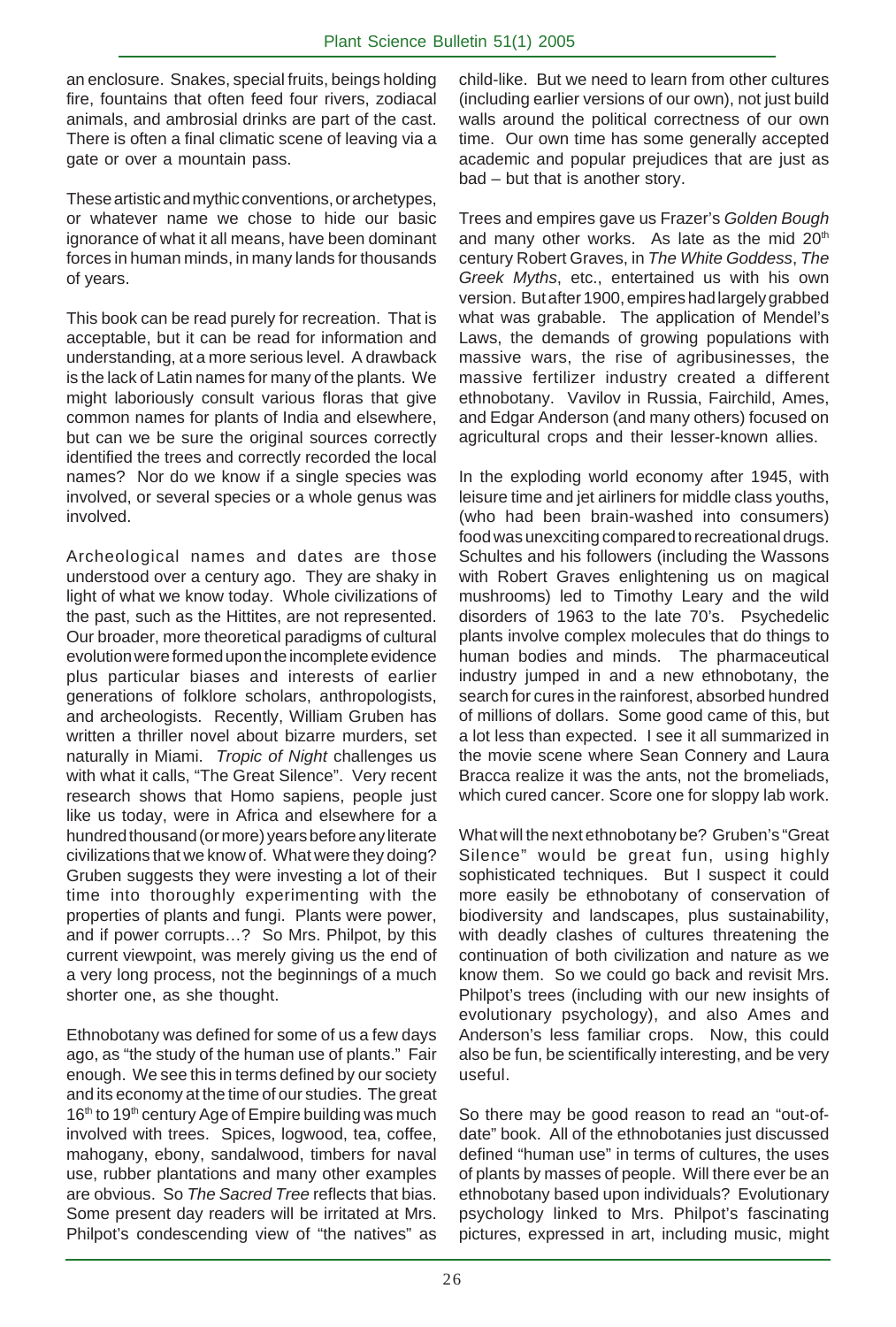do the trick. Reading The Sacred Tree and wandering into bookstores with large displays of The Da Vinci Code and similar books will conjure ideas. John Beckner, Marie Selby Botanical Gardens, Sarasota, FL.



**The Physiology of Tropical Orchids in Relation to the Industry,** 2nd edition. C. S. Hew and J. W. H. Yong. 2004. ISBN 981-238-801-X (hardcover) 370 pp. World Scientific Publishing Co., Pte., Ltd., 5 Toh Tuck Link, Singapore 596224. In my review to the first edition of this book I indicated that the author, Prof. Choy sin Hew (now retired) was part of an impressive group of orchid scientists gathered at the National University of Singapore by the long time and outstanding chair and leader of the Department of Botany at the National University of Singapore (BOTNUS), Prof. Adisheshappa Nagaraja Rao (also retired). The group no longer exists because its members have retired, but its spirit survives in a number of students. This edition is the result of collaboration between Dr. John Yong, one of Prof. Hew's students, now at the Nanyang Technological University in Singapore. The book is aimed at orchid growers and much of the information in it is of the kind horticulturists can use. It contains the same topics covered in the first edition expanded with information generated by post 1997 research findings and covers additional areas.

The book contains information on world orchid markets. Despite being aware that orchids are big business I was amazed to learn that in the year 2000 the total number of orchids plants sold for cut flower plantations and as pot plants was estimated at 1,598,000,000 and their value was \$2,061,000,000. Japan alone imported \$142.8 worth of orchid cut flowers (less that 10% of that from the Americas) in 1993. The value of the potted orchids market in Japan was \$261 million in the same year and exports have grown since. These figures not only explain the attention given to orchids and orchid research in countries which produce and export these plants thy also justify the need for this book.

As in the first edition the second chapter deals with orchid structure and nomenclature. It is well illustrated and very informative. This chapter is an excellent reading to recommend to students and growers (both hobby and professional) in search of a concise, clear and accurate source of information on the basics of orchid morphology and nomenclature.

Chapter three deals with carbon fixation in orchids. It updates the information in the first edition and reiterates that the CAM and C3 pathways are found in orchids, but " . . . direct evidence supporting the occurrence of  $\mathsf{C}_4$  . . . is lacking. . . " Appendix II essentially continues this chapter and relates to it very well because it asks and answers the question "Can we use elevated carbon dioxide to increase productivity in the orchid industry?"

The chapters on respiration (four), mineral nutrition (five), control of flowering (six), partition of assimilates (seven), flower senescence and post harvest physiology (eight), and tissue culture (nine) all explain basics very well and then proceed to a more detailed and advanced level. There are two appendixes. One updates the literature citations. The other was mention above. Subject and plant name indexes complete the book.

This is an excellently written, well illustrated and solidly produced book which is very suitable for a wide audience. For me the book also marks an end of an era because Prof. Hew is the last of Prof. Rao's BOTNUS department to retire. I spent many summers and sabbatical leaves at that wonderful department, considered it my second academic home for a long time and often wished it were the first. – Joseph Arditti, Professor Emeritus, Department of Developmental and Cell Biology, University of California, Irvine.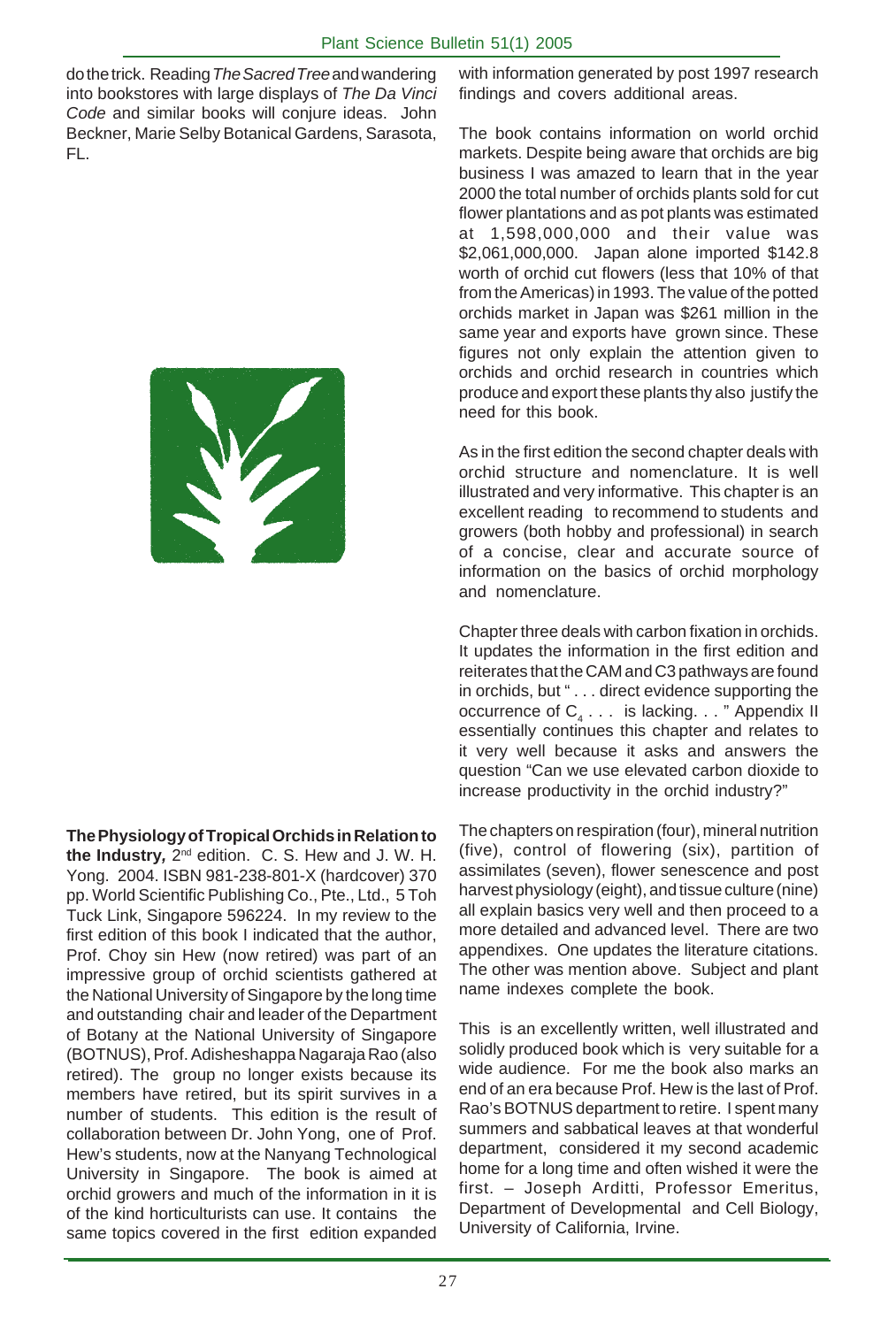**Phytoremediation, Transformation and Control of Contaminants**. S. C. McCutcheon and J. L. Schnoor,eds. 2003, ISBN 0-471-39435-1 (hardcover, \$120.00) , 987 pp . Wiley-Interscience, John Wiley and Sons, Inc. Hoboken, New Jersey. Pollution is becoming a global concern as the world's population continues to grow. A new industrial ecology, phytoremediation, is emerging as a way to reduce the impact of pollution. Phytoremediation incorporates vascular plants, fungi, algae, microbial mats, and bacteria in the management of wastes and treatment of contaminated air, soil, waste streams, and groundwater. Plants are currently used to reduce brine volume in oil fields, accumulate toxic metals such as selenium in wetlands, create vertical and horizontal barriers, and as landfill covers. Although this is not a new technology, the ways that plants metabolize, store, utilize, and transpire assorted organic and inorganic chemicals are not well understood.

The book "Phytoremediation, Transformation and Control of Contaminants" edited by Steven C. McCutcheon and Jerald L. Schnoor, provides an overview of historical and recent advances in the field of phytoremediation. The book contains 31 papers organized into seven sections. Major topics include phytovolatilization, rhizosphere degradation, phytodegradation, phytotransformation, and phytostabilization. Each section commences with a fundamental contribution that defines the state of the science. Later chapters focus on specific applications and processes in practical settings. Many research groups and leading experts from national, state, and local agencies have authored the various chapters or assisted in the evaluation of the technical quality of each work.

Section I consist of three chapters that provide a basic overview of phytoremediation and its applications. These chapters also address economic, social, regulatory, and technical issues that relate to cleanup procedures. In chapter 2, Burken, J. G. describes and discusses the vital molecular greenliver model for plant metabolism of Sandermann, H. Jr. He emphasizes how both plant metabolism and mammalian livers share specific enzymatic and substrate pathways as well as how xenobiotic compounds are transformed, conjugated, and detoxified. The major dissimilarity is in the ultimate fate – plants sequester compounds in their vacuoles and cell walls whereas mammalian systems often eliminate compounds via excretion. Understanding internal plant processes used in phytoremediation can provide valuable knowledge regarding contamination of food chains and the impact of bioaccumulation of compounds such as dioxin and DDT.

Section II presents five chapters that report on molecular biology and physiological properties of plants that may be responsible in detoxifying xenobiotic chemicals. Major topics include enzyme metabolic processes, proteins and genes associated with plant tolerance, detoxification of organic pollutants (sulfonated and nitro aromatic compounds, nitroesters, and chlorinated contaminants), and physiological processes associated with seed growth, leaf area, and root morphology and development. Parrot feather (Myriophyllum aquaticum), giant duckweed (Spirodela oligorrhiza), hybrid poplar (Populus deltoides and P. nigra), willow (Salix spp.) and smooth bromegrass (Bromus inermis) were common test species throughout these pilot studies. They were abundant, easy to obtain and grow quickly. Many other dicotyledons and monocotyledons were also used. Throughout this section it is made evident that certain plants are able to degrade and transform specific xenobiotic chemicals. For example, poplar and aquatic plants can degrade trichloroethylene to water, carbon dioxide, and chloride through the use of oxidative enzymes. Various grass species tolerant to soils contaminated with 2, 4, 6-trinitrotolune (TNT) are also profiled. In chapter 8, Vose, J. M. et al. related the success of phytoremediation processes to transpiration. They quantified and compared transpiration rates of assorted tree species growing at sites in Texas, Colorado, and Florida and investigated how biotic and abiotic factors vary transpiration rates. Their study suggested that ringporous hardwood species typically had higher sapflow rates compared to conifers and diffuse-porous species living in the same environment. They added that seasonal variations might alter transpiration rates. Models for sampling and measuring, therefore, need to be calibrated, specified, and evaluated at each site over a several month span.

Sections III - V covered many laboratory (plant cell tissue and root cultures) and field testing investigations for 1) aromatic, phenolic, and hydrocarbon contaminants, 2) explosives, and 3) chlorinated and halogenated compounds respectively. Rhizosphere biodegradation processes were linked to soil microbial populations. Optimizing the dynamic interactions between plants and microbes largely determined the success of volatilization, stabilization, transformation, and degradation of the contaminant in the plant and the rhizosphere. These sections further reiterated that the uptake of xenobiotic compounds is specific to on plant species and that a single species cannot be used in all soil and climatic conditions. In chapter 10, Olson, P. E. et al. suggested that native plants and plants that produce secondary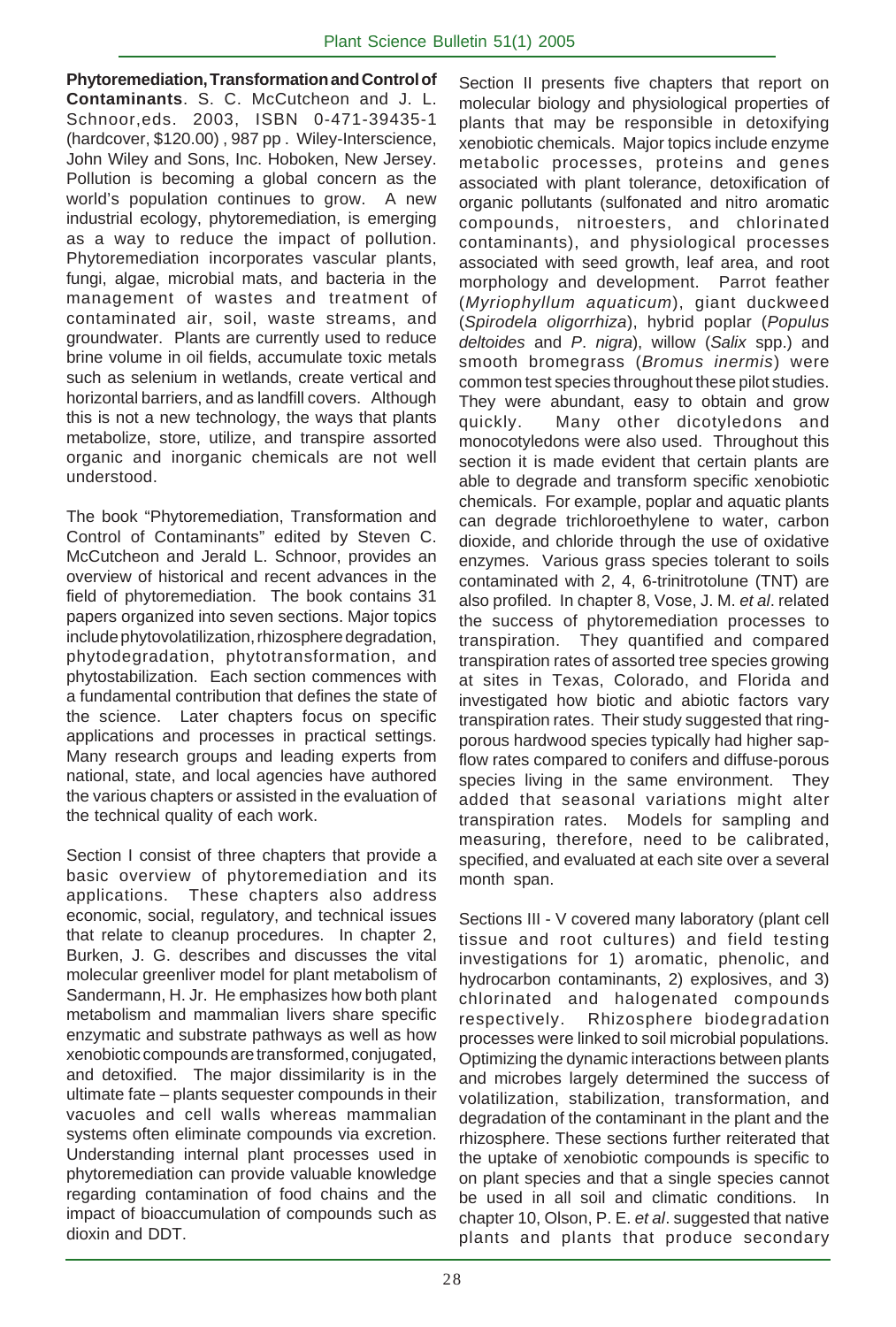metabolites can be used in effective plant management practices regarding rhizosphere bioremediation. These plants increase the rate that organic compounds are released into the soil. Secondary plant metabolites often excite microorganisms that are involved in the rhizodegradation of recalcitrant pollutants.

Section VI conveyed the latest modeling, design, and field pilot applications involving trees such as Eucalyptus, red maple (Acer rubrum), poplar (Populus), and willow (Salix). This section begins with dynamic well-designed plans to achieve desired cleanup levels in groundwater under both irrigated and nonirrigated conditions. Later chapters (Chapters 22 - 24) discuss the use of trees in effective cost-management and environmentally attractive methods to cleaning up wastewater, landfill leachates, and salty brines associated with natural gas and oil production.

Section VII discusses the latest advances in using plants to help manage, remediate, and detoxify nitrogen oxides and halocarbon atmospheric pollutants, methyl tertiary-butyl ether from soil and groundwater, cyanide wastes in soil, and perchlorate salts contained in wastewater. Genetic engineering and bioinformatics are incorporated in understanding the capabilities of plants to assimilate and detoxify chemicals. The final two chapters introduce worldwide databases of plants and organisms that possess phytoremediation potential and summarize current field studies and evaluations of phytoremediation processes.

The practice of phytoremediation embraces many different allied fields: botany, biochemistry, geology, soil science, agriculture, forestry, genetic engineering, microbiology, chemical and civil engineering, land use planning, hazardous waste management, and so forth. This book is intended as a reference for specialists involved with phytoremediation and for undergraduate and graduate students who are entering the field. Two major strengths of this text are: the chapters are cross-referenced throughout the book which enhances understanding of various phytoremediation concepts and all chapters have a similar format. Each chapter begins with a summary of practical applications. A glossary of important terms often follows a chapter's summary. This book could be useful in assorted college courses that concern phytoremediation. Classroom assignments could be derived easily from practical elements and implications discussed in each chapter. It would be helpful, however, to have an instructor's guide with assignments and laboratory exercises that relate to various topics discussed in this book. - Dr. Nina Baghai-Riding, Delta State **University** 

**The Cattleyas and Their Relatives. The Debatable Epidendrums.** Carl L. Withner and Patricia Harding. Timber Press, Portland, OR. 2004. ISBN 0-88192- 621-3 (Hardcover US\$44.95) 300 pp. This series was initially intended to span six volumes and cover cattleyas and their closer relatives, but when the authors were asked why some *Epidendrum* species were left out they replied with this book. It deals with several genera which can be or have been segregated from Epidendrum and does so very well. And, as what can be viewed as a bonus it also presents in the introduction a very enlightening discussion of orchid classification in general.

A total of 18 genera and four aberrant species are dealt with in this book, all in appropriate detail with clear keys, good line drawings and mostly excellent and clear color photographs (exceptions can be found on pages 168, 175, 186 and 187). And (fortunately) missing from this volume are the contrived "common names" that plagued the previous volumes. Not missing and very welcome are lists of synonyms for each species, derivations of names, lists of habitats, indications of flowering times and information regarding culture. There are also comments about the taxa being considered in the book and measurements of pseudobulbs, leaves, inflorescences, and floral segments (without indications regarding the number of specimens which were measured to obtain the values which are given in the book; since these are obviously averages standard deviations would have enhanced the information).

There are four pages of "selected references for additional reading." This may not seem to be much but these references are in addition to the numerous literature citations on the text which refer to synonyms and names of species and genera. The book has indexes of persons and plant names, but, alas, not of subjects.

The book does not have shortcomings (at least none that caught my eye), but I would like to complain about is a case of "theitis" in the last paragraph on page 29 where six sentences in a row start with "the." Others may quibble with its taxonomy here and there but it is safe to assume that a day will never come when orchid taxonomists will stop quibbling. And, of course, it is safe and reasonable to assume that future molecular taxonomy research will bring about changes in classification. For me, now and in the past, fine points (real or nit picking) about taxonomy are/were less important than order, cataloging and arrangements which can be of use to growers and other (non taxonomic) scientists. Like the rest of this series this is a well written, carefully edited and solidly produced book. It should be of interest and of use to all those who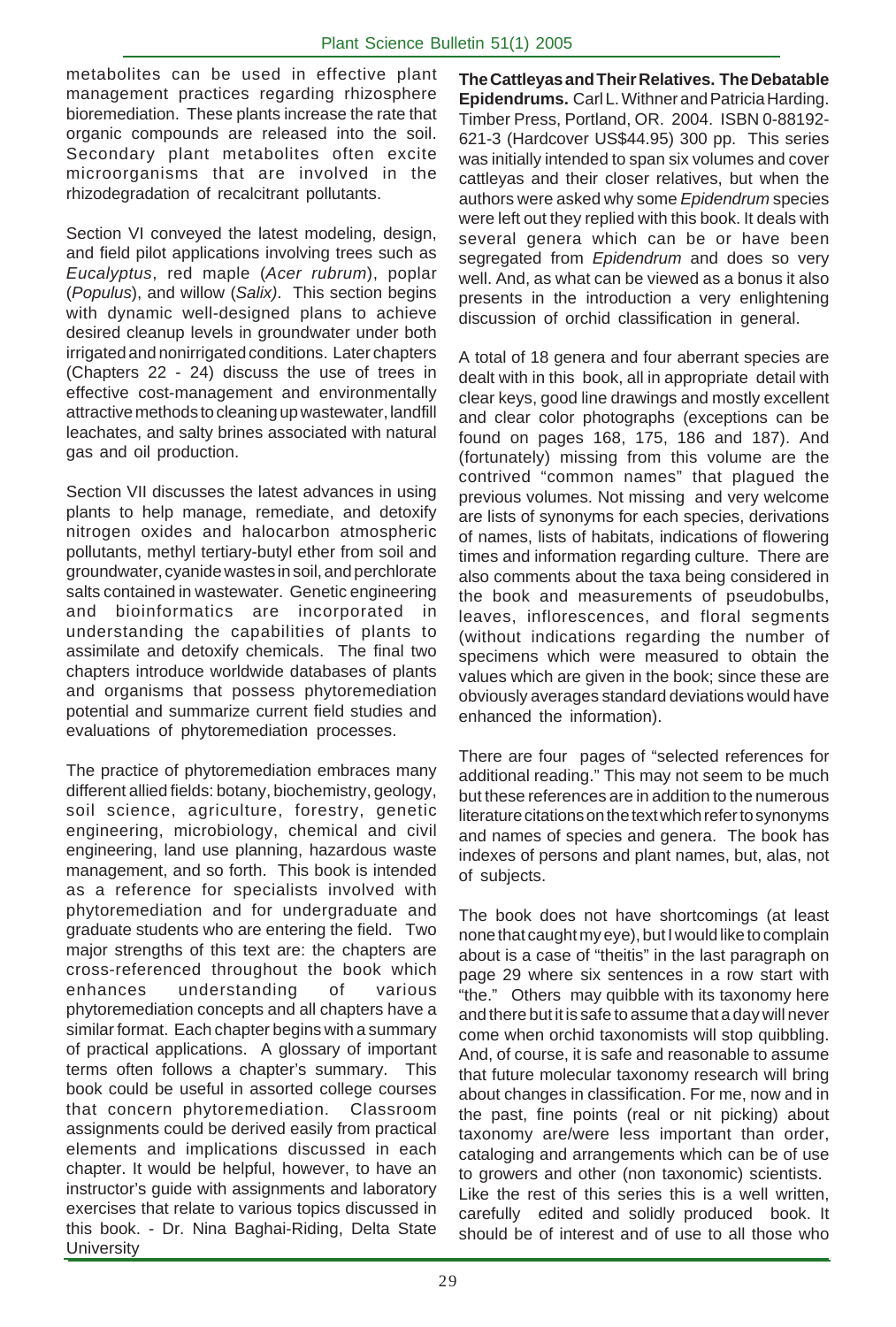grow these orchids, or, like me want to read about them. And, given current book prices this excellent volume is certainly a bargain. – Joseph Arditti, Department of Developmental and Cell Biology, University of California, Irvine.

**The Natural History of Madagascar.** Steven M. Goodman and Jonathan P. Benstead (eds.) 2003. ISBN 0-226-30306-3. (Cloth US\$ 85.00) 1728pp. The University of Chicago Press, 1427 East 60<sup>th</sup> St., Chicago, IL 60637-2954. With more than 1700 pages and weighing in at about 4 kg, 'The natural history of Madagascar' (NHM) is an appropriate compendium for a unique island such as Madagascar. More than 280 specialists contribute to this extraordinary book, which is recommendable for everyone who is interested in Madagascar's natural history. The book will be a valuable basis for researchers, teachers and interested eco-tourists and it should be on the "must purchase list" of major university libraries and of course in Malagasy research stations. Furthermore, NHM will be an inevitable standard for conservation. Scattered color plates and half tones are in most cases of good quality and give the book aesthetic appeal.

Considering the large number of contributors, and its compilation within about 16 months, the editors did an admirable job. As mentioned in their acknowledgements, the book is a measure of the facility of modern communication, specifically email. More than 800 manuscript pages were translated from non-English languages (the bulk of it in French) which is an important service, since scientific work other than in English runs the risk of being neglected.

The reader will find an overwhelming amount of information when browsing through the 14 main chapters, which are: History of Scientific Exploration; Geology and Soils; Climate; Forest Ecology; Human Ecology; Marine and Coastal Ecosystems; Plants; Invertebrates; Fishes; Amphibians; Reptiles; Birds; Mammals; and Conservation. Each of these chapters contains a variable number of contributions, dealing with general topics as well as with more detailed information, particularly under 'systematic accounts'. The contributions differ in length and style and could possibly have been a bit more uniform with precise editorial guidelines. Some chapters contain extensive lists of species, some of which include further information on distribution, endemism or protection. These lists are very valuable in respect of research. For the use as checklists in the field, they should be provided on the www. Ideally the web page of one central organization for conservation and biodiversity would be the most appropriate frame for such a resource. Looking for common threads within NHM, I became aware of three superlatives: First, the exceptional high rate of endemic taxa ; second, the exceptional high rate of endangered species and ecological devastation; and third, the exceptional gaps in our knowledge concerning Madagascar's natural history (Fisher on p. 815, for example, estimates that two-thirds of the ant species still remain to be described). The sobering conclusion of these facts is that it is at least five minutes to twelve for the survival, and in parallel the exploration, of many of Madagascar's unique organisms and biota.

Under 'Conservation' the reader will find a broad overview of what actually happens with respect to nature conservation and destruction. Wright and Andriamihaja (p. 1485ff) give an interesting contribution about the conservation value of longterm research and they highlight that research can be a major factor in conservation effectiveness. On p. 1486 the authors also acknowledge reality, when mentioning that 'No one has come up with a reliable long-term solution to the problem of tavy (slashand-burn agriculture), and if the destruction of the forest is not stopped, biodiversity loss will continue. Madagascar is one of the world's 'biodiversity hot spots' and more than any other geographic region it may be struggling with the biggest risk of immediate mass extinctions. In this context, we have to consider that effective nature conservation is not an easy task for industrial countries, and that it is even more difficult for developing countries with high analphabetism and high population growth (according to Holloway p. 1449, Madagascar has one of the highest population growth rates in the world). Therefore, Wright and Andriamihaja (p. 1486) are possibly right when mentioning that 'the small number of protected areas and their weak on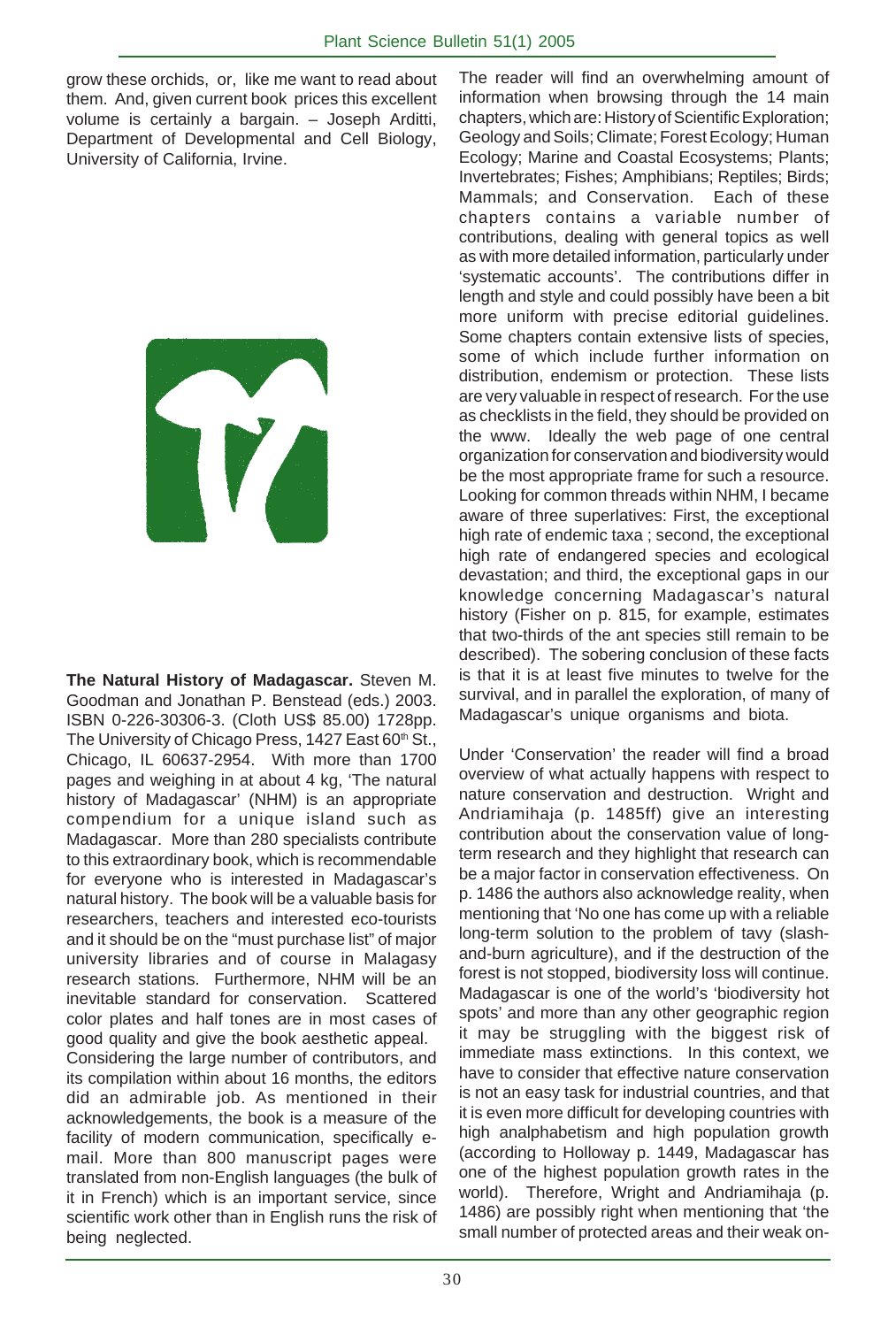the-ground protection suggest that only a large input of well-managed funding can attain the goal of preserving Madagascar's unique biodiversity into the next decades'. In this context, NHM can also be seen as an emphatic appeal to call attention to the unique biodiversity of Madagascar's natural resources and its risk of extinction.

There is a large number of most impressive creatures, which can act as flagships for conservation. The most prominent are the endemic lemurs, which are addressed in several contributions. The counterpart in plants could be the Malagasy flamboyant, Delonix regia (Caesalpinioideae) which is one of the most familiar ornamental trees in the tropics.

Another widely known plant is the traveler's palm, Ravenala madagascariensis, which is not a true palm but a member of the Strelitziaceae, and whose principal pollinators are lemurs. And finally one should mention Takhtajania perrieri, an up to 9 m high shrub or small tree of Winteraceae. After its first collection in 1909, it was not found again for 85 years, and it was a botanical sensation when the plant was rediscovered in 1994 (Schatz et al. 1998). It is highlighted on the flap of the jacket, that of its estimated 12,000 plant species nearly 10,000 are unique to Madagascar. Deeply impressed by this fact, I was surprised to find the plant chapter a bit sparse. Regarding the number of pages, almost the same proportion as for plants were spent for the approximately 100 Malagasy mammals. As a botanist I also missed plant images on the jacket. Nonetheless, the included chapters give a good insight into several big and important plant groups, such as Pteridophytes, Leguminosae, Euphorbiaceae, Rubiaceae, and about 20 other plant taxa.

Unfortunately the second largest plant family, i.e., Orchidaceae is entirely absent. At least one of the most prominent Malagasy orchids, Angraecum sesquipedale, should have been mentioned. Because of its spur which reaches a length of more than 30 cm, and its heavy nocturnal fragrance, Darwin (1862) predicted the existence of moths with a proboscis longer than 20 cm, as pollinators. Darwin was laughed at, but in 1903 Rothschild and Jordan described Xanthopan morgani praedicta with a tongue length of about 22 cm. With the epithet 'predicta', the authors refer to its prediction by Darwin. Only recently Wasserthal (1997) demonstrated the pollination of Angraecum sesquipedale by Xanthopan morgani praedicta in Fort Dauphin. Concerning its conservation, Darwin (1862) also mentioned that 'if such great moths were to become extinct in Madagascar, assuredly the Angraecum would become extinct'. In fact,

Wasserthal (1993) documents a decrease in pollinator abundance due to fragmentation of the primary forest and thus exceptionally low fruit set in Angraecum.

Ratsirarson and Silander (p. 272 ff) mention that little is known about plant-pollinator interaction in Madagascar. In this context it should be mentioned that Darwin observed the Angraecum in a greenhouse outside of Madagascar. Like in this case, other spectacular Malagasy flowering plants have been observed outside of Madagascar. Endress (1994) for example, elucidated outstanding peculiarities in floral behavior and morphology of Delonix regia which he observed in Australia. Another example is the Malagasy Dombeya cacuminum (Sterculiaceae) which has been observed in the Botanical Garden near Funchal (Madeira) and which shows a distinct mode of secondary pollen presentation on its petals (Prenner 2002). Observations in the natural environment, which could lead to new insights into the biological significance of the observed phenomena, are broadly lacking.

To conclude, NHM certainly is a very useful and interesting guide through Madagascar's living world. The compressed amount of information on most of the Malagasy organisms is an invitation to step across the border of one's own special field of interest. In this way it leads to a fundamental understanding of Madagascar's environment. NHM certainly can be an inspiration for many researchers and hopefully it will also be an emphatic sign for policy makers and investors to help saving one of the species richest, most fascinating, and still extant parts of nature. - Gerhard Prenner, Institute of Plant Sciences, Karl-Franzens-University Graz, Austria (Europe).

Literature cited:

Darwin, Ch. 1868. On the various contrivances by which British and foreign orchids are fertilized by insects. London: Murray.

Endress, P.K. 1994. Diversity and evolutionary biology of tropical flowers. Cambridge: Cambridge University Press.

Prenner, G. 2002. Secondary pollen presentation on petals of Dembeya cacuminum Hochr. (Sterculiaceae). Stapfia 80: 323-326.

Schatz, G.E., Lowry, P.P.II., Ramisamihantanirina A. 1998. Takhtajania perrieri rediscovered. Nature 391: 133-134.

Wasserthal, L.T. The pollinators of the Malagasy star orchids Angraecum sesquipedale, A. sororium and A. compactum and the evolution of extremely long spurs by pollinator shift. Bot. Acta 110: 343-359.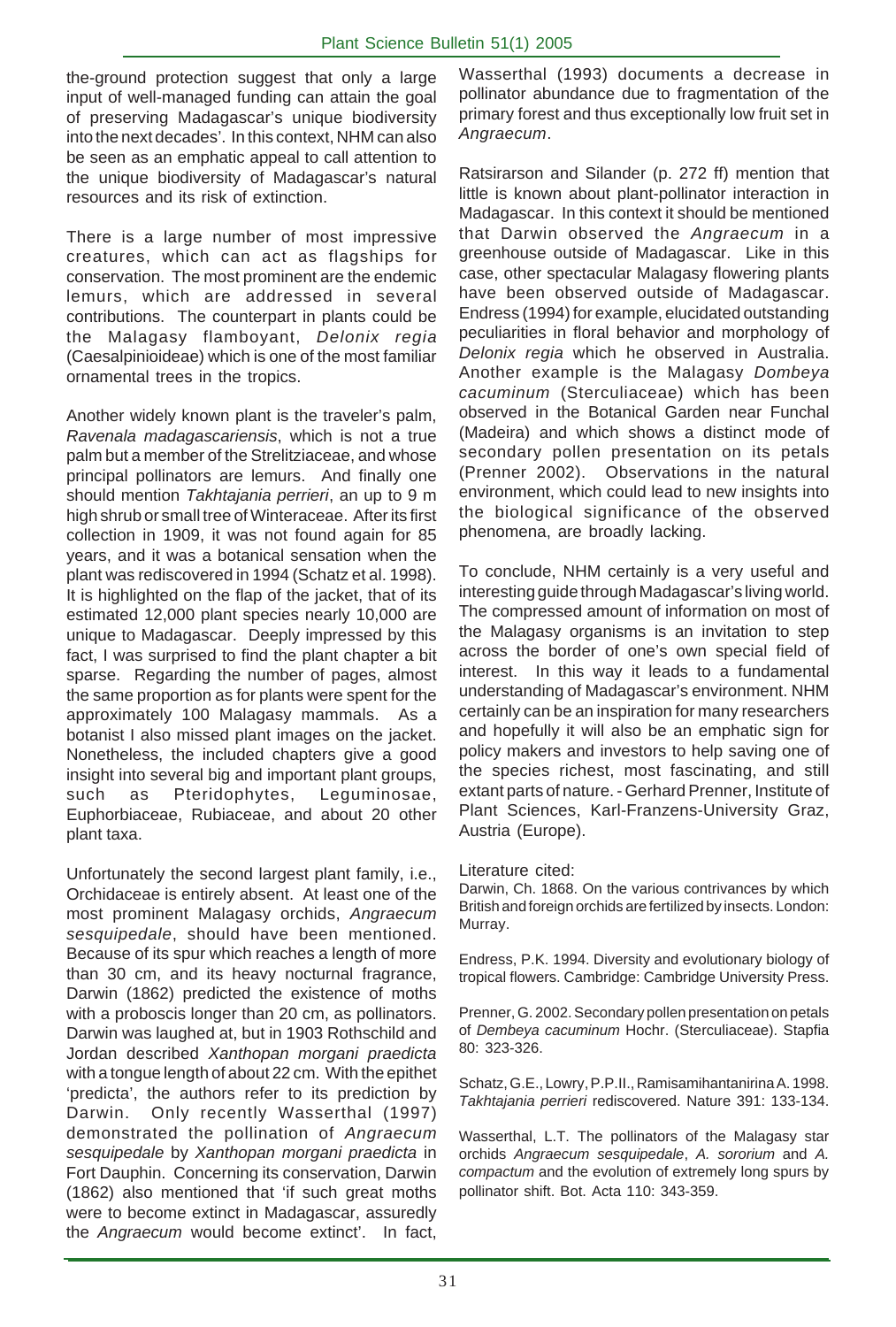**The Genus Paeonia**, Halda, Josef J. with James W. Waddick. Botanical illustrations by Jarmila Haldová. 2004. ISBN 0-88192-612-4 (Cloth \$34.95, £25.00) 227 pages. Timber Press, 133 S.W. Second Avenue, Suite 450, Portland, Oregon 97204, in association with the Heartland Peony Society. Peonies belong to a very select group of garden plants that elicit awe and reverence far beyond the ranks of their aficionados. Whether this is due to the long history of medical applications in both Eastern and Western traditions, or the exuberance of the massive flowers, especially in double forms, or some other cause, we cannot say. However, the gravitational pull of peonies seems to be universal. As a child, one of us (MF) surreptitiously unpeeled the buds of his neighbors' plants (please don't tell!), patiently uncovering layer upon layer of petals, dying to see what mysteries lay within. Even the most commonly encountered cultivars draw notice when in full bloom. The Genus Paeonia is a gorgeously illustrated volume that is guaranteed to find appreciation among devotees of peonies and a broad spectrum of gardeners. It will also appeal to professional and amateur botanists interested in a concise and upto-date monograph and key to the species.

This latest effort at treating the diversity and cultivation of peonies follows closely in the footsteps of its predecessor, F. C. Stern's (1946) A Study of the Genus Paeonia. By following the organization of Stern's classic monograph and also emphasizing magnificent full-page color illustrations, the authors inevitably invite comparison to the earlier work. Both treatments cover the history of western knowledge of peonies, morphology, cytology, taxonomy and classification, geography, cultivation, and detailed species accounts. The Genus Paeonia consists of a taxonomic monograph by the principal author, Joseph J. Halda, cultivation notes by James W. Waddick, and morphologically exact and beautiful illustrations by Jarmila Haldová. Halda's monograph departs sharply from the species concepts of Stern, and of course includes novelties unknown to mid-20<sup>th</sup> Century botanists. The spate of new taxa described by T. Hong and D.-Y. Hong in the 1990s (e.g., Hong & Pan 1999) are treated, but their significance (usually taxonomic rank) is generally disputed by Halda. Some species recognized by D.-Y. Hong [e.g., P. ludlowii (Stern & G. Taylor) D. Y. Hong] are only given scant mention by Halda. Whereas Stern treated 29 species (with an additional 18 subspecies and varieties), Halda recognizes 25 species (including an additional 29 infrageneric taxa). The similar totals at the specific level belie dramatic differences in species circumscription. For example, in the present work Halda recognizes P. mascula (L.) Miller as being comprised of seven subspecies, one composed of two varieties. Of these taxa, three subspecies and one variety were described since Stern (1946), two

subspecies were recognized as species by Stern, and one subspecies was placed as a variety of a different species recognized by both Stern and Halda. Evaluating the adequacy of these taxonomic renovations is far beyond our combined expertise. We are sure that readers of Halda's monograph will have much food for thought regarding these new concepts in peony species. We only wish to note here that no objective species concept is cited by Halda and in only a few cases are changes of circumscription based on explicit criteria.

Infrageneric classification is also at odds with Stern's treatment of the genus. Stern (1946) recognized three sections, two of which are further divided into two subsections. Halda takes a finer view of relationships, recognizing four subgenera, two of which are composed of two and four sections. The largest subgenus has one of its four sections further divided into four subsections. Halda appears to have made only minor modifications to an infrageneric classification that has been developed by specialists over the last 20 years. Unfortunately, the tremendous advances in classification afforded by modern systematic methods have been thoroughly ignored by Halda. In particular, Halda fails to consider the significant contributions of T. Sang (e.g., Sang et al. 1997) to the infrageneric relationships of Paeonia. Reference to these studies would elicit support for some groupings (e.g., subgenera), but conflict with others (e.g., subsection Anomalae). In the same vein, it is unfortunate that an absolutely discredited hypothesis of close relationship between Paeonia and Glaucidium is promulgated by Halda (contra a wealth of morphological and molecular systematic data, summarized by Hufford 1992 and Soltis & Soltis 1997). These lapses in incorporating the current understanding of the evolutionary relationships of peonies will probably affect few readers, however it is most disappointing that another opportunity to introduce modern ideas about systematics to a general audience of plant lovers has been lost again.

The chapter on cultivation is very general but provides some useful guidelines on soils and fertility. The propagation chapter contains good information on root cuttings, grafting, and growing from seed, and the summary at the end of the chapter is quite helpful. In the chapter on diseases and pests, we disagree with the authors' opinion that botrytis is easy to control. In our experience, botrytis rarely kills peonies, but it diminishes bloom size and number every year, no matter how much is cleaned around the plants. We were glad to see the mention of ants and their roles in the lives of peonies. Another note: the high concentrations of sulfur and copper in Bordeaux mix can have serious effects on the soil if applied frequently and throughout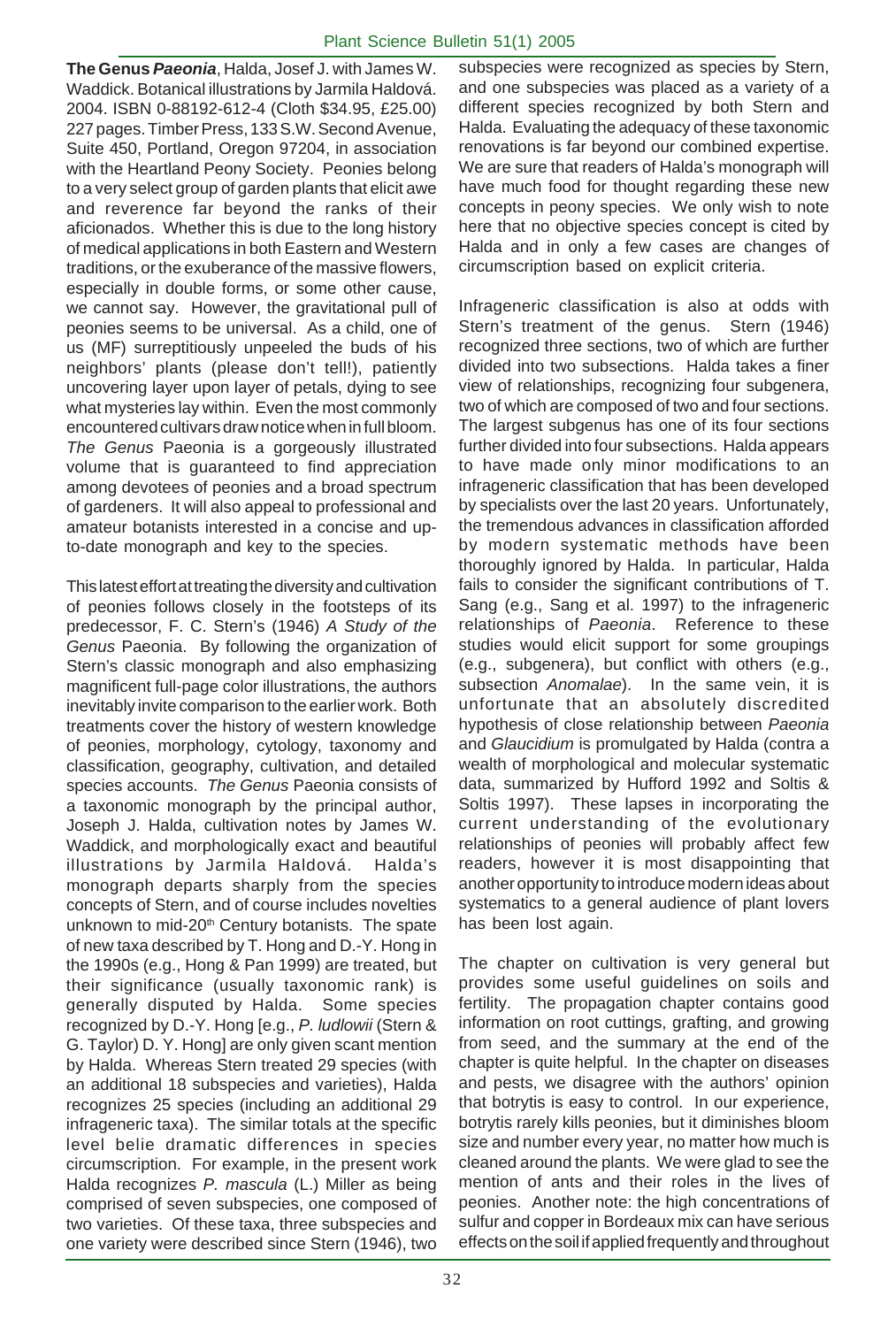the long life of a peony. The last chapter in the book is extremely useful to general horticulturists wanting to add peonies to their gardens, but who are unsure of the species to try. We liked the information on hardiness and found it actually more helpful than the traditional USDA Hardiness Zone information. However, we believe this chapter would have benefited greatly from the addition of cultivar information, particularly for those species that are so highly hybridized.

It is worth commenting on the production quality of this book. The high standards of Timber Press are maintained here and the devotion of so many pages to the wonderful illustrations is commendable. Comparison of these illustrations to those in Stern's (1946) monograph makes one yearn for a production quality that is no longer economically feasible. Nonetheless, The Genus Paeonia is a beautiful book.

Overall The Genus Paeonia is a must-have monograph for devotees of peonies. The economical cost makes it a worthy addition to the libraries of those, like us, who relish well-illustrated and botanically detailed generic treatments. Given the recent increase in knowledge of natural populations of peonies in China, this book brings two decades of important new discoveries to a wider audience. We do take this opportunity to offer a plea to the publishers of such books to insist that reviewers require that modern systematic knowledge be considered requisite for popular monographs.- Mark Fishbein, Department of Biological Sciences, and Lane Greer, Department of Plant and Soil Sciences, Mississippi State University, Mississippi State, MS 39762.

#### Literature Cited

Hong, D.-Y., and K.-Y. Pan. 1999. A revision of the Paeonia suffruticosa complex (Paeoniaceae). Nordic Journal of Botany 19:289-299.

Hufford, L. 1992. Rosidae and their relationships to other nonmagnoliid dicotyledons: a phylogenetic analysis using morphological and chemical data. Annals of the Missouri Botanical Garden 79:218-248.

Sang, T., M. J. Donoghue, and D. Zhang. 1997. Evolution of alcohol dehydrogenase genes in peonies (Paeonia): phylogenetic relationships of putative nonhybrid species. Molecular Biology and Evolution 14:994-1007.

Soltis, D. E., and P. S. Soltis. 1997. Phylogenetic relationships in Saxifragaceae sensu lato: a comparison of topologies based on 18S rDNA and rbcL sequences. American Journal of Botany 84:504-522.

Stern, F. C. 1946. A Study of the Genus Paeonia. The Royal Horticultural Society, London**.**

**Tree Ferns**. Large, Mark F. and John E. Braggins. 2004. ISBN 0-88192-630-2 (Cloth US\$39.95) 360 pp. Timber Press, 133 S.W> Second Avenue, Portland, OR. Tree Ferns aims to present a comprehensive look at the various members of the ferns which have a stem which is, to some degree at least, upright. The authors themselves acknowledge that the term "tree fern" is "a somewhat arbitrary term that has been applied to any fern with a large erect rhizome..." (p. 15), and so they take a broad view and include families which are always accepted as tree ferns, such as the Dicksoniaceae and Cyatheaceae, but also other families, such as the Blechnaceae and Marattiaceae, which some might exclude from this informal group.

Throughout, Tree Ferns is clear and concise. It opens with a chapter that provides basic information on taxonomy, ethnobotany, biogeography, and similar topics. This material can be accessed even by non-botanists as basics concepts—such as definitions of sporophyte and gameotophyte—are included in discussions which are specific to tree ferns. Topics are given context, as where the use of tree fern fiber is discussed along with a consideration of when this endangers some species of tree ferns but not others which grow in great abundance in pine plantations, and interesting asides are also covered, such as the famous "vegetable lambs" having been made, in part, from rhizomes of the tree fern Cibotium barometz.

The second chapter then guides the reader through the cultivation and propagation of tree ferns. Tree ferns for both cooler and warmer areas are considered along with general shared features of cultivation, such as low humidity being one of the most common factors in the death of cultivated tree ferns. Readers are instructed in how the ferns are best propagated from spores and how purchased tree ferns arrive as unrooted cuttings.

Chapter three then turns to a description of the various tree ferns. The various families are considered first, with a key, followed by species and genera. Distribution maps are included for each genus, even ones endemic to very small areas. Hundreds of species are considered, each with one or more paragraphs on distinctive features and always including information on the size of the trunk and the degree to which it is erect.

Appendices supplement this information with lists of tree ferns possibly needing taxonomic revision, lists of ferns by native region, and lists of tree ferns suitable for cultivation in warm and cool sites. An extensive bibliography is also included.

The many plates, which are collected in one section, have excellent contrast and brightness. The quality of the photographs is especially striking since the authors had to produce images where the major differences were among shades of only one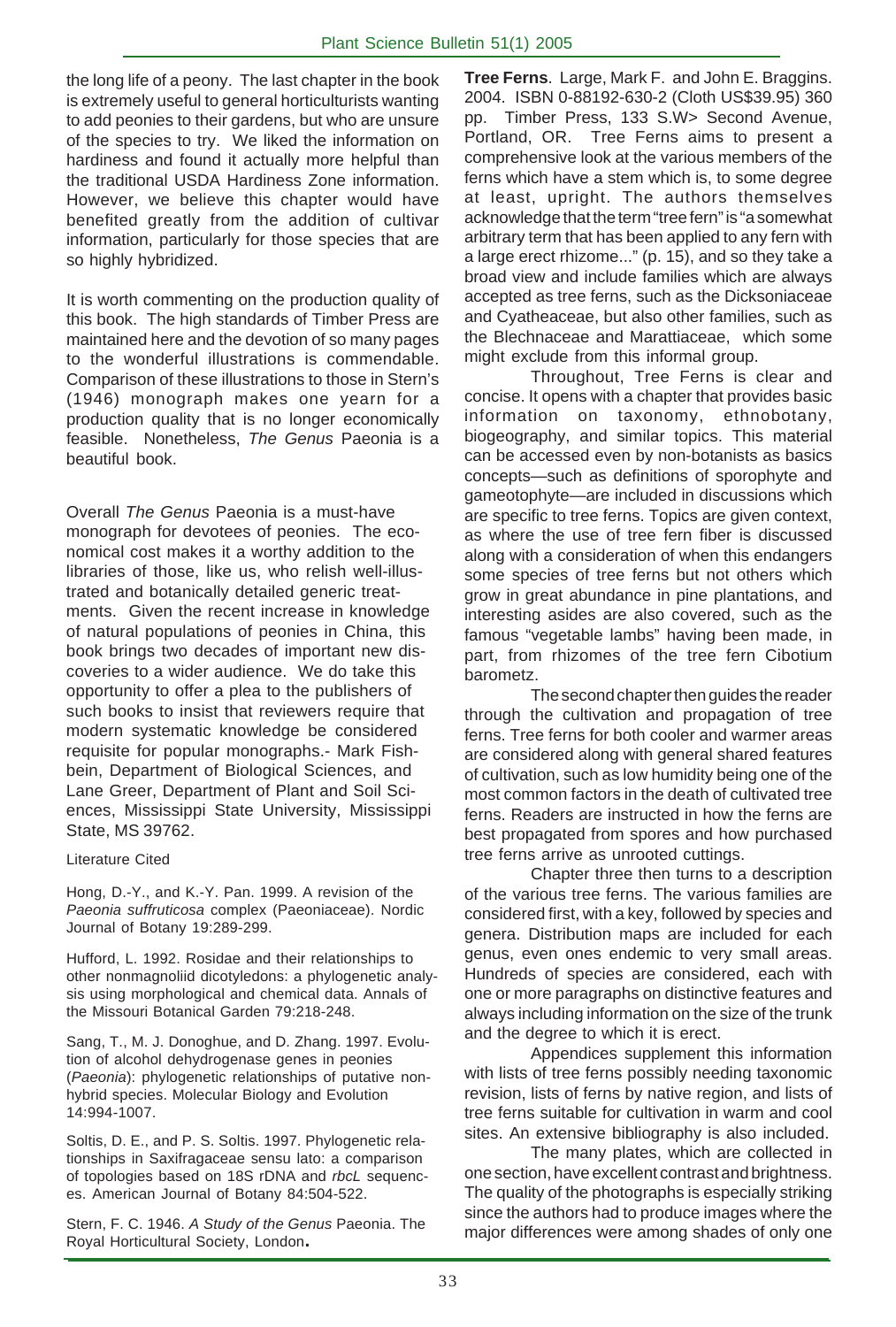color, green. A few photographs cover stages of the lifecycle and ecological details, and Plate 94, with Cyathea smithii growing in the foreground with a glacier in the background, is especially striking.

Tree Ferns is a very pleasing book which will entrance serious undergraduate botanists and which belongs in college and university libraries, as well as the library of any pteridologist and of any gardener in warmer parts of North America. – Douglas Darnowski, Indiana University Southeast, New Albany, IN 47150.

**Wild Plants in Auckland.** Alan Esler 2004 ISBN 1 86940 329 0 (Paper NZ\$ 39.99 ,~US\$ 27.00) Auckland University Press Private Bag 92 019 Auckland New Zealand

#### http://www2.auckland.ac.nz/aup

 Auckland is New Zealand's largest city and blessed by a mild climate with abundant rainfall. This distinctive book describes the applied ecology of its largely introduced flora. "Wild" plant is defined as one that is "self perpetuating throughout several generations", without making the distinction between native and exotic plants. Auckland is also self-styled as "the weediest city in the world" although only about 200 of the estimated 615 introduced species are described as weeds. The flora thus includes elements from Europe (the majority) as well as Australia, South Africa, Asia, and the Americas, together with a fair sprinkling of native species. The latter are most easily seen in the many parks and reserves (often styled "Bush") that grace Auckland's urban sprawl. Nevertheless, the visiting botanist is immediately presented with the problem of distinguishing native from introduced flora, a predicament not assisted by the existence of the several excellent New Zealand floras that elsewhere separately describe the two entities. They are here separated in the index. However, the book is not an identification manual, but rather is an account of the ecology of the city's flora, with discussion of the adaptive processes that make an exotic species a successful resident.

Alan Esler claims the intriguing title of "forensic botanist', a profession that has provided him with an opportunity to examine minutely and in the field this fascinating flora. He represents that strong emphasis on field biology that characterizes the New Zealander, living in a country where considerable familiarity with plants is a feature of popular culture. The visitor will thus be challenged by the constant use of common names, especially those of Maori origin, but the index is again of great help. In the absence of diagnostic keys the book still has use in identification because 322 plants are illustrated by excellent line drawings from the author's pen. This is a wonderful talent put to good use.

The ecological description is largely anecdotal and subdivided into the many urban habitats whose diversity appears most clearly in the last-page index to the "plant portraits". There is some historical information, which largely presents the picture of a bracken-infested initial landscape, created by fire, before subsequent cultivation and urbanization. There are numerous insightful vignettes that are often positive in their outlook. The ecology of lawns ("grassy places") is dealt with in some detail and there are recommendations for the preservation of a protective vegetation cover on Auckland's numerous volcanic cones, many of which serve as public parks. If this is often grass, remember that New Zealand has the highest per capita sheep population in the world, with representatives only a short distance from the city center. Cemeteries may be used as wildflower sanctuaries, even though seedlings of the stately Canary Island date palm (Phoenix canariensis) are said to "move cemetery slabs faster than any other plant".

The account is very much a tale of good guys (many) and bad (fewer) but the overall picture is one of appreciation for the adaptive features, both vegetative and reproductive that allow a plant to occupy its favored habitat. There is no great emphasis on "aggressiveness" or "invasiveness, seemingly because Alan Esler likes plants too much. The approach is not about the "control" of exotic invaders but to provide insight into the biology of successful aliens based on continued field familiarity. It is almost as if the book is presented from the perspective of the plants themselves, but still emphasizes the ways in which weeds affect us economically. Here is a refreshing book on botany written by someone who has sought enlightenment and entertainment from plants all his life.

Obvious deficiencies are the absence of any mention of family names, any citation of precise sources that would lead a reader onward, and of identifying keys. Nevertheless, a visitor exploring Auckland for the first time should buy this book as it is an effective introduction to the floras of parks and waste places. Then, on to the nearby Waitakere Hills to begin the study of the native flora. There is a lot of botany in New Zealand and here is some of it presented in a distinctive way. - P.Barry Tomlinson, Harvard Forest, Petersham, MA 01366 and The Kampong of the National Tropical Botanical Garden, Coconut Grove, 4013 Douglas Rd. Miami FL 33133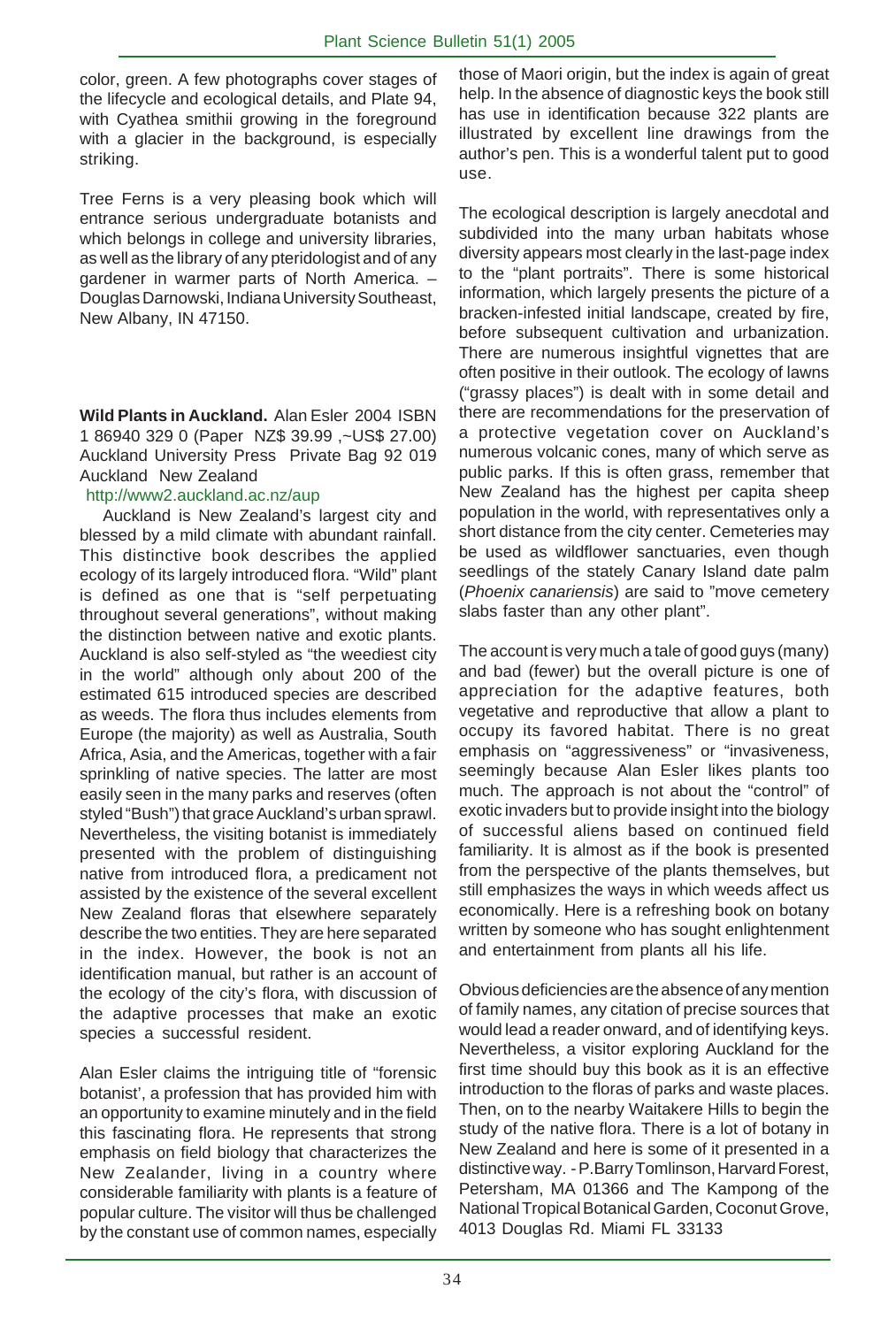#### **Books Received**

If you would like to review a book or books for PSB, contact the Editor, stating the book of interest and the date by which it would be reviewed (1 February, 1 May, 1 August or 1 November). Send E-mail to sundberm@emporia.edu, call or write as soon as you notice the book of interest in this list because they go quickly! Editor

**Cacti of the Trans-Pecos and Adjacent Areas**. Powell, A. Michael and James F. Weedin. 2004. ISBN 0-89672-531-6 (Cloth US\$60.00) 512 pp. Texas Tech University Press, Box 41037, Lubbock, TX 79410.

**Creative Propagation, 2nd ed.** Thompson, Peter. 2005. ISBN 0-88192-681-7. (Flexbind US\$24.95) 360 pp. Timber Press. 133 S.W. Second Avenue, Suite 450, Portland, OR 97204-3527.

**Famiglie di Piante Vascolari Italiane: 1-60.** 2002, 2003. Marchi, P., E. Pepe D'Amato and G. Bianchi. ISBN 88-498-0642-6 (Paper •46,00 – 2 vol) 121 pp (vol 1) 89 pp (vol 2) Università degli Studi de Roma "La Sapienza." P.le Aldo Moro, 5-00185, Rome, Italy.

**Forest Canopies (2nd ed)** Lowman, Margaret D. and H. Bruce Rinker. 2004. ISBN 0-12-457553-6 (Cloth US\$79.95) 517 pp Elsevier Academic Press, 200 Wheeler Road, 6th Floor, Burlington, MA. 92101-4495.

**Garden History: Philosophy and Design, 200BC – 200 AD.** Turner, Tom. 2004. ISBN 0-415-31748-7 (Cloth US\$78.00) 294 pp. Routledge, Taylor & Francis Group, 270 Madison Avenue, New York, NY 10016

**Herbs in Bloom: A Guide to Growing Herbs as Ornamental Plants.** Gardner, JoAnn. 2005. ISBN 0-88192-698-1 (Paper US\$24.95). 394 pp. Timber Press. 133 S.W. Second Avenue, Suite 450, Portland, OR 97204-3527.

**The Moss Flora of Britain and Ireland.** 2004. Smith, A.J.E. ISBN 0-521-54672-9 (Paper US\$85.00) 1012 pp/ Cambridge University Press,  $40$  West  $20<sup>th</sup>$ Street, New York, NY 10011-4211.

**Plant Cell Death Processes**. Noodén, Larry D. 2004. ISBN 0-12-520915-0 (Cloth US\$84.95) 392pp Academic Press, 525 B Street, Suite 1900, San Diego, California 92101-4495.

**Plant Functional Genomics**. Leister, Dario (ed). 2004. ISBN 1-56022-999-3 (Paper US\$89.95) 677 pp. Food Products Press, 10 Alice Street, Binghamton, NY 13904-1580.

**Plastids: Annual Plant Reviews, Volume 13.** Møller, Simon Geir (ed). 2004. ISBN 1405118822 (Cloth £99.50) 244 pp. Blackwell Publishing Ltd., 9600 Garsington Road, Oxford OX4 2DQ, U.K.

**Principles of Soil and Plant Water Relations**. Kirkham, M.B. 2005. ISBN 0-12-409751-0 (Cloth US\$79.95) 500 pp. Elsevier Academic Press, 200 Wheeler Road, 6<sup>th</sup> Floor, Burlington, MA. 92101-4495.

**Seeds: The Definitive Guide to Growing, History & Lore.** 2005. ISBN 0-88192-682-5 (Paper US\$17.95) 240 pp Timber Press. 133 S.W. Second Avenue, Suite 450, Portland, OR 97204-3527.

**Statistics without Math**. Magnusson, William E. and Guilherme Mourão. 2004 ISBN 85-902002-2-1. (Paper US\$24.95) 136 pp. Sinaur Associates Inc., P.O. Box 407, Sunderland, MA 01375-0407.

**Timber Press Picket Guide to Shade Perennials.** Schmid, W. George. 2005. ISBN 0-88192-709-0 (Flex US\$19.95) 256 pp. Timber Press. 133 S.W. Second Avenue, Suite 450, Portland, OR 97204-3527.

**Working Forest in the Neotropics: Conservation through Sustainable Management?** Zarin, Daniel J., Alavalaparti, Janaki R.R., Putz, Francis E., and Schmink, Marianne (eds). 2004. ISBN 0-231- 12907-6 (Paper US\$42.50) 437 pp Columbia University Press, 61 West 62nd Street, New York, NY 10023.

## Updated Positions Available Listings At BSA Website

Current positon announcements are maintained on the Botanical Society's website Announcement page at URL http://announce.botany.org/. Please check that location for announcements that have appeared since this issue of Plant Science Bulletin went to press. To post an announcement, contact the webmaster: bsa-webmaster@botany.org.